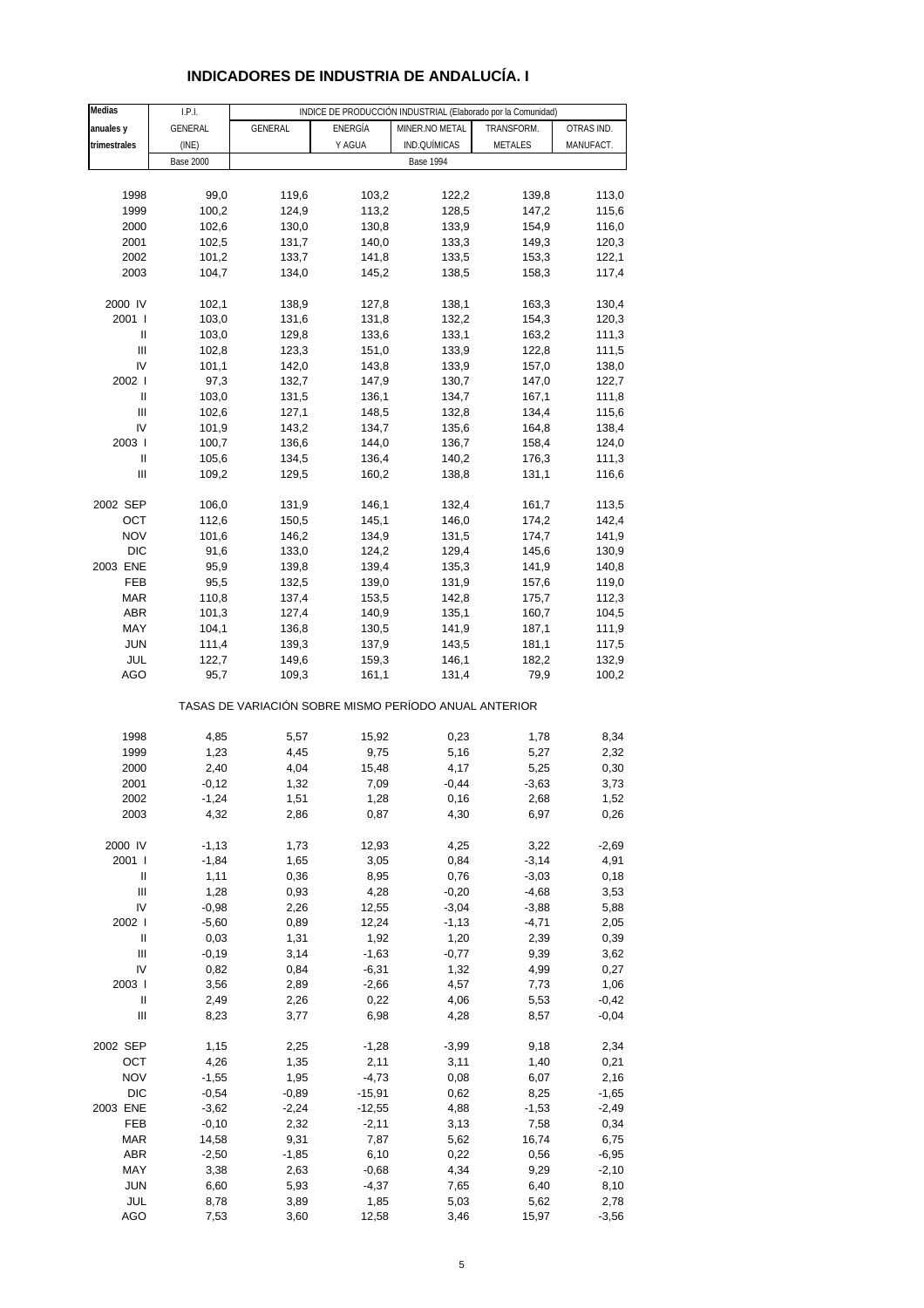| INDICADORES DE INDUSTRIA DE ANDALUCÍA. II |  |
|-------------------------------------------|--|

| <b>Medias</b>                      |                        |                    |                  | CONSUMO DE ENERGÍA ELÉCTRICA                          |                    |                  |                    |
|------------------------------------|------------------------|--------------------|------------------|-------------------------------------------------------|--------------------|------------------|--------------------|
| anuales y                          | <b>TOTAL</b>           |                    |                  | <b>INDUSTRIA</b>                                      |                    |                  |                    |
| trimestrales                       |                        | <b>TOTAL</b>       | ENERGÍA Y AGUA   | MIN.NO ENERG.                                         | IND.QUÍMICA        | TRANSF.METAL.    | OTRAS I.MANUF.     |
|                                    |                        |                    |                  | Gwh.                                                  |                    |                  |                    |
|                                    |                        |                    |                  |                                                       |                    |                  |                    |
|                                    |                        |                    | 56,345           |                                                       |                    |                  |                    |
| 1998<br>1999                       | 1.834,054              | 612,537<br>632,153 | 60,520           | 252,575<br>254,802                                    | 130,295<br>137,185 | 37,018           | 136,305<br>144,377 |
|                                    | 1.991,116              |                    |                  |                                                       |                    | 35,269           |                    |
| 2000<br>2001                       | 2.081,938<br>2.199,747 | 658,492<br>685,506 | 60,617<br>70,016 | 279,002<br>269,414                                    | 137,569<br>123,335 | 35,998<br>36,364 | 145,305<br>161,648 |
|                                    |                        |                    |                  |                                                       |                    |                  |                    |
| 2002<br>2003                       | 2.278,652              | 670,771<br>735,081 | 67,900           | 259,252                                               | 120,486            | 34,728           | 163,910            |
|                                    | 2.452,638              |                    | 66,033           | 271,431                                               | 142,635            | 51,012           | 183,054            |
| 2000 III                           | 2.251,269              | 671,040            | 66,347           | 283,267                                               | 138,527            | 35,836           | 147,063            |
| IV                                 | 1.941,568              | 644,825            | 53,294           | 280,175                                               | 136,510            | 35,735           | 139,110            |
| 2001 l                             | 2.270,115              | 681,425            | 97,281           | 257,035                                               | 117,127            | 33,510           | 160,183            |
| Ш                                  | 1.815,069              | 557,725            | 15,630           | 259,026                                               | 102,439            | 30,901           | 135,689            |
| $\mathbf{III}$                     | 2.502,167              | 808,320            | 98,465           | 290,819                                               | 150,958            | 39,940           | 186,864            |
| IV                                 | 2.211,637              | 694,554            | 68,686           | 270,776                                               | 122,815            | 41,104           | 163,855            |
| 2002 l                             | 2.297,070              | 665,110            | 60,171           | 242,795                                               | 103,032            | 39,249           | 191,138            |
| Ш                                  | 1.996,087              | 549,643            | 36,338           | 246,870                                               | 90,399             | 23,352           | 132,822            |
| Ш                                  | 2.358,731              | 623,885            | 11,840           | 270,396                                               | 120,839            | 33,582           | 167,685            |
| IV                                 | 2.462,721              | 844,448            | 163,251          | 276,949                                               | 167,674            | 42,729           | 163,993            |
| 2003                               | 2.584,178              | 757,759            | 92,879           | 253,946                                               | 133,020            | 61,635           | 199,405            |
| Ш                                  | 2.321,097              | 712,403            | 39,186           | 288,916                                               | 152,249            | 40,389           | 166,703            |
|                                    |                        |                    |                  |                                                       |                    |                  |                    |
| 2002 JUL                           | 2.431,431              | 676,804            | 14,714           | 269,034                                               | 141,785            | 35,620           | 199,026            |
| AGO                                | 2.260,816              | 566,422            | 10,209           | 266,465                                               | 84,653             | 27,340           | 159,488            |
| <b>SEP</b>                         | 2.383,947              | 628,428            | 10,596           | 275,688                                               | 136,079            | 37,787           | 144,542            |
| OCT                                | 2.790,110              | 1.059,255          | 321,297          | 286,825                                               | 194,259            | 42,432           | 163,555            |
| <b>NOV</b>                         | 2.351,423              | 819,078            | 157,229          | 262,408                                               | 157,253            | 51,293           | 171,715            |
| <b>DIC</b>                         | 2.246,629              | 655,011            | 11,226           | 281,614                                               | 151,510            | 34,461           | 156,710            |
| 2003 ENE                           | 2.688,202              | 804,684            | 143,480          | 255,477                                               | 119,889            | 47,688           | 217,193            |
| FEB                                | 2.663,891              | 803,359            | 92,392           | 259,362                                               | 160,011            | 88,402           | 191,463            |
| <b>MAR</b>                         | 2.400,442              | 665,234            | 42,766           | 247,000                                               | 119,161            | 48,815           | 189,560            |
| <b>ABR</b>                         | 2.323,962              | 721,432            | 39,334           | 283,996                                               | 160,871            | 49,488           | 170,188            |
| MAY                                | 2.251,346              | 655,551            | 40,300           | 282,621                                               | 131,265            | 26,754           | 155,637            |
| <b>JUN</b>                         | 2.387,982              | 760,227            | 37,923           | 300,131                                               | 164,612            | 44,925           | 174,285            |
|                                    |                        |                    |                  | TASAS DE VARIACIÓN SOBRE MISMO PERÍODO ANUAL ANTERIOR |                    |                  |                    |
| 1998                               | 6,51                   | 5,55               | $-2,46$          | 5,95                                                  | 5,20               | 8,01             | 8,14               |
| 1999                               | 8,56                   | 3,20               | 7,41             | 0,88                                                  | 5,29               | $-4,72$          | 5,92               |
| 2000                               | 4,56                   | 4,17               | 0,16             | 9,50                                                  | 0,28               | 2,07             | 0,64               |
| 2001                               | 5,66                   | 4,10               | 15,50            | $-3,44$                                               | $-10,35$           | 1,02             | 11,25              |
| 2002                               | 3,59                   | $-2,15$            | $-3,02$          | $-3,77$                                               | $-2,31$            | $-4,50$          | 1,40               |
| 2003                               | 14,26                  | 21,03              | 36,84            | 10,86                                                 | 47,48              | 62,98            | 13,01              |
|                                    |                        |                    |                  |                                                       |                    |                  |                    |
| 2000 III                           | 4,30                   | 3,25               | 1,88             | 6,97                                                  | $-2,19$            | 1,74             | 2,75               |
| IV                                 | 1,90                   | 1,33               | 16,47            | 3,57                                                  | $-0,42$            | $-4,02$          | $-4,57$            |
| 2001 l                             | 2,95                   | 0,15               | $-6,00$          | $-0,71$                                               | $-14,12$           | 10,29            | 5,89               |
| Ш                                  | $-5,95$                | $-12,54$           | $-19,17$         | $-11,80$                                              | $-26,22$           | $-26,50$         | $-5,62$            |
| Ш                                  | 11,14                  | 20,46              | 48,41            | 2,67                                                  | 8,97               | 11,45            | 27,06              |
| IV                                 | 13,91                  | 7,71               | 28,88            | $-3,35$                                               | $-10,03$           | 15,02            | 17,79              |
| 2002                               | 1,19                   | $-2,39$            | $-38,15$         | $-5,54$                                               | $-12,03$           | 17,13            | 19,32              |
| Ш                                  | 9,97                   | $-1,45$            | 132,49           | $-4,69$                                               | $-11,75$           | $-24,43$         | $-2,11$            |
| $\ensuremath{\mathsf{III}}\xspace$ | $-5,73$                | $-22,82$           | $-87,98$         | $-7,02$                                               | $-19.95$           | $-15,92$         | $-10,26$           |
| IV                                 | 11,35                  | 21,58              | 137,68           | 2,28                                                  | 36,53              | 3,95             | 0,08               |
| 2003                               | 12,50                  | 13,93              | 54,36            | 4,59                                                  | 29,11              | 57,04            | 4,33               |
| $\sf II$                           | 16,28                  | 29,61              | 7,84             | 17,03                                                 | 68,42              | 72,96            | 25,51              |
|                                    |                        |                    |                  |                                                       |                    |                  |                    |
| 2002 JUL                           | $-5,30$                | $-25,92$           | $-85,05$         | $-28,41$                                              | $-5,46$            | $-26,38$         | $-4, 13$           |
| AGO                                | $-14,46$               | $-35,93$           | $-91,64$         | $-12,52$                                              | $-49,51$           | $-36,43$         | $-13,18$           |
| <b>SEP</b>                         | 3,83                   | 0,18               | $-85,84$         | 43,56                                                 | 0,62               | 32,90            | $-14,62$           |
| OCT                                | 14,11                  | 46,32              | 343,96           | 1,85                                                  | 47,28              | 12,61            | $-4,88$            |
| <b>NOV</b>                         | 8,94                   | 18,67              | 118,52           | $-4,25$                                               | 27,32              | 48,99            | 8,39               |
| <b>DIC</b>                         | 10,60                  | $-2,17$            | $-81,82$         | 9,73                                                  | 34,03              | $-32,70$         | $-2,78$            |
| 2003 ENE                           | 18,44                  | 24,94              | 120,39           | 9,00                                                  | 11,00              | 49,29            | 23,52              |
| FEB                                | 6,21                   | 12,42              | 38,48            | 9,22                                                  | 49,21              | 73,65            | $-13,69$           |
| MAR                                | 13,58                  | 4,50               | $-12,17$         | $-3,72$                                               | 26,98              | 39,89            | 7,85               |
| <b>ABR</b>                         | 7,34                   | 4,37               | $-56,94$         | 2,89                                                  | 39,23              | 78,17            | 9,91               |
| MAY                                | 12,35                  | 38,11              | 495,71           | 20,26                                                 | 92,24              | 39,01            | 23,50              |
| <b>JUN</b>                         | 31,25                  | 57,37              | 247,73           | 30,73                                                 | 88,41              | 95,05            | 48,20              |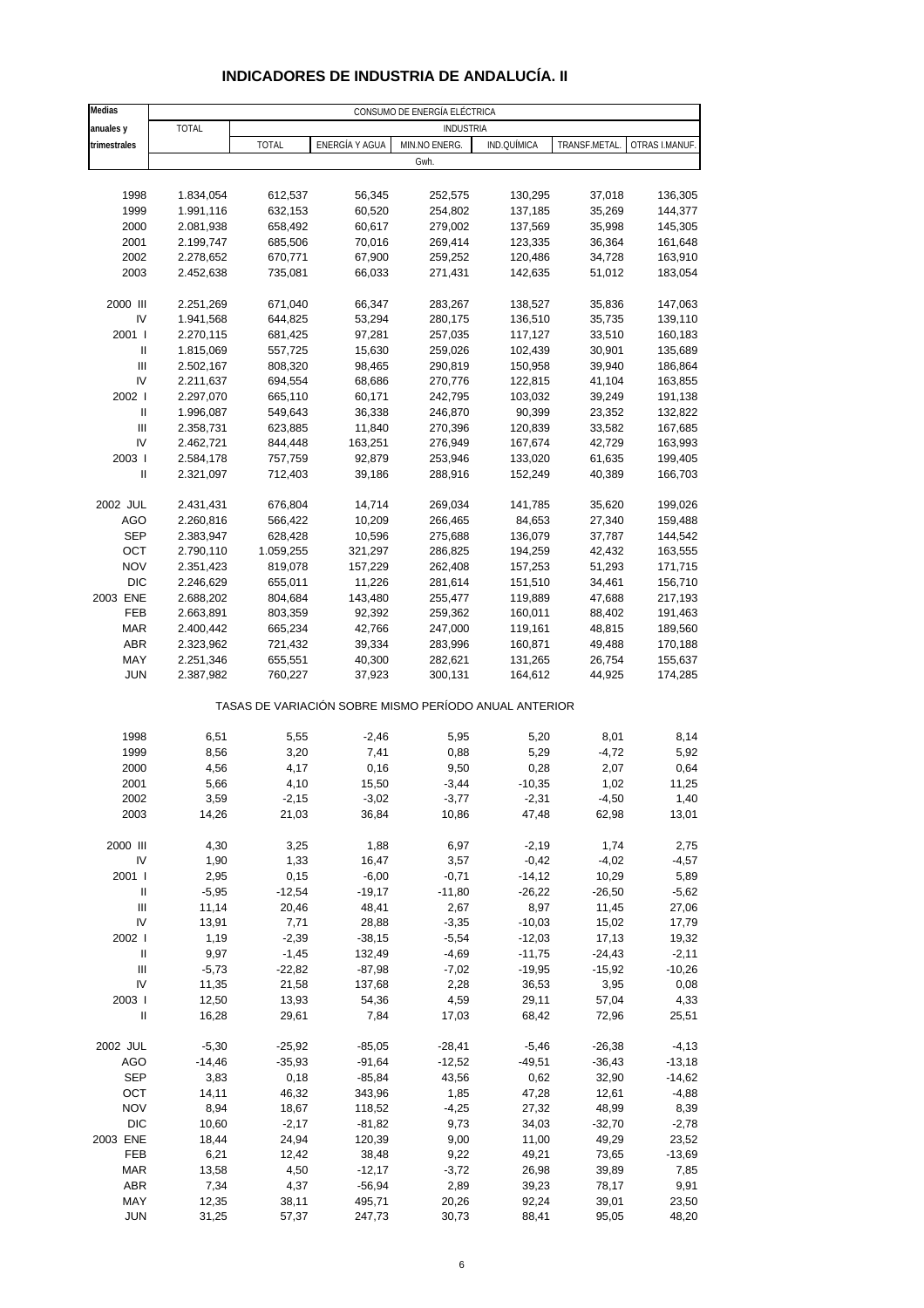### **INDICADORES DE INDUSTRIA DE ANDALUCÍA. III**

| Medias                             |               |                     | OPINIONES EMPRESARIALES: INDUSTRIA                    |                |             |
|------------------------------------|---------------|---------------------|-------------------------------------------------------|----------------|-------------|
| anuales y                          | INDICADOR DE  | NIVEL CARTERA       | TENDENCIA                                             | NIVEL          | UTILIZACIÓN |
| trimestrales                       | CLIMA INDUST. | <b>PEDIDOS</b>      | PRODUCCIÓN                                            | <b>STOCKS</b>  | CAPACIDAD   |
|                                    |               | Saldo de respuestas |                                                       |                | $\%$        |
|                                    |               |                     |                                                       |                |             |
|                                    |               |                     |                                                       |                |             |
| 1998                               | $-2,6$        | $-13$               | 3                                                     | 3              | 73,6        |
| 1999                               | $-4,0$        | $-15$               | $-2$                                                  | -8             | 76,5        |
| 2000                               | 0,4           | -6                  | 9                                                     | 0              | 74,3        |
| 2001                               | 0,9           | $-3$                | 14                                                    | 7              | 75,9        |
| 2002                               | $-4,6$        | $-21$               | 5                                                     | $\overline{c}$ | 72,8        |
| 2003                               | $-6,5$        | $-19$               | 6                                                     | 1              | 70,3        |
|                                    |               |                     |                                                       |                |             |
| 2000 IV                            | 1,9           | -2                  | 4                                                     | 0              | 71,8        |
| 2001 l                             | 2,1           | 5                   | 17                                                    | 8              | 76,7        |
| Ш                                  | 1,3           | -7                  | 16                                                    | 8              | 72,5        |
| $\ensuremath{\mathsf{III}}\xspace$ | 0,6           | -6                  | 14                                                    | 11             | 77,2        |
| IV                                 | $-0,2$        | -5                  | 10                                                    | $\mathbf{1}$   | 77,1        |
| 2002 l                             | $-2,2$        | $-21$               | 8                                                     | 4              | 79,7        |
| Ш                                  | $-3,6$        | $-23$               | 11                                                    | $-2$           | 71,9        |
| $\begin{array}{c} \Pi \end{array}$ | $-5,3$        | $-20$               | 2                                                     | 1              | 71,3        |
| IV                                 | $-7,5$        | $-21$               | 0                                                     | 3              | 68,4        |
| 2003                               | $-7,7$        | $-30$               | 3                                                     | $\overline{7}$ | 71,4        |
| $\sf II$                           | $-5,2$        | $-17$               | 11                                                    | 0              | 69,8        |
| $\begin{array}{c} \Pi \end{array}$ | ÷,            | $-11$               | 3                                                     | $-5$           | 69,6        |
|                                    |               |                     |                                                       |                |             |
| 2002 OCT                           | $-6,8$        | $-25$               | 11                                                    | 3              |             |
| <b>NOV</b>                         | $-7,5$        | $-21$               | $-12$                                                 | 3              |             |
| <b>DIC</b>                         | $-8,1$        | $-16$               | 1                                                     | $\overline{c}$ |             |
| 2003 ENE                           | $-8,1$        | $-23$               | 0                                                     | 7              |             |
| FEB                                | $-7,7$        | $-37$               | 5                                                     | 5              |             |
| <b>MAR</b>                         | $-7,3$        | $-29$               | 3                                                     | 9              |             |
| ABR                                | $-6,0$        | $-22$               | 20                                                    | 0              | -           |
| MAY                                | $-5,0$        | -7                  | 21                                                    | 2              |             |
| <b>JUN</b>                         | $-4,7$        | $-22$               | $-7$                                                  | $-3$           |             |
| JUL                                |               | 9                   | 10                                                    | $-12$          |             |
| <b>AGO</b>                         |               | -18                 | 3                                                     | -3             |             |
| <b>SEP</b>                         |               | $-23$               | $-4$                                                  | $\mathbf 0$    |             |
|                                    |               |                     | TASAS DE VARIACIÓN SOBRE MISMO PERÍODO ANUAL ANTERIOR |                |             |
|                                    |               |                     |                                                       |                |             |
| 1998                               |               |                     |                                                       |                |             |
| 1999                               |               |                     |                                                       |                |             |
| 2000                               |               |                     |                                                       |                |             |
| 2001                               |               |                     |                                                       |                |             |
| 2002                               |               |                     |                                                       |                |             |
| 2003                               |               |                     |                                                       |                |             |
|                                    |               |                     |                                                       |                |             |
| 2000 IV                            |               |                     |                                                       |                |             |
| 2001 l                             |               |                     |                                                       |                |             |
| Ш                                  |               |                     |                                                       |                |             |
| Ш                                  |               |                     |                                                       |                |             |
| IV                                 |               |                     |                                                       |                |             |
| 2002                               |               |                     |                                                       |                |             |
| $\mathbf{I}$                       |               |                     |                                                       |                |             |
| Ш                                  |               |                     |                                                       |                |             |
| IV                                 |               |                     |                                                       |                |             |
| 2003                               |               |                     |                                                       |                |             |
| $\mathbf{I}$                       |               |                     |                                                       |                |             |
| Ш                                  |               |                     |                                                       |                |             |
|                                    |               |                     |                                                       |                |             |
| 2002 OCT                           |               |                     |                                                       |                |             |
| <b>NOV</b>                         |               |                     |                                                       |                |             |
| <b>DIC</b>                         |               |                     |                                                       |                |             |
| 2003 ENE                           |               |                     |                                                       |                |             |
| FEB                                |               |                     |                                                       |                |             |
| <b>MAR</b>                         |               |                     |                                                       |                |             |
| <b>ABR</b>                         |               |                     |                                                       |                |             |
| MAY                                |               |                     |                                                       |                |             |
| <b>JUN</b>                         |               |                     |                                                       |                |             |
| JUL                                |               |                     |                                                       |                |             |
| <b>AGO</b>                         |               |                     |                                                       |                |             |
| <b>SEP</b>                         |               |                     |                                                       |                |             |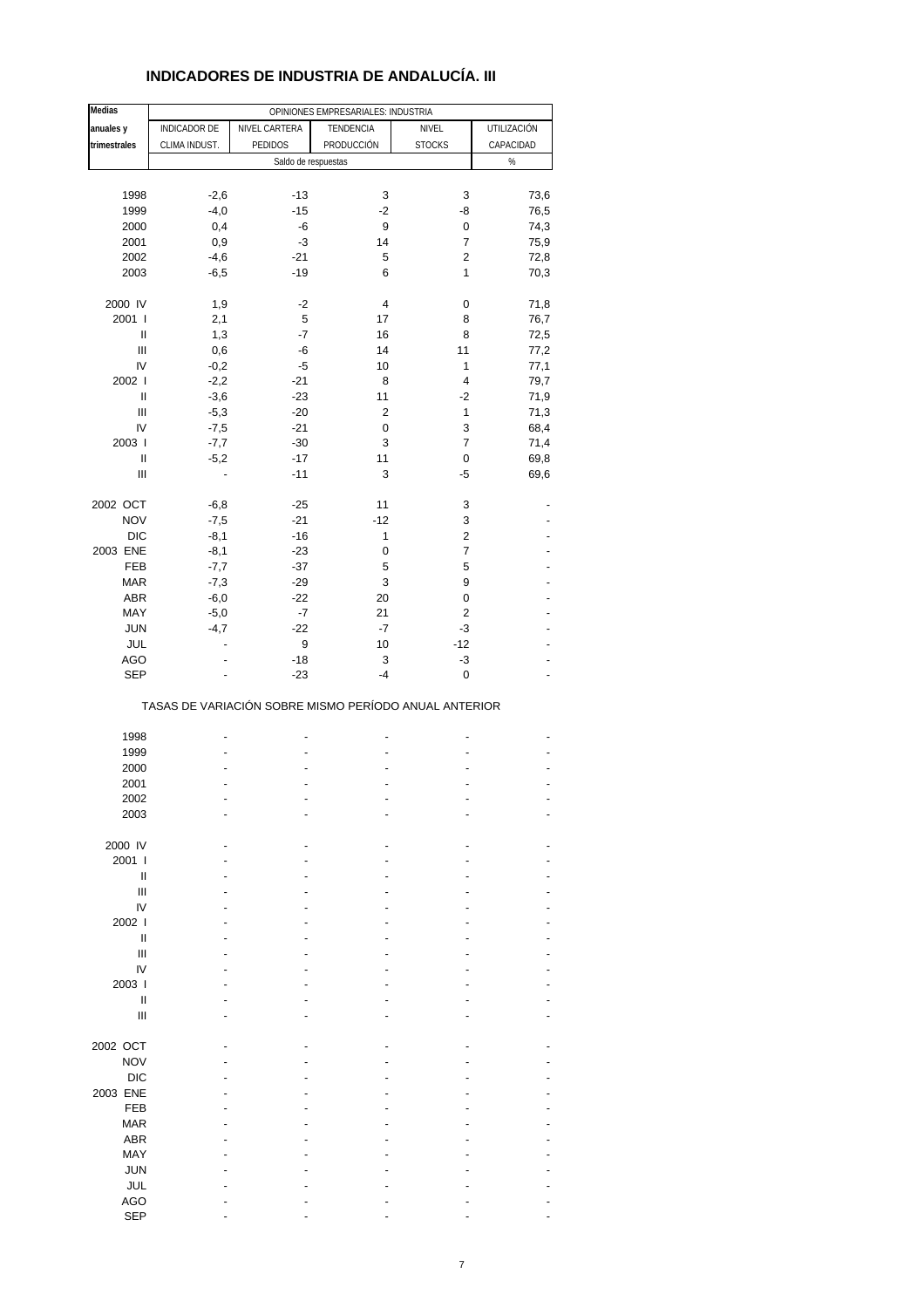# **INDICADORES DE CONSTRUCCIÓN DE ANDALUCÍA. I**

| <b>Medias</b>                      |              | VISADOS: SUPERFICIE A CONSTRUIR |                                                       |                 | LICENCIAS: SUPERFICIE A CONSTRUIR |              |                           |                          |           |
|------------------------------------|--------------|---------------------------------|-------------------------------------------------------|-----------------|-----------------------------------|--------------|---------------------------|--------------------------|-----------|
| anuales y                          | <b>TOTAL</b> | <b>EDIFICIOS</b>                | <b>SERVICIOS</b>                                      | <b>OTROS</b>    | <b>TOTAL</b>                      |              | <b>RESIDENCIAL</b>        |                          | NO RESID. |
| trimestrales                       |              | <b>VIVIENDAS</b>                | COMERCIALES                                           | <b>DESTINOS</b> |                                   | <b>TOTAL</b> | VIVIENDAS                 | COLECTIVOS               |           |
|                                    |              |                                 |                                                       |                 |                                   |              |                           |                          |           |
|                                    |              | Metros cuadrados                |                                                       |                 |                                   |              | Miles de metros cuadrados |                          |           |
|                                    |              |                                 |                                                       |                 |                                   |              |                           |                          |           |
| 1998                               | 1.108.558    | 964.095                         | 48.577                                                | 95.887          | 821                               | 699          | 689                       | 10                       | 122       |
| 1999                               | 1.521.850    | 1.302.742                       | 60.189                                                | 158.919         | 1.077                             | 891          | 862                       | 29                       | 185       |
| 2000                               | 1.626.202    | 1.382.548                       | 89.935                                                | 153.719         | 1.093                             | 925          | 905                       | 19                       | 168       |
| 2001                               | 1.664.974    | 1.398.534                       | 90.790                                                | 175.650         | 1.193                             | 973          | 958                       | 15                       | 221       |
| 2002                               | 1.656.571    | 1.377.939                       | 80.441                                                | 198.192         | 1.331                             | 1.089        | 1.069                     | 20                       | 242       |
|                                    |              |                                 |                                                       |                 |                                   |              |                           |                          |           |
| 2003                               | 2.038.997    | 1.663.893                       | 100.518                                               | 274.586         | 1.340                             | 1.147        | 1.119                     | 28                       | 193       |
|                                    |              |                                 |                                                       |                 |                                   |              |                           |                          |           |
| 2000 III                           | 1.587.669    | 1.356.436                       | 94.876                                                | 136.358         | 1.118                             | 953          | 949                       | $\sqrt{5}$               | 164       |
| IV                                 | 1.497.885    | 1.222.330                       | 86.070                                                | 189.485         | 1.190                             | 999          | 963                       | 36                       | 191       |
| 2001 l                             | 1.584.335    | 1.318.062                       | 84.031                                                | 182.241         | 1.184                             | 998          | 983                       | 15                       | 186       |
| Ш                                  | 1.680.193    | 1.414.774                       | 86.783                                                | 178.637         | 1.177                             | 930          | 924                       | 6                        | 247       |
| $\ensuremath{\mathsf{III}}\xspace$ | 1.782.395    | 1.523.973                       | 82.246                                                | 176.176         | 1.145                             | 929          | 911                       | 18                       | 216       |
| IV                                 | 1.612.972    | 1.337.326                       | 110.101                                               | 165.545         | 1.268                             | 1.034        | 1.014                     | 20                       | 234       |
| 2002                               | 1.490.942    | 1.214.038                       | 67.888                                                | 209.016         | 1.177                             | 957          | 915                       | 42                       | 220       |
|                                    |              |                                 |                                                       |                 |                                   |              |                           |                          |           |
| $\ensuremath{\mathsf{II}}$         | 1.772.458    | 1.447.218                       | 115.277                                               | 209.964         | 1.119                             | 914          | 902                       | 13                       | 205       |
| Ш                                  | 1.638.135    | 1.429.742                       | 61.304                                                | 147.089         | 1.458                             | 1.198        | 1.180                     | 19                       | 260       |
| IV                                 | 1.724.750    | 1.420.757                       | 77.294                                                | 226.700         | 1.568                             | 1.286        | 1.280                     | 6                        | 282       |
| 2003                               | 1.861.465    | 1.585.476                       | 77.829                                                | 198.161         | 1.438                             | 1.201        | 1.168                     | 33                       | 236       |
| Ш                                  | 2.216.529    | 1.742.310                       | 123.208                                               | 351.011         | 1.046                             | 984          | 970                       | 14                       | 62        |
|                                    |              |                                 |                                                       |                 |                                   |              |                           |                          |           |
| 2002 JUL                           | 2.054.048    | 1.846.096                       | 65.769                                                | 142.183         | 1.172                             | 838          | 826                       | 12                       | 334       |
|                                    |              |                                 |                                                       |                 | 1.357                             | 1.112        | 1.093                     |                          | 245       |
| AGO                                | 1.271.850    | 1.071.348                       | 44.787                                                | 155.715         |                                   |              |                           | 19                       |           |
| <b>SEP</b>                         | 1.588.507    | 1.371.783                       | 73.355                                                | 143.369         | 1.845                             | 1.645        | 1.620                     | 25                       | 200       |
| OCT                                | 1.982.869    | 1.593.599                       | 136.258                                               | 253.012         | 1.457                             | 1.185        | 1.185                     | $\pmb{0}$                | 272       |
| <b>NOV</b>                         | 1.563.763    | 1.299.715                       | 32.974                                                | 231.074         | 1.518                             | 1.165        | 1.148                     | 17                       | 353       |
| <b>DIC</b>                         | 1.627.619    | 1.368.957                       | 62.649                                                | 196.013         | 1.730                             | 1.508        | 1.508                     | $\pmb{0}$                | 222       |
| 2003 ENE                           | 1.774.543    | 1.498.681                       | 69.754                                                | 206.108         | 1.297                             | 1.067        | 997                       | 70                       | 230       |
| FEB                                | 1.749.796    | 1.544.389                       | 60.030                                                | 145.377         | 1.260                             | 1.042        | 1.023                     | 19                       | 218       |
| <b>MAR</b>                         | 2.060.057    | 1.713.357                       | 103.703                                               | 242.997         | 1.756                             | 1.495        | 1.485                     | 10                       | 261       |
| ABR                                | 2.109.046    | 1.701.798                       | 142.899                                               | 264.349         | 1.046                             | 984          | 970                       | 14                       | 62        |
|                                    |              |                                 |                                                       |                 |                                   |              |                           |                          |           |
| MAY                                | 2.400.225    | 1.738.767                       | 150.184                                               | 511.274         |                                   |              |                           |                          |           |
| <b>JUN</b>                         | 2.140.315    | 1.786.364                       | 76.540                                                | 277.411         |                                   |              |                           |                          |           |
|                                    |              |                                 | TASAS DE VARIACIÓN SOBRE MISMO PERÍODO ANUAL ANTERIOR |                 |                                   |              |                           |                          |           |
| 1998                               | 42,48        | 37,95                           | 97,74                                                 | 75,58           | 15,42                             | 13,74        | 13,45                     | 38,55                    | 26,09     |
| 1999                               | 37,28        | 35, 13                          | 23,90                                                 | 65,74           | 31,07                             | 27,50        | 25,06                     | 203,48                   | 51,46     |
|                                    |              |                                 |                                                       |                 |                                   |              |                           |                          |           |
| 2000                               | 6,86         | 6,13                            | 49,42                                                 | $-3,27$         | 1,49                              | 3,74         | 5,01                      | $-33,81$                 | $-9,35$   |
| 2001                               | 2,38         | 1,16                            | 0,95                                                  | 14,27           | 9,21                              | 5,21         | 5,84                      | $-24,24$                 | 31,23     |
| 2002                               | $-0,50$      | $-1,47$                         | $-11,40$                                              | 12,83           | 11,52                             | 11,94        | 11,58                     | 36,00                    | 9,63      |
| 2003                               | 24,96        | 25,05                           | 9,76                                                  | 31,07           | 15,50                             | 21,57        | 22,80                     | $-13,08$                 | $-10,97$  |
|                                    |              |                                 |                                                       |                 |                                   |              |                           |                          |           |
| 2000 III                           | $-1,70$      | $-0,08$                         | 30,62                                                 | $-26,28$        | 17,20                             | 26,60        | 27,22                     | $-36,36$                 | $-18,11$  |
| ${\sf IV}$                         | $-3,48$      | $-8,08$                         | 55,73                                                 | 13,61           | $-0,47$                           | $-2,06$      | $-2,73$                   | 19,78                    | 8,73      |
| 2001 l                             | $-0,35$      | $-2,48$                         | $-22,26$                                              | 40,05           | 28,94                             | 29,67        | 30,83                     | $-18,18$                 | 25,17     |
| Ш                                  | $-8,16$      | $-11,57$                        | 22,74                                                 | 12,42           | 2,80                              | $-4,75$      | $-3,58$                   | $-67,92$                 | 46,44     |
|                                    |              |                                 |                                                       |                 |                                   |              |                           |                          |           |
| Ш                                  | 12,26        | 12,35                           | $-13,31$                                              | 29,20           | 2,48                              | $-2,52$      | $-3,94$                   | 285,71                   | 31,44     |
| IV                                 | 7,68         | 9,41                            | 27,92                                                 | $-12,63$        | 6,50                              | 3,47         | 5,33                      | $-45,87$                 | 22,34     |
| 2002                               | $-5,89$      | $-7,89$                         | $-19,21$                                              | 14,69           | $-0,54$                           | $-4, 11$     | $-6,95$                   | 182,22                   | 18,67     |
| $\ensuremath{\mathsf{II}}$         | 5,49         | 2,29                            | 32,83                                                 | 17,54           | $-4,87$                           | $-1,65$      | $-2,42$                   | 123,53                   | $-17,00$  |
| $\ensuremath{\mathsf{III}}\xspace$ | $-8,09$      | $-6,18$                         | $-25,46$                                              | $-16,51$        | 27,30                             | 28,95        | 29,44                     | 3,70                     | 20,22     |
| IV                                 | 6,93         | 6,24                            | $-29,80$                                              | 36,94           | 23,72                             | 24,37        | 26,22                     | $-71,19$                 | 20,83     |
| 2003                               | 24,85        | 30,60                           | 14,64                                                 | $-5,19$         | 22,11                             | 25,53        | 27,73                     | $-22,05$                 | 7,26      |
| $\ensuremath{\mathsf{II}}$         | 25,05        | 20,39                           | 6,88                                                  | 67,18           | $-5,60$                           | 8,97         | 7,78                      | 366,67                   | $-69,76$  |
|                                    |              |                                 |                                                       |                 |                                   |              |                           |                          |           |
|                                    |              |                                 |                                                       |                 |                                   |              |                           |                          | 87,64     |
| 2002 JUL                           | $-16,87$     | $-11,87$                        | $-40,58$                                              | $-46,47$        | 4,74                              | $-10,95$     | $-10,12$                  | $-45,45$                 |           |
| AGO                                | 1,87         | $-0,48$                         | $-26,53$                                              | 40,26           | 24,95                             | 28,41        | 28,14                     | 46,15                    | 11,36     |
| <b>SEP</b>                         | $-2,41$      | $-2,07$                         | $-2,31$                                               | $-5,61$         | 49,88                             | 67,69        | 68,40                     | 31,58                    | $-20,00$  |
| OCT                                | 15,23        | 17,16                           | $-6,54$                                               | 17,77           | 3,26                              | $-5,73$      | $-5,20$                   | $\sim$                   | 76,62     |
| <b>NOV</b>                         | $-9,29$      | $-12,72$                        | $-60,59$                                              | 52,85           | 31,89                             | 32,99        | 33,18                     | 21,43                    | 28,36     |
| <b>DIC</b>                         | 16,75        | 17,74                           | $-37,87$                                              | 50,06           | 39,40                             | 55,62        | 61,98                     | $\overline{\phantom{a}}$ | $-18,38$  |
| 2003 ENE                           | 31,52        | 27,61                           | 40,80                                                 | 64,59           | 9,08                              | 6,49         | 3,00                      | 105,88                   | 22,99     |
| FEB                                | 17,56        | 41,74                           | $-26,94$                                              | $-54,10$        | 10,72                             | 17,47        | 24,91                     | $-72,06$                 | $-13,15$  |
| <b>MAR</b>                         | 25,99        | 24,33                           | 44,12                                                 | 31,26           | 45,73                             | 52,24        | 55,17                     | $-60,00$                 | 17,04     |
| ABR                                | 11,77        | 5,51                            | 40,94                                                 | 53,25           | $-5,60$                           | 8,97         | 7,78                      | 366,67                   | $-69,76$  |
|                                    |              |                                 |                                                       |                 |                                   |              |                           |                          |           |
| MAY                                | 42,86        | 31,02                           | 102,83                                                | 83,26           |                                   |              |                           |                          |           |
| <b>JUN</b>                         | 22,27        | 27,45                           | $-55,08$                                              | 55,49           |                                   |              |                           |                          |           |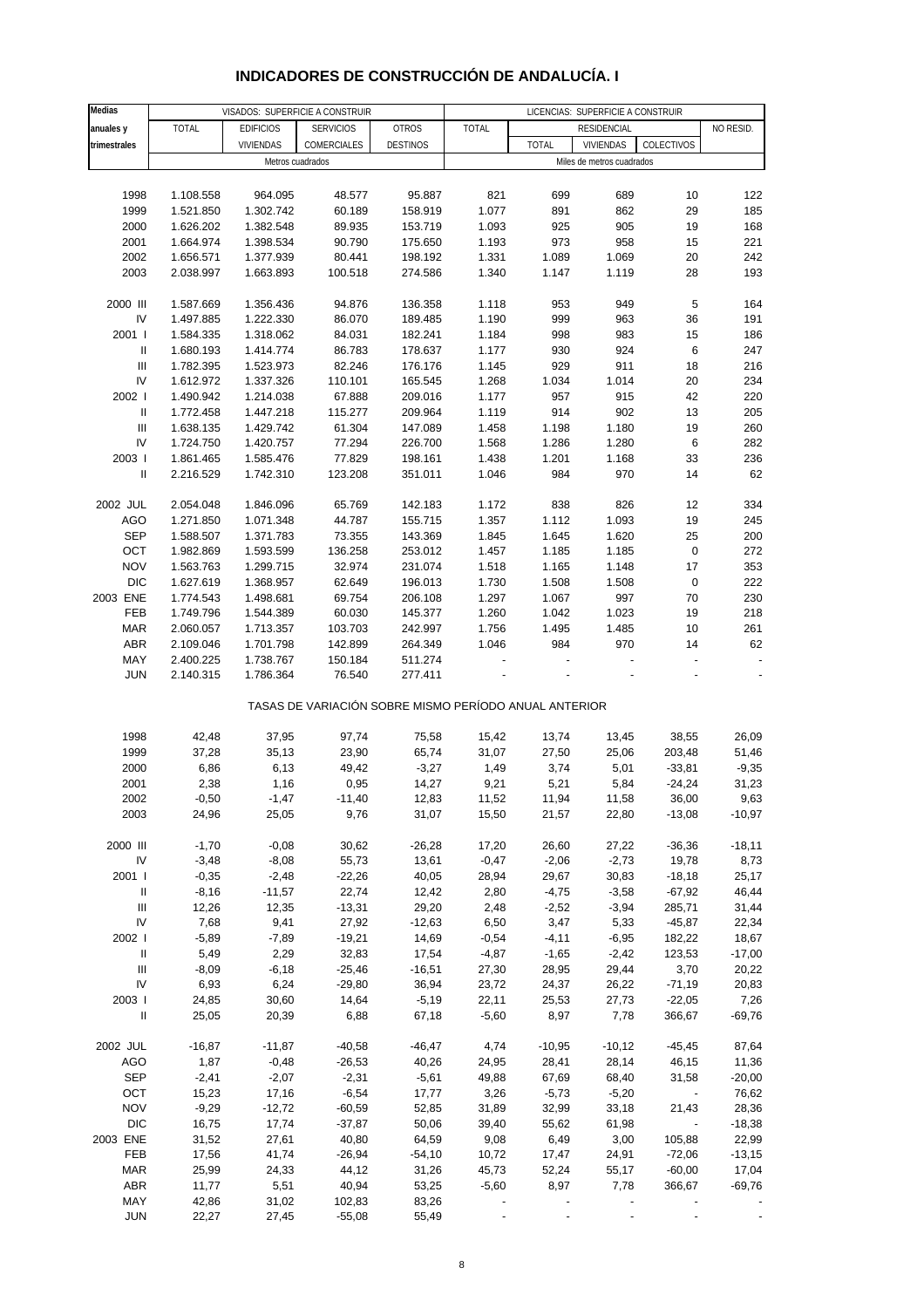| Medias                                   |                |                |                | VIVIENDAS VISADAS COLEGIO ARQUITECTOS TÉCNICOS        |                     | LICENCIAS MUNIC.: Nº DE VIVIENDAS |                    |                  |                  |
|------------------------------------------|----------------|----------------|----------------|-------------------------------------------------------|---------------------|-----------------------------------|--------------------|------------------|------------------|
| anuales y                                | <b>TOTAL</b>   |                | OBRA NUEVA     |                                                       | Α                   | Α                                 | OBRA               | REHABI-          | DEMO-            |
| trimestrales                             |                | <b>TOTAL</b>   | EDIF.VIV.      | OTROS EDIF.                                           | AMPLIAR             | <b>REFORMAR</b>                   | NUEVA              | LITACIÓN         | <b>LICIÓN</b>    |
|                                          |                |                |                |                                                       | Unidades            |                                   |                    |                  |                  |
|                                          |                |                |                |                                                       |                     |                                   |                    |                  |                  |
| 1998                                     | 6.753          | 6.200          | 6.159          | 41                                                    | 156                 | 398                               | 4.483              | 182              | 144              |
| 1999                                     | 8.784          | 8.304          | 8.265          | 39                                                    | 156                 | 323                               | 5.383              | 202              | 224              |
| 2000                                     | 9.583          | 8.945          | 8.885          | 60                                                    | 169                 | 469                               | 6.011              | 182              | 224              |
| 2001                                     | 9.636          | 8.947          | 8.894          | 53                                                    | 148                 | 541                               | 6.196              | 209              | 217              |
| 2002                                     | 9.697          | 8.823          | 8.776          | 47                                                    | 160                 | 715                               | 6.613              | 208              | 258              |
| 2003                                     | 11.502         | 10.536         | 10.488         | 48                                                    | 164                 | 803                               | 6.730              | 221              | 255              |
| 2000 III                                 | 9.155          | 8.542          | 8.502          | 39                                                    | 161                 | 452                               | 6.481              | 184              | 185              |
| IV                                       | 8.592          | 7.999          | 7.955          | 44                                                    | 188                 | 405                               | 6.352              | 162              | 208              |
| 2001 l                                   | 8.698          | 8.123          | 8.094          | 29                                                    | 141                 | 435                               | 6.662              | 219              | 243              |
| $\sf II$                                 | 9.884          | 9.201          | 9.128          | 73                                                    | 161                 | 523                               | 5.737              | 248              | 242              |
| $\ensuremath{\mathsf{III}}\xspace$       | 10.523         | 9.787          | 9.750          | 37                                                    | 153                 | 583                               | 6.060              | 170              | 195              |
| IV                                       | 9.437          | 8.677          | 8.604          | $72\,$                                                | 137                 | 623                               | 6.324              | 199              | 185              |
| 2002 l                                   | 8.336          | 7.527          | 7.491          | 36                                                    | 138                 | 671                               | 5.827              | 168              | 172              |
| Ш                                        | 10.220         | 9.357          | 9.326          | 31                                                    | 187                 | 676                               | 5.459              | 261              | 271              |
| $\ensuremath{\mathsf{III}}\xspace$       | 9.958          | 9.179          | 9.118          | 61                                                    | 149                 | 630                               | 6.885              | 191              | 283              |
| IV                                       | 10.276         | 9.228          | 9.170          | 58                                                    | 165                 | 883                               | 8.280              | 212              | 304              |
| 2003                                     | 10.870         | 10.051         | 10.014         | 37                                                    | 150                 | 669                               | 7.105              | 243              | 284              |
| Ш                                        | 12.134         | 11.020         | 10.961         | 59                                                    | 177                 | 937                               | 5.606              | 155              | 168              |
| 2002 JUL                                 | 12.748         | 11.851         | 11.783         | 68                                                    | 221                 | 676                               | 5.392              | 187              | 248              |
| AGO                                      | 7.711          | 6.954          | 6.898          | 56                                                    | 93                  | 664                               | 6.427              | 186              | 332              |
| <b>SEP</b>                               | 9.414          | 8.732          | 8.673          | 59                                                    | 133                 | 549                               | 8.835              | 199              | 268              |
| OCT                                      | 11.878         | 10.742         | 10.624         | 118                                                   | 197                 | 939                               | 7.909              | 207              | 421              |
| <b>NOV</b>                               | 9.050          | 8.277          | 8.241          | 36                                                    | 162                 | 611                               | 7.109              | 246              | 339              |
| <b>DIC</b>                               | 9.899          | 8.664          | 8.644          | 20                                                    | 137                 | 1.098                             | 9.823              | 184              | 152              |
| 2003 ENE                                 | 10.090         | 9.533          | 9.468          | 65                                                    | 140                 | 417                               | 6.314              | 273              | 270              |
| FEB                                      | 10.577         | 9.696          | 9.674          | 22                                                    | 138                 | 743                               | 5.970              | 240              | 207              |
| <b>MAR</b>                               | 11.943         | 10.924         | 10.901         | 23                                                    | 172                 | 847                               | 9.031              | 217              | 376              |
| ABR                                      | 11.388         | 10.337         | 10.273         | 64                                                    | 166                 | 885                               | 5.606              | 155              | 168              |
| MAY                                      | 12.293         | 10.927         | 10.867         | 60                                                    | 203                 | 1.163                             |                    |                  |                  |
| <b>JUN</b>                               | 12.722         | 11.797         | 11.743         | 54                                                    | 162                 | 763                               |                    |                  |                  |
|                                          |                |                |                | TASAS DE VARIACIÓN SOBRE MISMO PERÍODO ANUAL ANTERIOR |                     |                                   |                    |                  |                  |
| 1998                                     | 34,67          | 36,01          | 35,54          | 188,82                                                | 22,70               | 20,75                             | 10,98              | 2,15             | 8,46             |
| 1999                                     | 30,07          | 33,95          | 34,20          | $-3,67$                                               | 0,37                | $-18,78$                          | 20,09              | 11,27            | 55,32            |
| 2000                                     | 9,10           | 7,71           | 7,50           | 52,43                                                 | 8,10                | 45,24                             | 11,66              | $-10,29$         | 0,07             |
| 2001                                     | 0,55           | 0,02           | 0,10           | $-11,93$                                              | $-12,52$            | 15,33                             | 3,08               | 15,10            | $-3,38$          |
| 2002                                     | 0,64           | $-1,39$        | $-1,33$        | $-12,13$                                              | 8,11                | 32,17                             | 6,73               | $-0,52$          | 18,94            |
| 2003                                     | 23,97          | 24,81          | 24,73          | 43,28                                                 | 0,51                | 19,20                             | 18,20              | 24,47            | 33,64            |
|                                          |                |                |                |                                                       |                     |                                   |                    |                  |                  |
| 2000 III                                 | $-1,71$        | $-3,16$        | $-3,26$        | 24,21                                                 | 14,42               | 28,07                             | 46,28              | $-13,88$         | $-23,10$         |
| IV                                       | $-5,88$        | $-7,42$        | $-7,62$        | 55,29                                                 | 18,99               | 22,36                             | 2,68               | $-15,74$         | 13,87            |
| 2001 l                                   | $-7,82$        | $-7,47$        | $-7,15$        | $-52,72$                                              | $-3,21$             | $-15,10$                          | 35,49              | 29,08            | $-26,49$         |
| Ш                                        | $-11,34$       | $-12,04$       | $-11,93$       | $-23,69$                                              | $-11,38$            | 3,02                              | $-8,83$            | 17,75            | 40,89            |
| $\ensuremath{\mathsf{III}}\xspace$<br>IV | 14,94<br>9,84  | 14,58<br>8,47  | 14,67<br>8,16  | $-5,08$<br>64,39                                      | $-5,37$<br>$-26,95$ | 29,08<br>53,91                    | $-6,50$<br>$-0,45$ | $-7,43$<br>22,59 | 5,40<br>$-11,06$ |
| 2002 l                                   | $-4,16$        | $-7,34$        | $-7,45$        | 24,14                                                 | $-1,66$             | 54,45                             | $-12,52$           | $-23,29$         | $-29,18$         |
| $\ensuremath{\mathsf{II}}$               | 3,39           | 1,70           | 2,17           | $-57,53$                                              | 16,15               | 29,34                             | $-4,85$            | 5,25             | 11,83            |
| $\ensuremath{\mathsf{III}}\xspace$       | $-5,37$        | $-6,21$        | $-6,48$        | 63,39                                                 | $-2,40$             | 8,00                              | 13,61              | 11,94            | 44,71            |
| IV                                       | 8,88           | 6,35           | 6,57           | $-19,82$                                              | 20,39               | 41,60                             | 30,94              | 6,70             | 64,32            |
| 2003                                     | 30,39          | 33,54          | 33,69          | 1,85                                                  | 8,43                | $-0,35$                           | 21,93              | 44,84            | 64,99            |
| $\ensuremath{\mathsf{II}}$               | 18,74          | 17,78          | 17,54          | 91,40                                                 | $-5,35$             | 38,61                             | 5,91               | $-25,12$         | $-31,98$         |
|                                          |                |                |                |                                                       |                     |                                   |                    |                  |                  |
| 2002 JUL                                 | $-7,21$        | $-9,93$        | $-9,92$        | $-11,69$                                              | 11,06               | 77,43                             | $-20,11$           | 23,03            | $-4,62$          |
| AGO                                      | $-7,87$        | $-2,82$        | $-3,34$        | 180,00                                                | $-24,39$            | $-39,14$                          | 22,00              | 12,73            | 78,49            |
| <b>SEP</b>                               | $-0,49$        | $-3,48$        | $-3,97$        | 293,33                                                | $-2,21$             | 98,19                             | 43,36              | 2,58             | 91,43            |
| OCT                                      | 25,41          | 26,11          | 25,37          | 168,18                                                | 60,16               | 13,13                             | 5,65               | 45,77            | 111,56           |
| <b>NOV</b>                               | $-9,94$        | $-13,55$       | $-13,77$       | 111,76                                                | 8,72                | 87,42                             | 36,92              | $-6,46$          | 76,56            |
| <b>DIC</b>                               | 12,59          | 9,15           | 11,08          | $-87,18$                                              | $-2,14$             | 53,78                             | 56,09              | $-4, 17$         | $-7,32$          |
| 2003 ENE<br>FEB                          | 23,97<br>46,05 | 26,25<br>51,45 | 25,54<br>53,14 | 622,22<br>$-74, 12$                                   | 0,72<br>$-3,50$     | $-7,13$<br>6,60                   | 6,98<br>9,40       | 114,96<br>71,43  | 52,54<br>38,93   |
| <b>MAR</b>                               | 24,04          | 26,63          | 26,56          | 64,29                                                 | 29,32               | $-2,42$                           | 47,49              | $-8,44$          | 96,86            |
| <b>ABR</b>                               | 0,82           | $-1,19$        | $-1,63$        | 255,56                                                | $-9,29$             | 35,94                             | 5,91               | $-25,12$         | $-31,98$         |
| MAY                                      | 31,03          | 28,72          | 28,45          | 106,90                                                | 10,93               | 63,80                             |                    |                  |                  |
| <b>JUN</b>                               | 27,45          | 29,35          | 29,41          | 17,39                                                 | $-16,92$            | 14,39                             |                    |                  |                  |

## **INDICADORES DE CONSTRUCCIÓN DE ANDALUCÍA. II**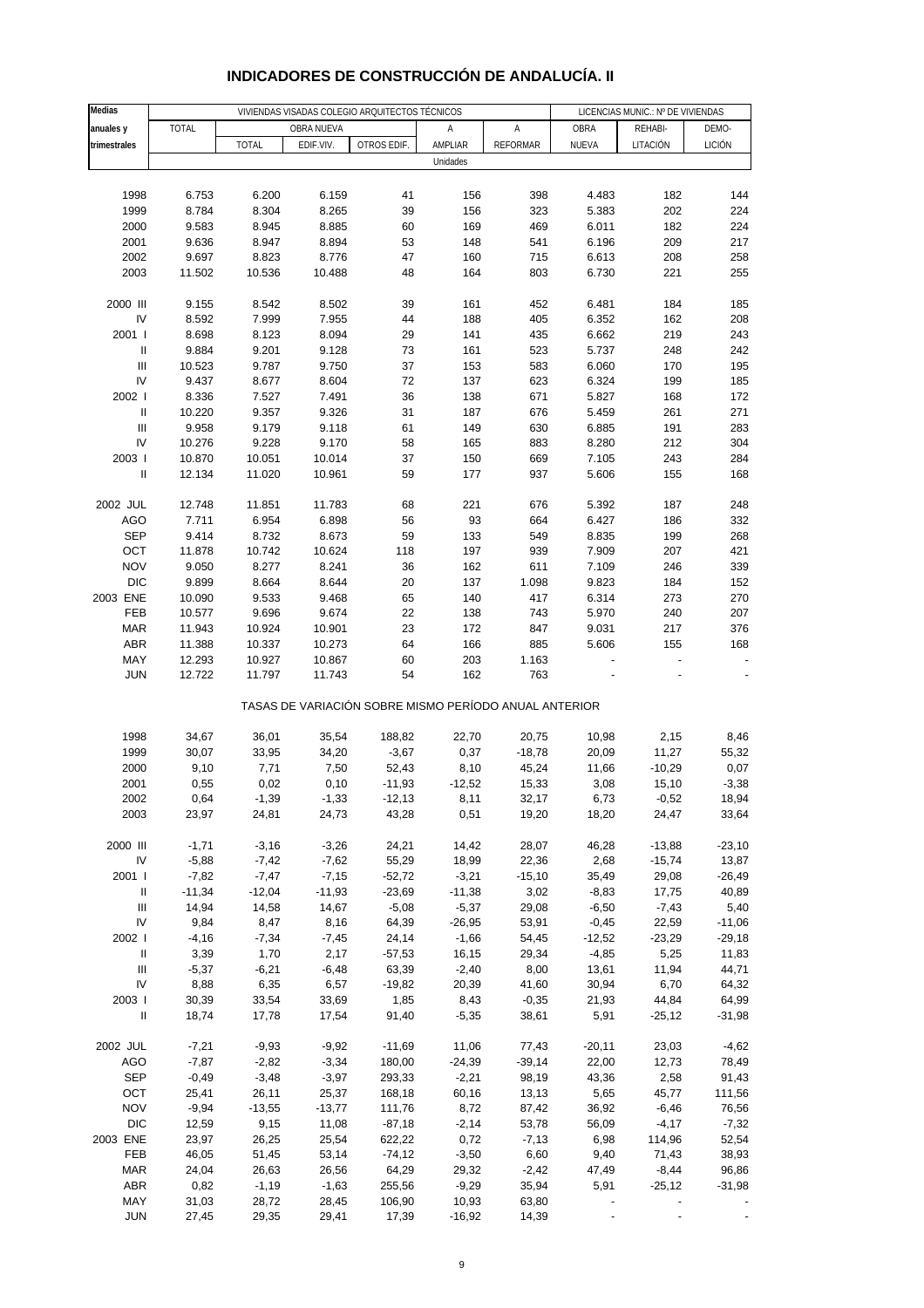| <b>Medias</b>                      |                          |                          | <b>VIVIENDAS</b>         |                  |                          |                 |                  | PROYECTOS VISADOS                                     |                          | CERTIFICAC.          | LIQUIDACIÓN        |
|------------------------------------|--------------------------|--------------------------|--------------------------|------------------|--------------------------|-----------------|------------------|-------------------------------------------------------|--------------------------|----------------------|--------------------|
| anuales y                          |                          | <b>INICIADAS</b>         |                          |                  | TERMINADAS               |                 |                  | POR EL COLEGIO DE ARQUITECTOS                         |                          | FIN DE OBRA          | EJECUCIÓN          |
| trimestrales                       | <b>TOTAL</b>             | <b>PROTEGIDAS</b>        | <b>LIBRES</b>            | <b>TOTAL</b>     | PROTEGIDAS               | <b>LIBRES</b>   | <b>TOTAL</b>     | <b>PROTEGIDOS</b>                                     | <b>LIBRES</b>            | Nº VIVIENDAS         | MAT. OBRA          |
|                                    |                          |                          |                          |                  | Unidades                 |                 |                  |                                                       |                          | Unidades             | Miles €            |
|                                    |                          |                          |                          |                  |                          |                 |                  |                                                       |                          |                      |                    |
| 1998                               | 6.821                    | 1.055                    | 5.767                    | 4.118            | 1.396                    | 2.722           | 8.494            | 1.539                                                 | 6.955                    | 4.303                | 169.230            |
| 1999                               | 9.947                    | 1.323                    | 8.624                    | 5.590            | 1.543                    | 4.048           | 10.915           | 1.374                                                 | 9.541                    | 5.196                | 203.451            |
| 2000                               | 11.039                   | 923                      | 10.116                   | 7.584            | 1.324                    | 6.260           | 11.594           | 981                                                   | 10.613                   | 6.046                | 245.263            |
| 2001                               | 11.883                   | 1.029                    | 10.854                   | 9.743            | 1.181                    | 8.562           | 11.737           | 832                                                   | 10.904                   | 7.072                | 314.806            |
| 2002                               | 10.493                   | 917                      | 9.576                    | 10.334           | 790                      | 9.544           | 11.739           | 744                                                   | 10.995                   | 8.406                | 376.940            |
| 2003                               | 10.754                   | 993                      | 9.762                    | 11.701           | 788                      | 10.912          | 13.780           | 936                                                   | 12.844                   | 8.171                | 404.785            |
|                                    |                          |                          |                          |                  |                          |                 |                  |                                                       |                          |                      |                    |
| 2000 III<br>IV                     | 11.820<br>10.716         | 568<br>1.301             | 11.252<br>9.415          | 7.871<br>8.761   | 946<br>2.022             | 6.925<br>6.739  | 9.087<br>13.496  | 724<br>943                                            | 8.363<br>12.553          | 5.485<br>5.749       | 226.255<br>266.534 |
| 2001 l                             | 12.358                   | 1.061                    | 11.297                   | 7.755            | 905                      | 6.850           | 12.578           | 453                                                   | 12.125                   | 6.281                | 269.567            |
| Ш                                  | 12.173                   | 1.261                    | 10.912                   | 10.297           | 1.027                    | 9.271           | 12.077           | 616                                                   | 11.461                   | 8.473                | 390.656            |
| $\ensuremath{\mathsf{III}}\xspace$ | 10.829                   | 513                      | 10.316                   | 9.410            | 1.408                    | 8.002           | 12.851           | 787                                                   | 12.064                   | 6.648                | 293.577            |
| IV                                 | 12.171                   | 1.280                    | 10.890                   | 11.512           | 1.386                    | 10.126          | 9.441            | 1.474                                                 | 7.966                    | 6.885                | 305.425            |
| 2002 l                             | 7.205                    | 34                       | 7.171                    | 7.851            | 21                       | 7.830           | 10.052           | 453                                                   | 9.599                    | 10.067               | 336.255            |
| $\, \, \mathrm{II}$                | 8.670                    | 31                       | 8.639                    | 11.625           | 71                       | 11.554          | 11.630           | 780                                                   | 10.850                   | 8.829                | 385.954            |
| $\mathbf{III}$                     | 10.561                   | 796                      | 9.765                    | 9.407            | 1.911                    | 7.496           | 13.529           | 844                                                   | 12.685                   | 7.323                | 354.035            |
| IV                                 | 15.535                   | 2.806                    | 12.729                   | 12.453           | 1.156                    | 11.297          | 11.744           | 899                                                   | 10.845                   | 7.407                | 431.518            |
| 2003                               | 10.754                   | 993                      | 9.762                    | 11.701           | 788                      | 10.912          | 13.780           | 936                                                   | 12.844                   | 7.445                | 376.868            |
| $\mathbf{I}$                       |                          |                          | $\overline{\phantom{a}}$ |                  | $\frac{1}{2}$            |                 |                  | $\qquad \qquad \blacksquare$                          |                          | 8.897                | 432.703            |
|                                    |                          |                          |                          |                  |                          |                 |                  |                                                       |                          |                      |                    |
| 2002 JUL                           | 10.977                   | 1.656                    | 9.321                    | 17.487           | 4.575                    | 12.912          | 21.789           | 1.229                                                 | 20.560                   | 12.498               | 567.406            |
| AGO                                | 10.605                   | $\pmb{0}$                | 10.605                   | 6.147            | 0                        | 6.147           | 10.007           | 872                                                   | 9.135                    | 2.571                | 171.281            |
| <b>SEP</b>                         | 10.101                   | 733                      | 9.368                    | 4.587            | 1.157                    | 3.430           | 8.791            | 430                                                   | 8.361                    | 6.899                | 323.419            |
| OCT                                | 20.190                   | 1.010                    | 19.180                   | 7.648            | 99                       | 7.549           | 11.579           | 944                                                   | 10.635                   | 8.152                | 473.365            |
| <b>NOV</b>                         | 9.043                    | 597                      | 8.446                    | 9.004            | 1.085                    | 7.919           | 13.068           | 859                                                   | 12.209                   | 7.949                | 399.811            |
| <b>DIC</b><br>2003 ENE             | 17.373                   | 6.812                    | 10.561                   | 20.706           | 2.284<br>470             | 18.422          | 10.584           | 893                                                   | 9.691                    | 6.120                | 421.378            |
| FEB                                | 10.705<br>11.653         | 1.134<br>663             | 9.571<br>10.990          | 10.970<br>10.232 | 589                      | 10.500<br>9.643 | 15.276<br>12.179 | 778<br>931                                            | 14.498<br>11.248         | 6.635<br>6.962       | 327.880<br>318.287 |
| <b>MAR</b>                         | 9.905                    | 1.181                    | 8.724                    | 13.900           | 1.306                    | 12.594          | 13.884           | 1.098                                                 | 12.786                   | 8.738                | 484.436            |
| ABR                                | $\overline{\phantom{a}}$ | $\overline{\phantom{a}}$ | ÷,                       |                  |                          |                 |                  | ÷,                                                    | $\overline{\phantom{a}}$ | 7.567                | 404.333            |
| MAY                                |                          |                          |                          |                  |                          |                 |                  |                                                       |                          | 9.115                | 439.349            |
| <b>JUN</b>                         |                          |                          |                          |                  |                          |                 |                  |                                                       |                          | 10.010               | 454.426            |
|                                    |                          |                          |                          |                  |                          |                 |                  |                                                       |                          |                      |                    |
|                                    |                          |                          |                          |                  |                          |                 |                  | TASAS DE VARIACIÓN SOBRE MISMO PERÍODO ANUAL ANTERIOR |                          |                      |                    |
|                                    |                          |                          |                          |                  |                          |                 |                  |                                                       |                          |                      |                    |
| 1998                               | 35,49                    | $-34,37$                 | 68,23                    | 0,24             | $-8,13$                  | 5,15            | 41,17            | 1,23                                                  | 54,67                    | 21,14                | 20,69              |
| 1999                               | 45,82                    | 25,46                    | 49,54                    | 35,74            | 10,50                    | 48,69           | 28,50            | $-10,70$                                              | 37,17                    | 20,77                | 20,22              |
| 2000                               | 10,98                    | $-30,26$                 | 17,31                    | 35,66            | $-14,19$                 | 54,66           | 6,22             | $-28,62$                                              | 11,24                    | 16,36                | 20,55              |
| 2001                               | 7,64                     | 11,51                    | 7,29                     | 28,48            | $-10,76$                 | 36,77           | 1,23             | $-15,12$                                              | 2,74                     | 16,97                | 28,35              |
| 2002                               | $-11,70$                 | $-10,89$                 | $-11,77$                 | 6,06             | $-33,16$                 | 11,47           | 0,02             | $-10,63$                                              | 0,83                     | 18,87                | 19,74              |
| 2003                               | 49,27                    |                          | 36,13                    | 49,04            |                          | 39,37           | 37,08            | 106,55                                                | 33,80                    | $-13,51$             | 12,10              |
|                                    |                          |                          |                          |                  |                          |                 |                  |                                                       |                          |                      |                    |
| 2000 III<br>IV                     | 2,88<br>4,89             | $-45,94$<br>37,93        | 7,78<br>1,53             | 42,35<br>46,64   | $-19,12$<br>66,97        | 58,85<br>41,47  | $-11,27$<br>6,95 | $-41,57$<br>$-31,03$                                  | $-7,09$<br>11,57         | 12,55<br>7,07        | 12,90<br>32,56     |
| 2001 l                             | 11,42                    | 9,98                     | 11,56                    | 46,70            | $-15,61$                 | 62,55           | 30,34            | $-52,37$                                              | 39,37                    | 1,91                 | 23,38              |
| $\mathbf{I}$                       | 15,62                    | 47,05                    | 12,84                    | 22,33            | $-18,17$                 | 29,42           | $-14,61$         | $-52,85$                                              | $-10,72$                 | 24,85                | 44,81              |
| $\mathbf{III}$                     | $-8,38$                  | $-9,63$                  | $-8,32$                  | 19,55            | 48,84                    | 15,55           | 41,42            | 8,70                                                  | 44,25                    | 21,22                | 29,75              |
| IV                                 | 13,58                    | $-1,56$                  | 15,67                    | 31,41            | $-31,47$                 | 50,27           | $-30,05$         | 56,34                                                 | $-36,54$                 | 19,77                | 14,59              |
| 2002                               | $-41,70$                 | $-96,80$                 | $-36,52$                 | 1,24             | $-97,72$                 | 14,31           | $-20,08$         | 0,07                                                  | $-20,83$                 | 60,27                | 24,74              |
| $\mathbf{II}$                      | $-28,78$                 | $-97,57$                 | $-20,83$                 | 12,89            | $-93,08$                 | 24,63           | $-3,70$          | 26,75                                                 | $-5,33$                  | 4,19                 | $-1,20$            |
| $\ensuremath{\mathsf{III}}\xspace$ | $-2,47$                  | 55,23                    | $-5,34$                  | $-0,03$          | 35,70                    | $-6,32$         | 5,28             | 7,20                                                  | 5,15                     | 10,14                | 20,59              |
| IV                                 | 27,65                    | 119,19                   | 16,88                    | 8,17             | $-16,57$                 | 11,56           | 24,39            | $-39,05$                                              | 36,14                    | 7,58                 | 41,28              |
| 2003                               | 49,27                    | $\sim$ $\sim$            | 36,13                    | 49,04            | $\sim$                   | 39,37           | 37,08            | 106,55                                                | 33,80                    | $-26,05$             | 12,08              |
| $\mathbf{II}$                      | $\sim 100$               | $\sim$                   | $\sim 100$               | $\sim 100$       | $\overline{\phantom{a}}$ | $\sim 100$      |                  |                                                       | $\sim$ $-$               | 0,78                 | 12,11              |
|                                    |                          |                          |                          |                  |                          |                 |                  |                                                       |                          |                      |                    |
| 2002 JUL                           | 13,08                    | 164,96                   | 2,63                     | 8,64             | 116,93                   | $-7,69$         | 5,39             | 56,16                                                 | 3,38                     | 6,38                 | 18,46              |
| AGO                                | $-4,60$                  | $\sim 100$ km $^{-1}$    | $-2,24$                  | 23,93            | $\sim 100$ km $^{-1}$    | 51,18           | 13,20            | 61,78                                                 | 10,05                    | 9,64                 | 23,89              |
| <b>SEP</b>                         | $-13,40$                 | 13,47                    | $-14,98$                 | $-36,05$         | $-5,24$                  | $-42,37$        | $-2,74$          | $-58,45$                                              | 4,46                     | 17,89                | 22,75              |
| OCT                                | 4,03                     | $-33,07$                 | 7,16                     | $-19,71$         | $-90,39$                 | $-11,14$        | 14,17            | $-30,54$                                              | 21,09                    | 13,84                | 46,21              |
| <b>NOV</b>                         | 9,88                     | $-21,45$                 | 13,07                    | $-7,07$          | $-8,98$                  | $-6,80$         | 23,60            | $-11,35$                                              | 27,12                    | 4,07                 | 22,80              |
| <b>DIC</b>                         | 95,75                    | 333,33                   | 44,61                    | 35,14            | 18,04                    | 37,61           | 39,14            | $-57,37$                                              | 75,82                    | 4,49                 | 57,85              |
| 2003 ENE                           | 35,42                    | $\sim 100$ km s $^{-1}$  | 21,08                    | 55,21            | $\blacksquare$           | 48,56           | 39,56            | 0,13                                                  | 42,57                    | 5,12                 | $-1,19$            |
| FEB<br><b>MAR</b>                  | 33,65<br>98,50           | 795,95                   | 27,13<br>75,82           | 30,36<br>60,97   | $\overline{\phantom{a}}$ | 23,50<br>46,20  | 15,96<br>59,44   | 177,91<br>344,53                                      | 10,62<br>51,12           | $-12,08$<br>$-45,29$ | $-4,46$<br>40,90   |
| ABR                                |                          |                          |                          |                  |                          |                 |                  |                                                       |                          | 17,77                | 27,16              |
| MAY                                |                          |                          |                          |                  |                          |                 |                  |                                                       |                          | $-5,35$              | 5,93               |

### **INDICADORES DE CONSTRUCCIÓN DE ANDALUCÍA. III**

JUN - - - - - - - - - -4,04 6,89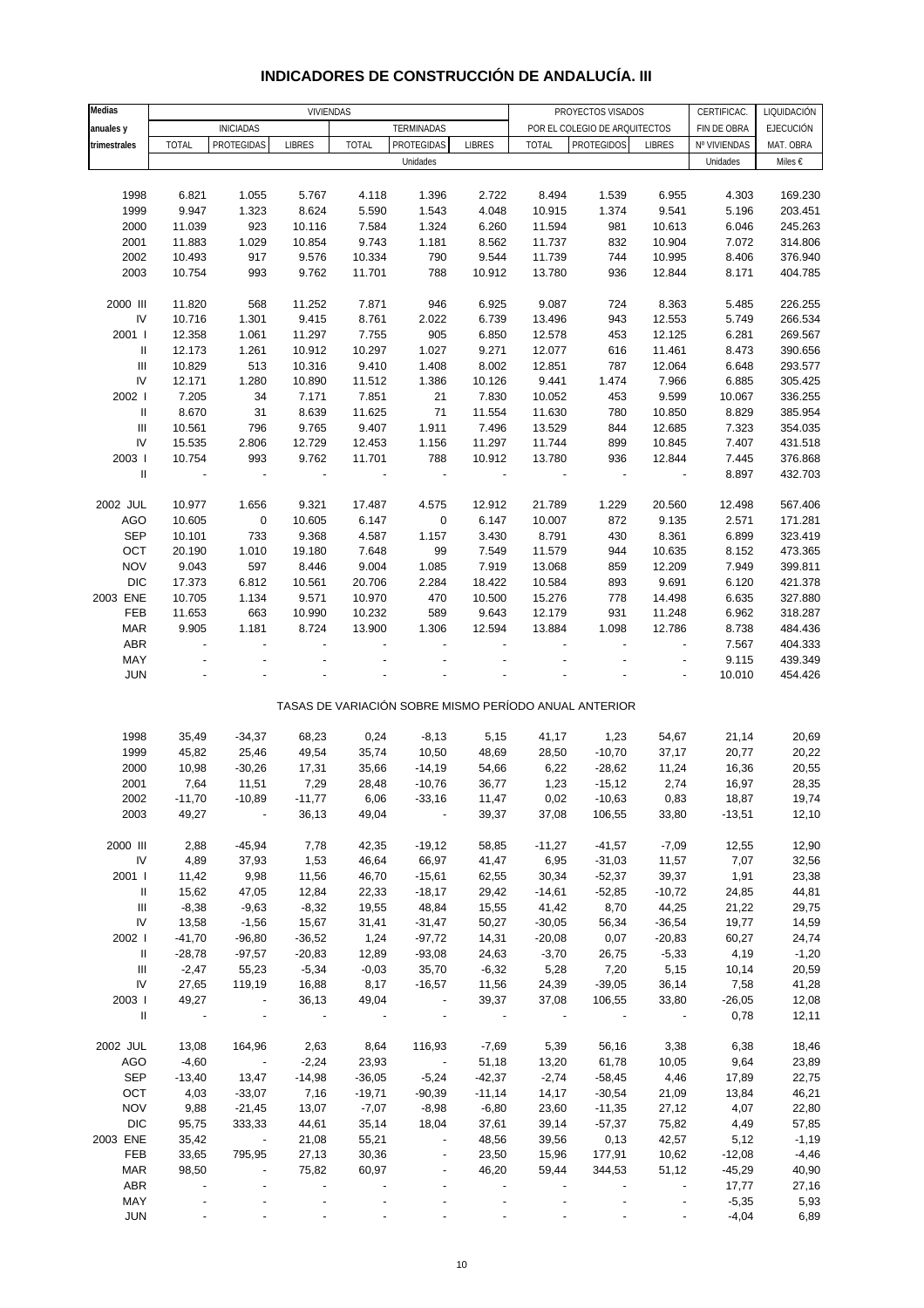## **INDICADORES DE CONSTRUCCIÓN DE ANDALUCÍA. IV**

| Medias                     | CONSUMO   |              | LICITACIÓN OFICIAL (SEOPAN) |            |                                                       | LICITACIÓN OFICIAL (FOMENTO) |              | CONSUMO     |
|----------------------------|-----------|--------------|-----------------------------|------------|-------------------------------------------------------|------------------------------|--------------|-------------|
| anuales y                  | DE        | <b>TOTAL</b> | EDIFICACIÓN                 | OBRA CIVIL | <b>TOTAL</b>                                          | EDIFICACIÓN                  | INGENIERÍA   | E.ELECTRICA |
| trimestrales               | CEMENTO   |              |                             |            |                                                       |                              | <b>CIVIL</b> | CONSTRUC.   |
|                            | Toneladas |              |                             | Miles €    |                                                       |                              |              | Gwh         |
|                            |           |              |                             |            |                                                       |                              |              |             |
|                            |           |              |                             |            |                                                       |                              |              |             |
| 1998                       | 472.830   | 140.394,4    | 42.753,9                    | 97.640,5   | 108.334                                               | 33.551                       | 74.783       | 8,973       |
| 1999                       | 542.132   | 167.088,7    | 50.715,2                    | 116.373,5  | 132.923                                               | 37.663                       | 95.260       | 10,750      |
| 2000                       | 586.143   | 189.629,1    | 49.590,4                    | 140.038,6  | 133.490                                               | 39.790                       | 87.123       | 13,497      |
| 2001                       | 660.953   | 259.843,6    | 56.737,4                    | 203.106,3  | 193.188                                               | 54.513                       | 138.675      | 24,730      |
| 2002                       | 691.347   | 234.610,9    | 67.296,8                    | 167.314,2  | 246.086                                               | 73.209                       | 172.877      | 24,495      |
| 2003                       | 739.501   | 289.336,1    | 84.915,1                    | 204.421,1  | 214.231                                               | 53.464                       | 160.768      | 20,916      |
|                            |           |              |                             |            |                                                       |                              |              |             |
| 2000 III                   | 627.825   | 124.594,4    | 40.793,2                    | 83.801,2   | 103.238                                               | 42.995                       | 60.243       | 13,904      |
| IV                         | 556.670   | 227.138,4    | 55.843,5                    | 171.294,9  | 180.756                                               | 35.823                       | 144.932      | 13,370      |
| 2001 l                     | 595.067   | 95.639,2     | 45.581,0                    | 50.058,2   | 72.214                                                | 41.016                       | 31.199       | 16,288      |
| Ш                          | 710.516   | 264.605,5    | 50.101,3                    | 214.504,2  | 135.352                                               | 46.465                       | 88.886       | 14,038      |
| Ш                          | 669.217   | 210.793,7    | 53.107,2                    | 157.686,5  | 238.381                                               | 37.839                       | 200.542      | 41,274      |
|                            |           |              |                             |            |                                                       |                              |              |             |
| IV                         | 669.014   | 468.336,0    | 78.159,9                    | 390.176,2  | 326.805                                               | 92.732                       | 234.073      | 27,319      |
| 2002                       | 655.710   | 146.255,3    | 29.422,0                    | 116.833,3  | 137.778                                               | 57.120                       | 80.658       | 28,724      |
| $\ensuremath{\mathsf{II}}$ | 740.067   | 188.397,9    | 66.197,1                    | 122.200,8  | 148.571                                               | 77.316                       | 71.255       | 19,863      |
| Ш                          | 724.128   | 328.626,1    | 97.418,4                    | 231.207,7  | 445.713                                               | 118.707                      | 327.005      | 19,543      |
| IV                         | 645.482   | 275.164,5    | 76.149,6                    | 199.014,8  | 252.280                                               | 39.691                       | 212.589      | 29,852      |
| 2003                       | 673.109   | 281.553,9    | 88.287,6                    | 193.266,3  | 217.687                                               | 59.625                       | 158.062      | 16,872      |
| Ш                          | 805.894   | 297.118,4    | 81.542,6                    | 215.575,9  | 209.049                                               | 44.222                       | 164.828      | 24,960      |
|                            |           |              |                             |            |                                                       |                              |              |             |
| 2002 JUL                   | 799.929   | 447.238,9    | 86.895,0                    | 360.343,9  | 848.796                                               | 165.470                      | 683.325      | 16,625      |
| <b>AGO</b>                 | 679.488   | 307.123,6    | 68.316,0                    | 238.807,6  | 313.408                                               | 68.723                       | 244.685      | 18,267      |
|                            |           |              |                             |            |                                                       |                              |              |             |
| <b>SEP</b>                 | 692.967   | 231.515,9    | 137.044,3                   | 94.471,6   | 174.935                                               | 121.929                      | 53.006       | 23,736      |
| OCT                        | 802.586   | 246.362,9    | 102.364,8                   | 143.998,1  | 222.319                                               | 45.564                       | 176.755      | 50,887      |
| <b>NOV</b>                 | 622.935   | 399.135,3    | 77.995,8                    | 321.139,5  | 353.862                                               | 26.312                       | 327.550      | 19,180      |
| <b>DIC</b>                 | 510.925   | 179.995,2    | 48.088,3                    | 131.906,9  | 180.659                                               | 47.198                       | 133.462      | 19,489      |
| 2003 ENE                   | 622.805   | 250.464,1    | 66.514,9                    | 183.949,2  | 202.917                                               | 48.408                       | 154.509      | 20,956      |
| FEB                        | 626.857   | 297.974,0    | 97.736,4                    | 200.237,5  | 214.235                                               | 73.939                       | 140.296      | 11,729      |
| <b>MAR</b>                 | 769.664   | 296.223,6    | 100.611,4                   | 195.612,2  | 235.908                                               | 56.528                       | 179.380      | 17,931      |
| ABR                        | 748.877   | 301.769,6    | 75.586,5                    | 226.183,1  | 239.131                                               | 44.409                       | 194.723      | 17,556      |
| MAY                        | 826.075   | 349.778,2    | 111.662,7                   | 238.115,5  | 178.966                                               | 44.034                       | 134.932      | 18,974      |
| <b>JUN</b>                 | 842.730   | 239.807,5    | 57.378,5                    | 182.428,9  |                                                       |                              |              | 38,351      |
|                            |           |              |                             |            |                                                       |                              |              |             |
|                            |           |              |                             |            | TASAS DE VARIACIÓN SOBRE MISMO PERÍODO ANUAL ANTERIOR |                              |              |             |
|                            |           |              |                             |            |                                                       |                              |              |             |
| 1998                       | 21,78     | 22,79        | 1,93                        | 34,88      | 9,24                                                  | 11,26                        | 8,36         | 16,54       |
| 1999                       | 14,66     | 19,01        | 18,62                       | 19,19      | 22,70                                                 | 12,25                        | 27,38        | 19,80       |
| 2000                       | 8,12      | 13,49        | $-2,22$                     | 20,34      | 0,43                                                  | 5,65                         | $-8,54$      | 25,56       |
| 2001                       | 12,76     | 37,03        | 14,41                       | 45,04      | 44,72                                                 | 37,00                        | 59,17        | 83,22       |
| 2002                       | 4,60      | $-9,71$      | 18,61                       | $-17,62$   | 27,38                                                 | 34,30                        | 24,66        | $-0,95$     |
| 2003                       | 5,96      | 72,92        | 77,61                       | 71,04      | 51,04                                                 | $-17,88$                     | 109,52       | $-13,90$    |
|                            |           |              |                             |            |                                                       |                              |              |             |
| 2000 III                   | 7,56      | $-13,16$     | 2,03                        | $-19,03$   | $-21,93$                                              | 44,62                        | $-41,23$     | 24,40       |
| IV                         | 10,04     | $-0,14$      | $-4,21$                     | 1,26       | 7,29                                                  | $-23,84$                     | 19,35        | 22,00       |
|                            |           |              |                             |            |                                                       |                              |              |             |
| 2001 l                     | 4,43      | $-69,27$     | $-14,68$                    | $-80,58$   | $-54,33$                                              | 15,75                        | $-74,57$     | 13,57       |
| Ш                          | 20,38     | 176,77       | 3,72                        | 353,49     | 47,36                                                 | 3,47                         | 330,73       | 13,47       |
| Ш                          | 6,59      | 69,18        | 30,19                       | 88,17      | 130,90                                                | $-11,99$                     | 232,89       | 196,84      |
| IV                         | 20,18     | 106,19       | 39,96                       | 127,78     | 80,80                                                 | 158,86                       | 61,51        | 104,33      |
| 2002                       | 10,19     | 52,92        | $-35,45$                    | 133,39     | 90,79                                                 | 39,26                        | 158,53       | 76,35       |
| $\ensuremath{\mathsf{II}}$ | 4,16      | $-28,80$     | 32,13                       | $-43,03$   | 9,77                                                  | 66,40                        | $-19,84$     | 41,50       |
| Ш                          | 8,21      | 55,90        | 83,44                       | 46,62      | 86,98                                                 | 213,71                       | 63,06        | $-52,65$    |
| IV                         | $-3,52$   | $-41,25$     | $-2,57$                     | $-48,99$   | $-22,80$                                              | $-57,20$                     | $-9,18$      | 9,27        |
| 2003                       | 2,65      | 92,51        | 200,07                      | 65,42      | 58,00                                                 | 4,39                         | 95,97        | $-41,26$    |
| Ш                          | 8,89      | 57,71        | 23,18                       | 76,41      | 41,32                                                 | $-42,63$                     | 132,66       | 25,66       |
|                            |           |              |                             |            |                                                       |                              |              |             |
| 2002 JUL                   | 11,50     | 112,66       | 52,08                       | 135,26     | 394,72                                                | 336,41                       | 411,26       | $-50,30$    |
| <b>AGO</b>                 | 5,45      | $-0,22$      | $-2,51$                     | 0,46       | 52,46                                                 | 72,13                        | 47,71        | $-70,97$    |
| <b>SEP</b>                 | 7,29      | 102,59       | 326,80                      | 14,97      | $-48,24$                                              | 241,75                       | $-82,47$     | $-13,50$    |
| OCT                        | 0,52      | $-48,74$     | 147,27                      | $-67,21$   | 5,06                                                  | 7,09                         | 4,55         | 79,21       |
| <b>NOV</b>                 |           |              |                             |            |                                                       |                              |              |             |
|                            | $-10,99$  | 177,76       | 67,58                       | 230,54     | 3,83                                                  | $-86,45$                     | 123,50       | $-31,08$    |
| <b>DIC</b>                 | 0,41      | $-76,94$     | $-67,18$                    | $-79,20$   | $-57,79$                                              | 13,99                        | $-65,48$     | $-24,26$    |
| 2003 ENE                   | $-5,25$   | 92,15        | 234,00                      | 66,57      | $-16,01$                                              | $-57,58$                     | 21,19        | $-27,27$    |
| <b>FEB</b>                 | $-10,43$  | 284,35       | 529,16                      | 223,00     | 194,18                                                | 257,02                       | 169,21       | $-61,51$    |
| <b>MAR</b>                 | 26,18     | 28,30        | 90,49                       | 9,85       | 138,51                                                | 54,70                        | 187,61       | $-33,30$    |
| <b>ABR</b>                 | 0,57      | 69,85        | 21,97                       | 95,49      | 69,82                                                 | $-16,75$                     | 122,62       | $-31,59$    |
| MAY                        | 7,40      | 84,52        | 80,73                       | 86,35      | 15,44                                                 | $-56,32$                     | 148,85       | $-1,87$     |
| <b>JUN</b>                 | 19,30     | 21,14        | $-23,33$                    | 48,17      |                                                       |                              |              | 162,84      |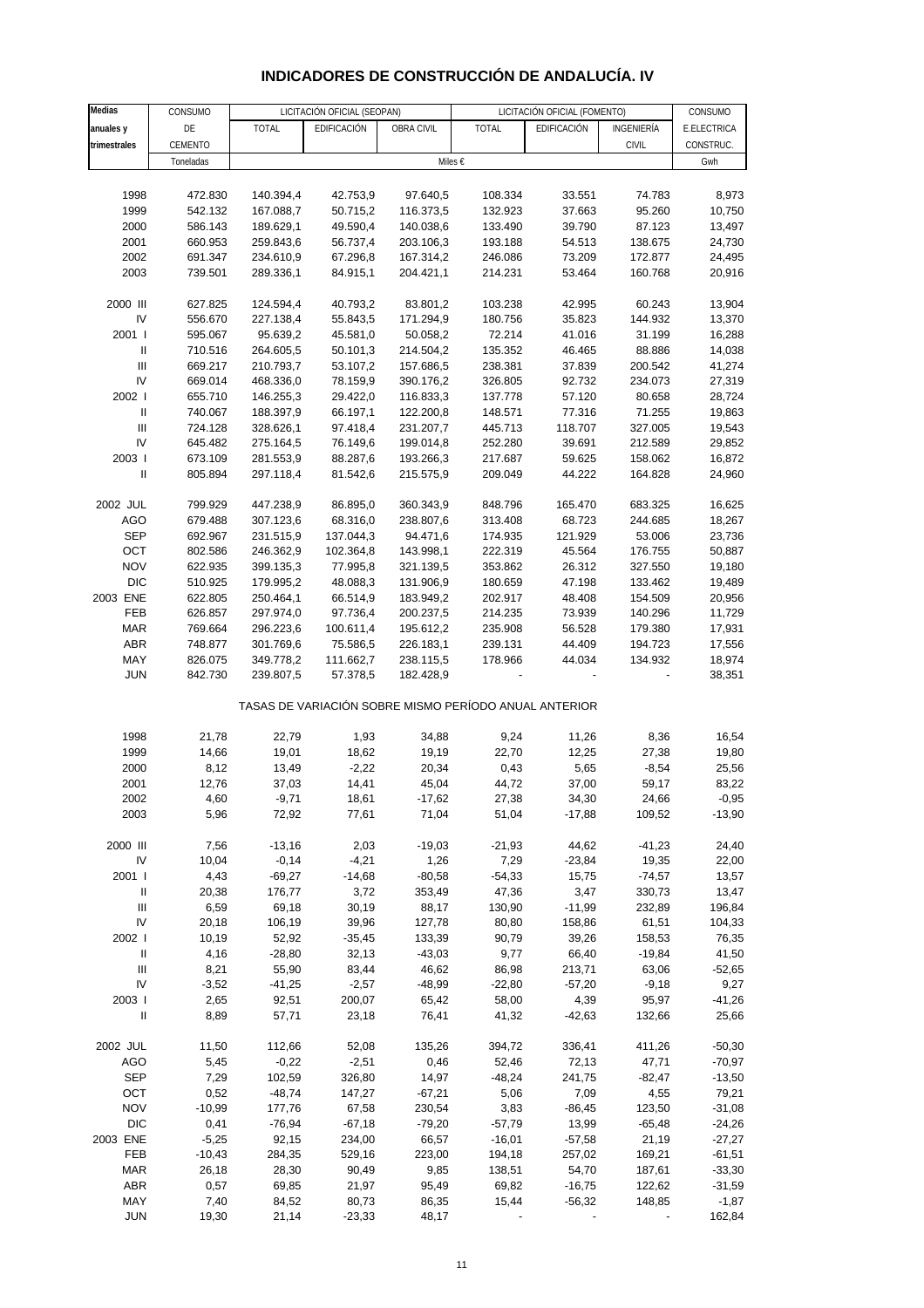| Medias                             |              |                    |                    | ESTABLECIMIENTOS HOTELEROS |                                                       |             |                 |
|------------------------------------|--------------|--------------------|--------------------|----------------------------|-------------------------------------------------------|-------------|-----------------|
| anuales y                          |              | NÚMERO DE VIAJEROS |                    |                            | NÚMERO DE PERNOCTACIONES                              |             | <b>GRADO DE</b> |
| trimestrales                       | <b>TOTAL</b> | ESPAÑOLES          | <b>EXTRANJEROS</b> | <b>TOTAL</b>               | ESPAÑOLES                                             | EXTRANJEROS | OCUPACIÓN       |
|                                    |              |                    |                    | Unidades                   |                                                       |             | %               |
|                                    |              |                    |                    |                            |                                                       |             |                 |
|                                    |              |                    |                    |                            |                                                       |             |                 |
| 1998                               | 752.306      | 414.538            | 337.767            | 2.438.128                  | 1.098.107                                             | 1.340.021   | 59,94           |
| 1999                               | 889.361      | 477.280            | 412.081            | 2.789.783                  | 1.215.363                                             | 1.574.420   | 55,81           |
| 2000                               | 930.676      | 495.293            | 435.383            | 2.877.496                  | 1.260.497                                             | 1.616.999   | 55,54           |
| 2001                               | 942.444      | 519.808            | 422.636            | 2.939.607                  | 1.360.449                                             | 1.579.158   | 53,96           |
| 2002                               | 952.351      | 528.517            | 423.833            | 2.943.109                  | 1.373.874                                             | 1.569.234   | 51,98           |
| 2003                               | 1.015.578    | 582.834            | 432.744            | 3.219.848                  | 1.564.071                                             | 1.655.776   | 52,90           |
|                                    |              |                    |                    |                            |                                                       |             |                 |
| 2000 IV                            | 821.461      | 459.987            | 361.474            | 2.293.136                  | 1.012.817                                             | 1.280.319   | 47,31           |
| 2001 l                             | 723.916      | 413.294            | 310.622            | 2.079.637                  | 934.705                                               | 1.144.933   | 44,11           |
| Ш                                  | 1.135.239    | 568.331            | 566.908            | 3.391.807                  | 1.400.605                                             | 1.991.202   | 60,26           |
| $\mathbf{III}$                     | 1.131.211    | 637.448            | 493.763            | 4.078.743                  | 2.080.398                                             | 1.998.345   | 67,84           |
| IV                                 | 779.410      | 460.157            | 319.253            | 2.208.241                  | 1.026.088                                             | 1.182.153   | 43,63           |
| 2002                               |              |                    |                    |                            |                                                       |             |                 |
|                                    | 742.729      | 444.689            | 298.039            | 2.142.532                  | 1.017.468                                             | 1.125.064   | 43,72           |
| Ш                                  | 1.090.829    | 541.733            | 549.097            | 3.228.149                  | 1.300.358                                             | 1.927.791   | 55,15           |
| $\mathbf{III}$                     | 1.163.690    | 658.863            | 504.826            | 4.179.935                  | 2.158.926                                             | 2.021.008   | 66,06           |
| IV                                 | 812.155      | 468.784            | 343.371            | 2.221.819                  | 1.018.744                                             | 1.203.075   | 42,98           |
| 2003                               | 725.793      | 438.601            | 287.192            | 2.073.176                  | 969.482                                               | 1.103.693   | 41,04           |
| Ш                                  | 1.163.684    | 617.977            | 545.707            | 3.469.787                  | 1.484.861                                             | 1.984.926   | 55,79           |
| Ш                                  | 1.228.096    | 746.470            | 481.626            | 4.564.947                  | 2.574.771                                             | 1.990.176   | 66,35           |
|                                    |              |                    |                    |                            |                                                       |             |                 |
| 2002 SEP                           | 1.195.705    | 623.120            | 572.585            | 3.973.828                  | 1.784.813                                             | 2.189.015   | 65,29           |
| OCT                                | 1.051.604    | 521.095            | 530.509            | 3.055.131                  | 1.140.879                                             | 1.914.252   | 52,96           |
| <b>NOV</b>                         | 726.924      | 445.727            | 281.197            | 1.918.316                  | 938.927                                               | 979.389     | 40,37           |
| <b>DIC</b>                         | 657.937      | 439.531            | 218.406            | 1.692.009                  | 976.426                                               | 715.583     | 35,61           |
| 2003 ENE                           | 542.284      | 348.416            | 193.868            | 1.590.159                  | 808.866                                               | 781.293     | 33,00           |
|                                    |              | 445.949            |                    |                            |                                                       |             |                 |
| FEB                                | 711.553      |                    | 265.604            | 1.992.990                  | 935.726                                               | 1.057.264   | 42,47           |
| <b>MAR</b>                         | 923.542      | 521.438            | 402.104            | 2.636.378                  | 1.163.855                                             | 1.472.523   | 47,65           |
| ABR                                | 1.175.744    | 637.212            | 538.532            | 3.363.647                  | 1.594.080                                             | 1.769.567   | 55,84           |
| MAY                                | 1.191.303    | 588.975            | 602.328            | 3.515.479                  | 1.352.922                                             | 2.162.557   | 55,37           |
| <b>JUN</b>                         | 1.124.004    | 627.744            | 496.260            | 3.530.236                  | 1.507.581                                             | 2.022.655   | 56,17           |
| JUL                                | 1.159.498    | 696.660            | 462.838            | 4.218.121                  | 2.298.861                                             | 1.919.260   | 61,88           |
| AGO                                | 1.296.693    | 796.279            | 500.414            | 4.911.772                  | 2.850.680                                             | 2.061.092   | 70,81           |
|                                    |              |                    |                    |                            | TASAS DE VARIACIÓN SOBRE MISMO PERÍODO ANUAL ANTERIOR |             |                 |
| 1998                               | 12,56        | 12,08              | 13,15              | 11,07                      | 10,79                                                 | 11,30       |                 |
|                                    |              |                    |                    |                            |                                                       |             | 1,26            |
| 1999                               | 9,52         | 4,74               | 15,65              | 8,20                       | 1,46                                                  | 14,08       | $-2,44$         |
| 2000                               | 4,65         | 3,77               | 5,65               | 3,14                       | 3,71                                                  | 2,70        | $-0,48$         |
| 2001                               | 1,26         | 4,95               | $-2,93$            | 2,16                       | 7,93                                                  | $-2,34$     | $-2,83$         |
| 2002                               | 1,05         | 1,68               | 0,28               | 0,12                       | 0,99                                                  | $-0,63$     | $-3,68$         |
| 2003                               | 4,21         | 8,11               | $-0,61$            | 4,38                       | 7,45                                                  | 1,64        | $-1,47$         |
|                                    |              |                    |                    |                            |                                                       |             |                 |
| 2000 IV                            | 6,26         | 8,42               | 3,62               | 3,85                       | 8,73                                                  | 0,29        | $-1,05$         |
| 2001 l                             | 4,28         | 7,65               | 0, 10              | 1,40                       | 9,15                                                  | $-4,15$     | $-2,82$         |
| Ш                                  | 3,55         | 8,26               | $-0,77$            | 3,48                       | 12,04                                                 | $-1,80$     | $-1,93$         |
| $\ensuremath{\mathsf{III}}\xspace$ | 1,84         | 4,11               | $-0,94$            | 4,90                       | 8,20                                                  | 1,68        | $-0,23$         |
| IV                                 | $-5,12$      | 0,04               | $-11,68$           | $-3,70$                    | 1,31                                                  | $-7,67$     | $-7,77$         |
| 2002                               | 2,60         | 7,60               | $-4,05$            | 3,02                       | 8,85                                                  | $-1,74$     | $-0,88$         |
| Ш                                  | $-3,91$      | $-4,68$            | $-3,14$            | $-4,83$                    | $-7,16$                                               | $-3,18$     | $-8,48$         |
| $\ensuremath{\mathsf{III}}\xspace$ | 2,87         | 3,36               | 2,24               | 2,48                       | 3,77                                                  | 1,13        | $-2,63$         |
| IV                                 | 4,20         | 1,87               | 7,55               | 0,61                       | $-0,72$                                               | 1,77        | $-1,49$         |
| 2003                               | $-2,28$      | $-1,37$            | $-3,64$            | $-3,24$                    | $-4,72$                                               | $-1,90$     | $-6,14$         |
| Ш                                  |              |                    |                    |                            |                                                       |             |                 |
|                                    | 6,68         | 14,07              | $-0,62$            | 7,49                       | 14,19                                                 | 2,96        | 1,17            |
| $\ensuremath{\mathsf{III}}\xspace$ | 7,01         | 10,30              | 2,27               | 6,58                       | 9,75                                                  | 2,75        | $-0,14$         |
| 2002 SEP                           | 2,44         | 0,38               | 4,77               | 3,18                       | 1,06                                                  | 4,97        | $-2,01$         |
| OCT                                | 3,25         | $-0,66$            | 7,40               | $-0,42$                    | $-6,55$                                               | 3,63        | $-4,02$         |
| <b>NOV</b>                         | 2,15         | $-1,18$            | 7,93               | $-2,57$                    | $-5,31$                                               | 0,21        | $-3,28$         |
| <b>DIC</b>                         | 8,19         | 8,56               | 7,47               | 6,56                       | 12,77                                                 | $-0,89$     | 4,83            |
| 2003 ENE                           | 6,41         | 6,62               | 6,03               | 6,98                       | 14,19                                                 | 0,42        | 4,20            |
| FEB                                | 0,91         | 2,11               | $-1,04$            | 1,14                       | 1,80                                                  | 0,56        | $-7,15$         |
| <b>MAR</b>                         | $-8,87$      | $-8,61$            | $-9,21$            | $-11,25$                   | $-18,32$                                              | $-4,74$     | $-11,37$        |
| <b>ABR</b>                         | 9,77         | 22,58              | $-2,31$            | 12,50                      | 28,58                                                 | 1,11        | 5,22            |
| MAY                                | 4,25         |                    | $-0,27$            |                            |                                                       |             |                 |
|                                    |              | 9,32               |                    | 6,12                       | 8,11                                                  | 4,91        | $-0,52$         |
| <b>JUN</b>                         | 6,17         | 10,79              | 0,86               | 4,39                       | 6,92                                                  | 2,57        | $-0,97$         |
| JUL                                | 10,32        | 14,32              | 4,80               | 7,79                       | 14,49                                                 | 0,73        | 0,70            |
| <b>AGO</b>                         | 4,21         | 7,01               | 0,03               | 5,57                       | 6,21                                                  | 4,70        | $-0,87$         |

### **INDICADORES DE SERVICIOS DE ANDALUCÍA. I**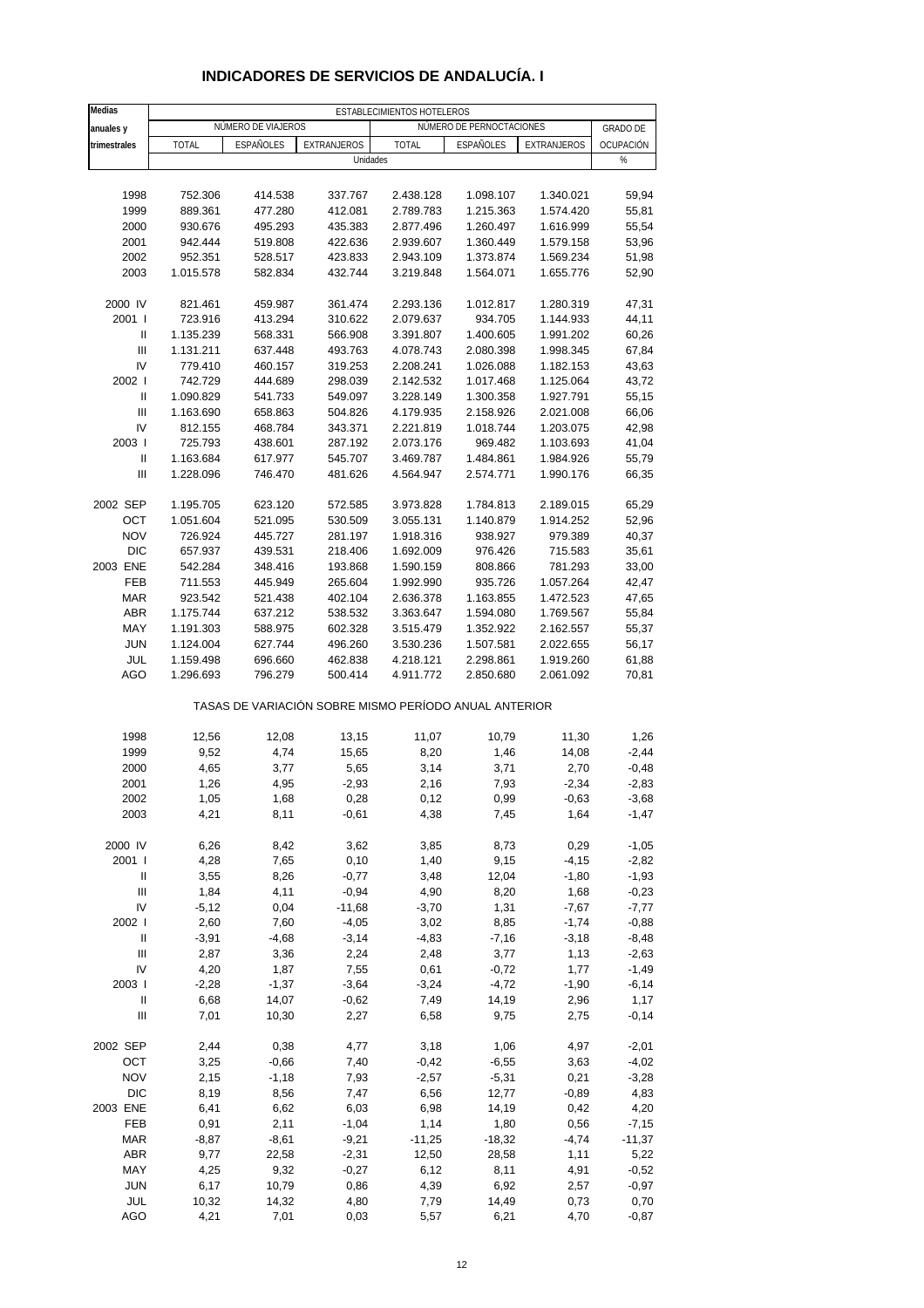| <b>Medias</b>                      |              |                    |                                                       | ACAMPAMENTOS TURÍSTICOS |                          |             |                 |
|------------------------------------|--------------|--------------------|-------------------------------------------------------|-------------------------|--------------------------|-------------|-----------------|
| anuales y                          |              | NÚMERO DE VIAJEROS |                                                       |                         | NÚMERO DE PERNOCTACIONES |             | <b>GRADO DE</b> |
| trimestrales                       | <b>TOTAL</b> | <b>ESPAÑOLES</b>   | EXTRANJEROS                                           | <b>TOTAL</b>            | <b>ESPAÑOLES</b>         | EXTRANJEROS | OCUPACIÓN       |
|                                    |              |                    | Unidades                                              |                         |                          |             | $\%$            |
|                                    |              |                    |                                                       |                         |                          |             |                 |
| 1998                               | 58.643       | 40.798             | 17.845                                                | 204.364                 | 133.646                  | 70.718      | 9,12            |
| 1999                               | 64.794       | 44.362             | 20.432                                                | 228.627                 | 139.144                  | 89.483      | 9,36            |
| 2000                               | 71.753       | 49.114             | 22.639                                                | 263.593                 | 154.976                  | 108.617     | 16,51           |
| 2001                               | 84.170       | 58.233             | 25.937                                                | 318.571                 | 187.392                  | 131.178     | 18,07           |
| 2002                               | 78.710       | 52.224             | 26.486                                                | 316.927                 | 175.086                  | 141.841     | 18,61           |
| 2003                               | 120.980      | 85.649             | 35.330                                                | 419.209                 | 249.203                  | 170.006     | 21,68           |
|                                    |              |                    |                                                       |                         |                          |             |                 |
| 2000 IV                            | 20.639       | 9.809              | 10.831                                                | 119.379                 | 27.673                   | 91.706      | 9,65            |
| 2001 l                             | 18.919       | 6.359              | 12.560                                                | 152.849                 | 18.132                   | 134.717     | 14,15           |
| Ш                                  | 81.234       | 54.847             | 26.387                                                | 237.778                 | 130.746                  | 107.032     | 14,27           |
| $\ensuremath{\mathsf{III}}\xspace$ | 218.544      | 163.838            | 54.706                                                | 760.810                 | 574.309                  | 186.501     | 34,44           |
| IV                                 | 17.981       | 7.885              | 10.095                                                | 122.845                 | 26.381                   | 96.464      | 9,43            |
| 2002 l                             | 29.882       | 17.153             | 12.729                                                | 190.537                 | 50.176                   | 140.361     | 15,90           |
| $\mathbf{I}$                       | 62.079       | 36.039             | 26.040                                                | 198.757                 | 88.447                   | 110.310     | 12,33           |
| Ш                                  | 202.141      | 146.200            | 55.941                                                | 733.389                 | 533.732                  | 199.657     | 34,73           |
| IV                                 | 20.735       | 9.501              | 11.234                                                | 145.025                 | 27.990                   | 117.035     | 11,47           |
| 2003                               | 22.678       | 8.653              | 14.025                                                | 188.515                 | 25.292                   | 163.223     | 15,34           |
| Ш                                  | 95.843       | 62.248             | 33.595                                                | 268.968                 | 138.958                  | 130.009     | 15,27           |
| Ш                                  | 306.138      | 236.245            | 69.893                                                | 990.611                 | 750.435                  | 240.176     | 40,81           |
|                                    |              |                    |                                                       |                         |                          |             |                 |
| 2002 SEP                           | 80.038       | 44.073             | 35.965                                                | 276.884                 | 143.807                  | 133.077     | 17,70           |
| OCT                                | 33.817       | 15.931             | 17.886                                                | 149.969                 | 37.375                   | 112.594     | 11,44           |
| <b>NOV</b>                         | 15.526       | 6.371              | 9.155                                                 | 134.019                 | 21.901                   | 112.118     | 10,25           |
| <b>DIC</b>                         | 12.863       | 6.202              | 6.661                                                 | 151.088                 | 24.695                   | 126.393     | 12,71           |
| 2003 ENE                           | 15.725       | 6.145              | 9.580                                                 | 187.774                 | 18.117                   | 169.657     | 15,10           |
| FEB                                | 21.131       | 8.344              | 12.787                                                | 182.324                 | 25.919                   | 156.405     | 16,10           |
| <b>MAR</b>                         | 31.177       | 11.470             | 19.707                                                | 195.446                 | 31.839                   | 163.607     | 14,82           |
| <b>ABR</b>                         | 95.537       | 60.839             | 34.698                                                | 299.006                 | 148.738                  | 150.268     | 18,37           |
| MAY                                | 91.518       | 52.417             | 39.101                                                | 240.376                 | 106.557                  | 133.819     | 13,61           |
| <b>JUN</b>                         | 100.474      | 73.489             | 26.985                                                | 267.521                 | 161.580                  | 105.941     | 13,84           |
| JUL                                | 263.113      | 208.185            | 54.928                                                | 796.078                 | 593.235                  | 202.843     | 33,92           |
| AGO                                | 349.162      | 264.305            | 84.857                                                | 1.185.143               | 907.635                  | 277.508     | 47,69           |
|                                    |              |                    | TASAS DE VARIACIÓN SOBRE MISMO PERÍODO ANUAL ANTERIOR |                         |                          |             |                 |
|                                    |              |                    |                                                       |                         |                          |             |                 |
| 1998                               | 6,37         | 6,30               | 6,52                                                  | 7,84                    | 4,50                     | 14,78       | 5,68            |
| 1999                               | 10,49        | 8,74               | 14,50                                                 | 11,87                   | 4,11                     | 26,53       | 2,72            |
| 2000                               | 10,74        | 10,71              | 10,80                                                 | 15,29                   | 11,38                    | 21,38       | 76,35           |
| 2001                               | 17,31        | 18,57              | 14,57                                                 | 20,86                   | 20,92                    | 20,77       | 9,44            |
| 2002                               | -6,49        | -10,32             | 2,12                                                  | -0,52                   | $-6,57$                  | 8,13        | 2,96            |
| 2003                               | 20,64        | 23,66              | 13,89                                                 | 8,49                    | 6,43                     | 11,67       | 1,34            |
|                                    |              |                    |                                                       |                         |                          |             |                 |
| 2000 IV                            | 17,68        | 13,92              | 21,30                                                 | 19,76                   | 2,23                     | 26,29       | 95,67           |
| 2001 l                             | 1,35         | $-25,30$           | 23,70                                                 | 15,24                   | $-21,58$                 | 23,02       | 9,46            |
| Ш                                  | 31,19        | 43,71              | 11,07                                                 | 37,53                   | 54,85                    | 20,99       | 14,29           |
| $\ensuremath{\mathsf{III}}\xspace$ | 17,63        | 17,05              | 19,41                                                 | 20,87                   | 18,49                    | 28,81       | 11,12           |
| IV                                 | $-12,88$     | $-19,61$           | $-6,79$                                               | 2,90                    | $-4,67$                  | 5,19        | $-2,28$         |
| 2002 l                             | 57,95        | 169,73             | 1,35                                                  | 24,66                   | 176,73                   | 4,19        | 12,37           |
| Ш                                  | $-23,58$     | $-34,29$           | $-1,31$                                               | $-16,41$                | $-32,35$                 | 3,06        | $-13,60$        |
| Ш                                  | $-7,51$      | $-10,77$           | 2,26                                                  | $-3,60$                 | $-7,07$                  | 7,05        | 0,83            |
| IV                                 | 15,32        | 20,49              | 11,28                                                 | 18,06                   | 6,10                     | 21,33       | 21,64           |
| 2003                               | $-24, 11$    | $-49,55$           | 10,18                                                 | $-1,06$                 | $-49,59$                 | 16,29       | $-3,52$         |
| Ш                                  | 54,39        | 72,72              | 29,01                                                 | 35,32                   | 57,11                    | 17,86       | 23,90           |
| $\ensuremath{\mathsf{III}}\xspace$ | 16,32        | 19,76              | 6,01                                                  | 3,01                    | 2,98                     | 3,10        | $-5,63$         |
| 2002 SEP                           | 15,76        | 8,96               | 25,34                                                 | 14,98                   | 3,29                     | 31,01       | 19,19           |
| OCT                                | 18,79        | 22,27              | 15,86                                                 | 17,96                   | 7,43                     | 21,93       | 24,35           |
| <b>NOV</b>                         | 15,12        | 10,36              | 18,68                                                 | 22,47                   | 13,08                    | 24,48       | 20,87           |
| <b>DIC</b>                         | 7,30         | 27,77              | $-6,63$                                               | 14,49                   | $-1,16$                  | 18,14       | 19,91           |
| 2003 ENE                           | 15,48        | 16,78              | 14,66                                                 | 25,79                   | 0,87                     | 29,19       | 20,61           |
| FEB                                | 18,12        | 6,88               | 26,82                                                 | 8,27                    | 3,25                     | 9,14        | 3,07            |
| <b>MAR</b>                         | $-46,38$     | $-70,12$           | $-0,21$                                               | $-23,03$                | $-70,37$                 | 11,71       | $-24,23$        |
| ABR                                | 113,00       | 231,46             | 30,95                                                 | 71,53                   | 206,75                   | 19,42       | 47,79           |
| MAY                                | 63,77        | 93,60              | 35,74                                                 | 30,07                   | 47,18                    | 19,05       | 17,73           |
| <b>JUN</b>                         | 17,51        | 17,23              | 18,27                                                 | 12,81                   | 11,86                    | 14,29       | 6,54            |
| JUL                                | 13,95        | 20,93              | $-6,50$                                               | 8,95                    | 11,00                    | 3,36        | $-1,25$         |
| AGO                                | 18,17        | 18,86              | 16,06                                                 | $-0,62$                 | $-1,66$                  | 2,91        | $-8,52$         |

### **INDICADORES DE SERVICIOS DE ANDALUCÍA. II**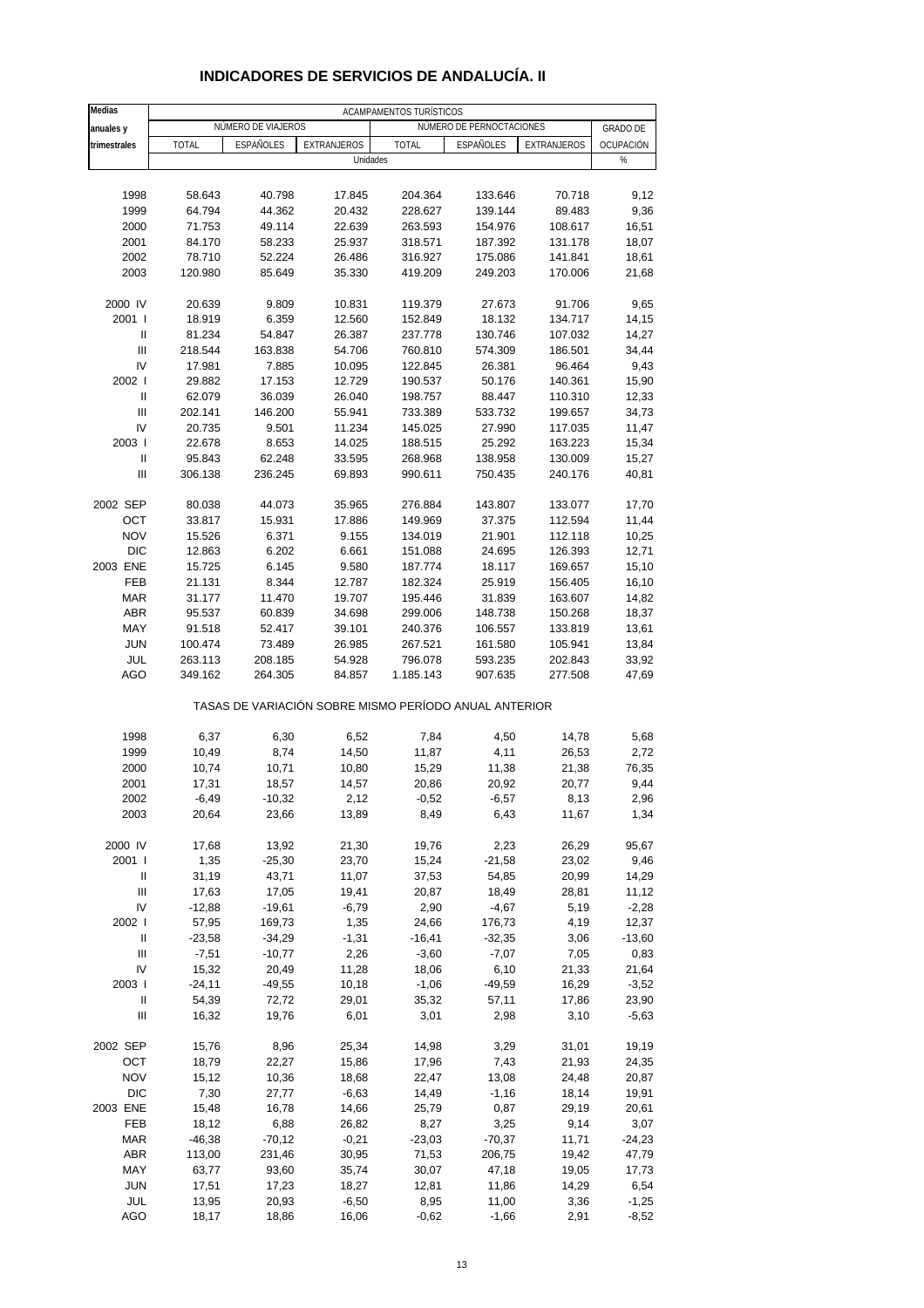| <b>Medias</b>                      |              |                                                       |             | APARTAMENTOS TURÍSTICOS |                          |             |                  |
|------------------------------------|--------------|-------------------------------------------------------|-------------|-------------------------|--------------------------|-------------|------------------|
| anuales y                          |              | NÚMERO DE VIAJEROS                                    |             |                         | NÚMERO DE PERNOCTACIONES |             | <b>GRADO DE</b>  |
| trimestrales                       | <b>TOTAL</b> | ESPAÑOLES                                             | EXTRANJEROS | <b>TOTAL</b>            | ESPAÑOLES                | EXTRANJEROS | <b>OCUPACIÓN</b> |
|                                    |              |                                                       | Unidades    |                         |                          |             | %                |
|                                    |              |                                                       |             |                         |                          |             |                  |
| 1998                               |              |                                                       |             |                         |                          |             |                  |
| 1999                               |              |                                                       |             |                         |                          |             |                  |
| 2000                               | 61.154       | 25.620                                                | 35.533      | 471.269                 | 128.891                  | 342.378     | 44,22            |
| 2001                               | 57.423       | 24.799                                                | 32.624      | 452.037                 | 125.697                  | 326.340     | 41,98            |
| 2002                               | 60.292       | 26.300                                                | 33.992      | 460.397                 | 134.310                  | 326.087     | 40,92            |
| 2003                               | 66.664       | 29.728                                                | 36.936      | 507.567                 | 158.865                  | 348.702     | 43,39            |
|                                    |              |                                                       |             |                         |                          |             |                  |
| 2000 IV                            | 41.153       | 16.043                                                | 25.110      | 334.855                 | 65.368                   | 269.487     | 33,67            |
| 2001 l                             | 34.407       | 13.652                                                | 20.755      | 297.689                 | 48.799                   | 248.890     | 34,72            |
| $\ensuremath{\mathsf{II}}$         | 68.466       | 29.348                                                | 39.118      | 478.945                 | 117.698                  | 361.248     | 43,41            |
| $\ensuremath{\mathsf{III}}\xspace$ | 82.688       | 37.087                                                | 45.602      | 711.078                 | 261.078                  | 450.000     | 58,13            |
| IV                                 | 44.131       | 19.111                                                | 25.020      | 320.433                 | 75.212                   | 245.221     | 31,67            |
| 2002 l                             | 42.419       | 18.393                                                | 24.026      | 318.940                 | 69.293                   | 249.648     | 33,47            |
| Ш                                  | 66.482       | 26.740                                                | 39.742      | 461.402                 | 106.891                  | 354.511     | 40,45            |
| Ш                                  | 84.115       | 39.830                                                | 44.286      | 736.241                 | 284.638                  | 451.603     | 59,93            |
| IV                                 | 48.151       | 20.238                                                | 27.913      | 325.007                 | 76.419                   | 248.587     | 29,83            |
| 2003                               | 45.146       | 18.937                                                | 26.209      | 321.687                 | 71.191                   | 250.496     | 32,86            |
| Ш                                  | 72.615       | 30.986                                                | 41.629      | 488.860                 | 131.810                  | 357.050     | 42,09            |
| Ш                                  | 90.015       | 44.027                                                | 45.988      | 814.448                 | 330.959                  | 483.489     | 61,15            |
|                                    |              |                                                       |             |                         |                          |             |                  |
| 2002 SEP                           | 78.240       | 35.648                                                | 42.592      | 635.633                 | 214.615                  | 421.018     | 53,93            |
| OCT                                | 61.210       | 19.870                                                | 41.340      | 443.542                 | 77.201                   | 366.341     | 37,83            |
| <b>NOV</b>                         | 40.935       | 17.924                                                | 23.011      | 273.214                 | 63.184                   | 210.030     | 27,53            |
| <b>DIC</b>                         | 42.307       | 22.919                                                | 19.388      | 258.264                 | 88.873                   | 169.391     | 24,13            |
| 2003 ENE                           | 35.615       | 15.970                                                | 19.645      | 271.696                 | 69.226                   | 202.470     | 26,71            |
| FEB                                | 44.200       | 20.276                                                | 23.924      | 305.785                 | 68.575                   | 237.210     | 34,13            |
| <b>MAR</b>                         | 55.623       | 20.564                                                | 35.059      | 387.579                 | 75.772                   | 311.807     | 37,75            |
| <b>ABR</b>                         | 73.384       | 34.825                                                | 38.559      | 445.220                 | 137.451                  | 307.769     | 38,36            |
| MAY                                | 69.204       | 28.417                                                | 40.787      | 490.445                 | 119.289                  | 371.156     | 42,14            |
| <b>JUN</b>                         | 75.257       | 29.716                                                | 45.541      | 530.914                 | 138.690                  | 392.224     | 45,76            |
| JUL                                | 79.793       | 34.881                                                | 44.912      | 717.772                 | 250.918                  | 466.854     | 56,84            |
| AGO                                | 100.236      | 53.173                                                | 47.063      | 911.123                 | 410.999                  | 500.124     | 65,46            |
|                                    |              | TASAS DE VARIACIÓN SOBRE MISMO PERÍODO ANUAL ANTERIOR |             |                         |                          |             |                  |
|                                    |              |                                                       |             |                         |                          |             |                  |
| 1998                               |              |                                                       |             |                         |                          |             |                  |
| 1999                               |              |                                                       |             |                         |                          |             |                  |
| 2000                               |              |                                                       |             |                         |                          |             |                  |
| 2001                               | $-6, 10$     | $-3,20$                                               | $-8,19$     | $-4,08$                 | $-2,48$                  | $-4,68$     | $-5,06$          |
| 2002                               | 5,00         | 6,05                                                  | 4,19        | 1,85                    | 6,85                     | $-0,08$     | $-2,53$          |
| 2003                               | 6,49         | 8,48                                                  | 4,94        | 3,74                    | 8,83                     | 1,58        | $-0,14$          |
| 2000 IV                            | $\sim$       | $\overline{\phantom{a}}$                              |             |                         |                          |             |                  |
| 2001 l                             | $-19,63$     | $-20,79$                                              | $-18,85$    | 4,28                    | 1,00                     | 4,95        | 1,20             |
| Ш                                  | $-7,34$      | $-2,22$                                               | $-10,83$    | $-7,07$                 | $-7,76$                  | $-6,85$     | $-9,13$          |
| $\ensuremath{\mathsf{III}}\xspace$ | $-4,70$      | $-5,36$                                               | $-4,15$     | $-5,11$                 | $-4,81$                  | $-5,27$     | $-4,93$          |
| IV                                 | 7,24         | 19,12                                                 | $-0,36$     | $-4,31$                 | 15,06                    | $-9,00$     | $-5,93$          |
| 2002                               | 23,28        | 34,73                                                 | 15,76       | 7,14                    | 42,00                    | 0,30        | $-3,58$          |
| Ш                                  | $-2,90$      | $-8,89$                                               | 1,60        | $-3,66$                 | $-9,18$                  | $-1,86$     | $-6,83$          |
| Ш                                  | 1,73         | 7,40                                                  | $-2,89$     | 3,54                    | 9,02                     | 0,36        | 3,10             |
| ${\sf IV}$                         | 9,11         | 5,90                                                  | 11,56       | 1,43                    | 1,60                     | 1,37        | $-5,82$          |
| 2003                               | 6,43         | 2,96                                                  | 9,09        | 0,86                    | 2,74                     | 0,34        | $-1,82$          |
| Ш                                  | 9,23         | 15,88                                                 | 4,75        | 5,95                    | 23,31                    | 0,72        | 4,05             |
| Ш                                  | 3,40         | 5,02                                                  | 1,89        | 3,55                    | 3,54                     | 3,55        | $-2,83$          |
|                                    |              |                                                       |             |                         |                          |             |                  |
| 2002 SEP                           | 0,93         | 7,43                                                  | $-3,94$     | 3,61                    | 7,07                     | 1,92        | 5,39             |
| OCT                                | 5,79         | $-14,96$                                              | 19,84       | 4,69                    | $-16,31$                 | 10,54       | $-0,99$          |
| <b>NOV</b>                         | 6,97         | 18,30                                                 | $-0,46$     | $-4,21$                 | 1,32                     | $-5,76$     | $-10,30$         |
| <b>DIC</b>                         | 16,67        | 21,81                                                 | 11,13       | 2,32                    | 25,13                    | $-6,61$     | $-7,62$          |
| 2003 ENE                           | 22,76        | 32,69                                                 | 15,72       | 5,80                    | 56,13                    | $-4,70$     | 2,26             |
| FEB                                | 14,81        | 28,18                                                 | 5,49        | 3,55                    | 31,29                    | $-2,41$     | 2,06             |
| <b>MAR</b>                         | $-6,90$      | $-24,74$                                              | 8,14        | $-4,23$                 | $-31,93$                 | 6,27        | -7,61            |
| ABR                                | 29,02        | 43,57                                                 | 18,20       | 19,28                   | 44,39                    | 10,68       | 14,44            |
| MAY                                | $-2,66$      | 7,28                                                  | $-8,56$     | 4,36                    | 28,03                    | $-1,49$     | 4,23             |
| <b>JUN</b>                         | 5,29         | 0,82                                                  | 8,43        | $-1,87$                 | 4,82                     | $-4,03$     | $-3,44$          |
| <b>JUL</b>                         | 1,57         | 1,24                                                  | 1,83        | 0,80                    | $-0,82$                  | 1,69        | $-0,59$          |

### **INDICADORES DE SERVICIOS DE ANDALUCÍA. III**

AGO 4,91 7,67 1,95 5,82 6,40 5,36 -4,69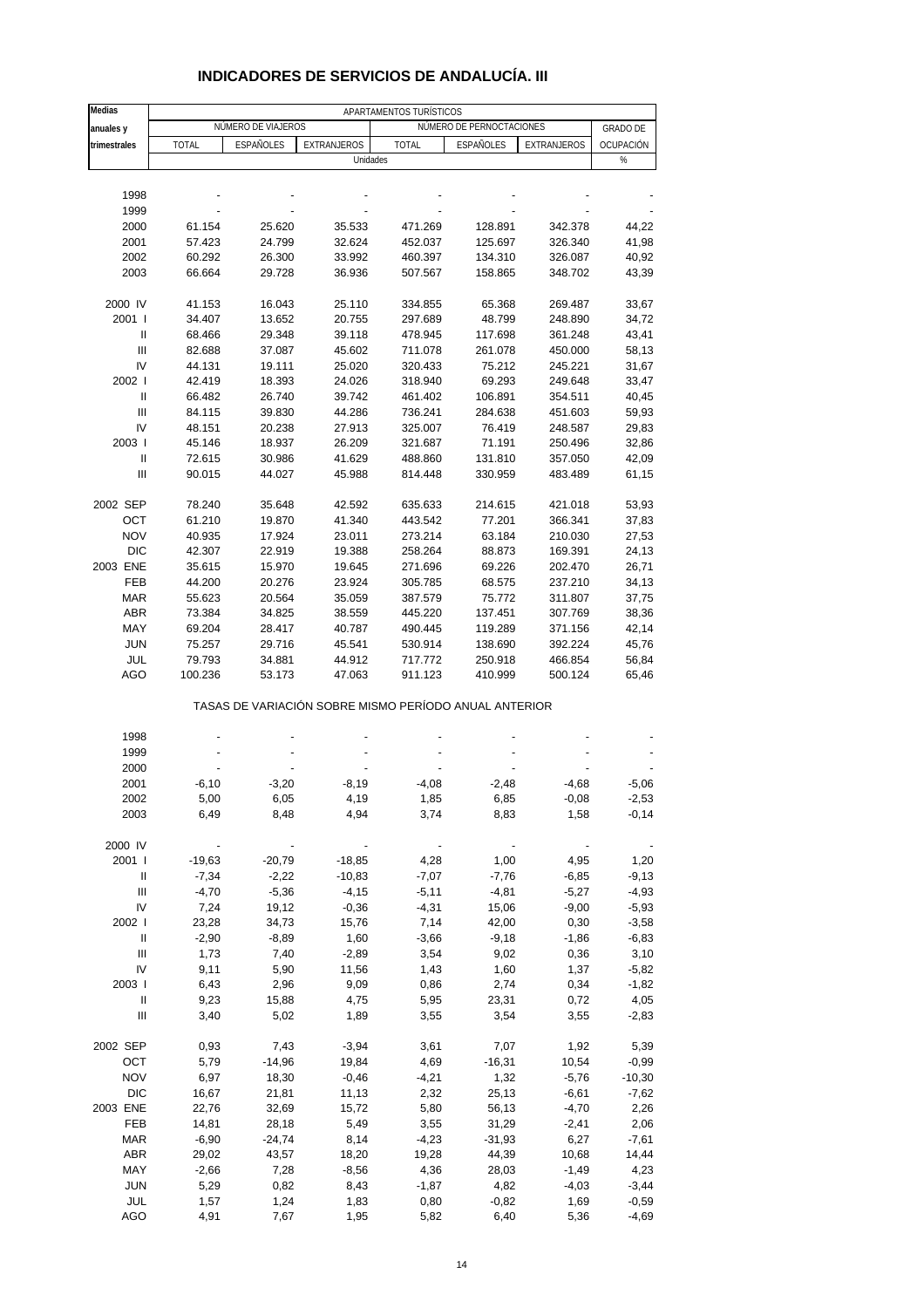| <b>Medias</b>                      | TRANSPORTE AÉREO DE PASAJEROS |                    |                    |                  |                                                       |                    |                    |                        |  |  |
|------------------------------------|-------------------------------|--------------------|--------------------|------------------|-------------------------------------------------------|--------------------|--------------------|------------------------|--|--|
| anuales y                          | <b>TOTAL</b>                  |                    | <b>INTERIOR</b>    |                  |                                                       | INTERNACIONAL      |                    | CONSUMO<br>E.ELÉCTRICA |  |  |
| trimestrales                       |                               | <b>TOTAL</b>       | REGULAR            | NO REGULAR       | <b>TOTAL</b>                                          | REGULAR            | NO REGULAR         | <b>SERVICIOS</b>       |  |  |
|                                    |                               |                    |                    | Unidades         |                                                       |                    |                    | Gwh.                   |  |  |
|                                    |                               |                    |                    |                  |                                                       |                    |                    |                        |  |  |
| 1998                               | 912.417                       | 355.228            | 331.432            | 23.796           | 557.189                                               | 195.673            | 361.516            | 489,182                |  |  |
| 1999                               | 1.012.877                     | 380.645            | 347.894            | 32.751           | 632.233                                               | 250.123            | 382.110            | 550,343                |  |  |
| 2000                               | 1.123.468                     | 421.347            | 400.072            | 21.275           | 702.122                                               | 331.167            | 370.955            | 579,739                |  |  |
| 2001                               | 1.173.720                     | 427.443            | 413.673            | 13.769           | 746.278                                               | 397.950            | 348.328            | 622,193                |  |  |
| 2002                               | 1.193.487                     | 399.524            | 383.089            | 16.436           | 793.963                                               | 448.785            | 345.178            | 655,029                |  |  |
| 2003                               | 1.349.543                     | 441.847            | 424.315            | 17.532           | 907.696                                               | 560.817            | 346.879            | 668,225                |  |  |
|                                    |                               |                    |                    |                  |                                                       |                    |                    |                        |  |  |
| 2000 IV                            | 1.007.458                     | 408.133            | 393.207            | 14.926           | 599.325                                               | 330.041            | 269.284            | 538,197                |  |  |
| 2001 l                             | 865.983                       | 391.076            | 379.007            | 12.069           | 474.907                                               | 283.332            | 191.575            | 561,921                |  |  |
| Ш<br>Ш                             | 1.360.896<br>1.499.894        | 456.566<br>482.727 | 443.657<br>462.360 | 12.909<br>20.367 | 904.330<br>1.017.167                                  | 468.644<br>498.083 | 435.686<br>519.085 | 504,092<br>783,071     |  |  |
| IV                                 | 968.107                       | 379.401            | 369.670            | 9.731            | 588.705                                               | 341.741            | 246.965            | 639,686                |  |  |
| 2002                               | 882.309                       | 364.014            | 351.985            | 12.029           | 518.295                                               | 325.045            | 193.250            | 606,581                |  |  |
| Ш                                  | 1.331.788                     | 404.907            | 391.891            | 13.016           | 926.881                                               | 497.926            | 428.955            | 566,237                |  |  |
| $\mathbf{III}$                     | 1.507.088                     | 444.333            | 415.266            | 29.067           | 1.062.754                                             | 547.997            | 514.758            | 769,156                |  |  |
| IV                                 | 1.052.763                     | 384.843            | 373.212            | 11.631           | 667.920                                               | 424.172            | 243.748            | 678,141                |  |  |
| 2003                               | 950.943                       | 395.772            | 381.046            | 14.726           | 555.171                                               | 393.693            | 161.479            | 664,686                |  |  |
| Ш                                  | 1.509.944                     | 445.946            | 434.828            | 11.118           | 1.063.998                                             | 640.190            | 423.808            | 671,763                |  |  |
| $\ensuremath{\mathsf{III}}\xspace$ | 1.706.840                     | 504.812            | 473.452            | 31.360           | 1.202.028                                             | 692.442            | 509.586            |                        |  |  |
|                                    |                               |                    |                    |                  |                                                       |                    |                    |                        |  |  |
| 2002 SEP                           | 1.504.571                     | 443.910            | 419.214            | 24.696           | 1.060.661                                             | 556.373            | 504.288            | 767,875                |  |  |
| OCT                                | 1.405.183                     | 399.871            | 388.692            | 11.179           | 1.005.312                                             | 580.886            | 424.426            | 762,763                |  |  |
| <b>NOV</b>                         | 938.788                       | 380.969            | 370.667            | 10.302           | 557.819                                               | 373.385            | 184.434            | 645,319                |  |  |
| <b>DIC</b>                         | 814.318                       | 373.689            | 360.276            | 13.413           | 440.629                                               | 318.246            | 122.383            | 626,342                |  |  |
| 2003 ENE                           | 812.153                       | 370.314            | 352.335            | 17.979           | 441.839                                               | 325.703            | 116.136            | 693,831                |  |  |
| <b>FEB</b>                         | 886.999                       | 385.434            | 372.725            | 12.709           | 501.565                                               | 359.030            | 142.535            | 667,121                |  |  |
| <b>MAR</b>                         | 1.153.678                     | 431.568            | 418.077            | 13.491           | 722.110                                               | 496.345            | 225.765            | 633,107                |  |  |
| <b>ABR</b>                         | 1.372.978                     | 451.649            | 435.689            | 15.960           | 921.329                                               | 601.880            | 319.449            | 636,706                |  |  |
| MAY                                | 1.611.193                     | 443.942            | 436.368            | 7.574            | 1.167.251                                             | 667.051            | 500.200            | 666,927                |  |  |
| <b>JUN</b>                         | 1.545.660                     | 442.246            | 432.426            | 9.820            | 1.103.414                                             | 651.639            | 451.775            | 711,656                |  |  |
| <b>JUL</b>                         | 1.634.974                     | 497.187            | 469.858            | 27.329           | 1.137.787                                             | 672.685            | 465.102            |                        |  |  |
| AGO                                | 1.778.705                     | 512.436            | 477.045            | 35.391           | 1.266.269                                             | 712.199            | 554.070            |                        |  |  |
|                                    |                               |                    |                    |                  | TASAS DE VARIACIÓN SOBRE MISMO PERÍODO ANUAL ANTERIOR |                    |                    |                        |  |  |
| 1998                               | 5,81                          | 1,98               | 2,45               | $-4,21$          |                                                       | 6,47               | 9,48               | 8,32                   |  |  |
| 1999                               | 11,01                         | 7,16               | 4,97               | 37,63            | 8,40<br>13,47                                         | 27,83              | 5,70               | 12,50                  |  |  |
| 2000                               | 10,92                         | 10,69              | 15,00              | $-35,04$         | 11,05                                                 | 32,40              | $-2,92$            | 5,34                   |  |  |
| 2001                               | 4,47                          | 1,45               | 3,40               | $-35,28$         | 6,29                                                  | 20,17              | $-6,10$            | 7,32                   |  |  |
| 2002                               | 1,68                          | $-6,53$            | $-7,39$            | 19,37            | 6,39                                                  | 12,77              | $-0,90$            | 5,28                   |  |  |
| 2003                               | 11,78                         | 10,61              | 11,00              | 1,90             | 12,35                                                 | 26,15              | $-4,53$            | 13,95                  |  |  |
|                                    |                               |                    |                    |                  |                                                       |                    |                    |                        |  |  |
| 2000 IV                            | 6,82                          | 8,45               | 10,24              | $-23,98$         | 5,74                                                  | 20,93              | $-8,36$            | 0,04                   |  |  |
| 2001 l                             | 7,24                          | 5,10               | 9,34               | $-52,57$         | 9,07                                                  | 34,84              | $-14,96$           | 1,28                   |  |  |
| $\mathbf{II}$                      | 6,48                          | 2,76               | 4,13               | $-29,32$         | 8,46                                                  | 26,40              | $-5,90$            | $-5,50$                |  |  |
| $\mathbf{III}$                     | 7,07                          | 4,75               | 6,44               | $-23,04$         | 8,21                                                  | 20,38              | $-1,36$            | 13,08                  |  |  |
| IV                                 | $-3,91$                       | $-7,04$            | $-5,99$            | $-34,80$         | $-1,77$                                               | 3,54               | $-8,29$            | 18,86                  |  |  |
| 2002                               | 1,89                          | $-6,92$            | $-7,13$            | $-0,34$          | 9,14                                                  | 14,72              | 0,87               | 7,95                   |  |  |
| Ш                                  | $-2,14$                       | $-11,31$           | $-11,67$           | 0,83             | 2,49                                                  | 6,25               | $-1,54$            | 12,33                  |  |  |
| $\ensuremath{\mathsf{III}}\xspace$ | 0,48                          | $-7,95$            | $-10,19$           | 42,71            | 4,48                                                  | 10,02              | $-0,83$            | $-1,78$                |  |  |
| IV                                 | 8,74                          | 1,43               | 0,96               | 19,53            | 13,46                                                 | 24,12              | $-1,30$            | 6,01                   |  |  |
| 2003                               | 7,78                          | 8,72               | 8,26               | 22,43            | 7,11                                                  | 21,12              | $-16,44$           | 9,58                   |  |  |
| $\mathbf{II}$                      | 13,38                         | 10,14              | 10,96              | $-14,58$         | 14,79                                                 | 28,57              | $-1,20$            | 18,64                  |  |  |
| $\ensuremath{\mathsf{III}}\xspace$ | 13,16                         | 13,56              | 14,56              | 0,34             | 12,99                                                 | 27,33              | $-2,00$            |                        |  |  |
| 2002 SEP                           | 0,29                          | $-5,39$            | $-7,40$            | 49,71            | 2,87                                                  | 12,08              | $-5,68$            | 0,80                   |  |  |
| OCT                                | 7,14                          | $-5,20$            | $-5,65$            | 13,46            | 12,99                                                 | 19,66              | 4,98               | $-0,17$                |  |  |
| <b>NOV</b>                         | 9,24                          | 2,99               | 2,54               | 22,28            | 13,97                                                 | 26,82              | $-5,43$            | 3,26                   |  |  |
| <b>DIC</b>                         | 11,03                         | 7,85               | 7,36               | 22,89            | 13,87                                                 | 29,71              | $-13,57$           | 18,17                  |  |  |
| 2003 ENE                           | 16,95                         | 13,23              | 11,72              | 54,07            | 20,27                                                 | 35,46              | $-8,51$            | 13,76                  |  |  |
| FEB                                | 10,93                         | 13,56              | 12,75              | 43,62            | 8,99                                                  | 25,69              | $-18,33$           | 3,41                   |  |  |
| <b>MAR</b>                         | 0,07                          | 1,40               | 1,96               | $-13,34$         | $-0,72$                                               | 10,54              | $-18,87$           | 12,11                  |  |  |
| <b>ABR</b>                         | 12,51                         | 9,99               | 9,23               | 36,06            | 13,79                                                 | 21,94              | 1,05               | 10,00                  |  |  |
| MAY                                | 17,32                         | 7,04               | 7,81               | $-24,33$         | 21,77                                                 | 31,34              | 10,99              | 16,34                  |  |  |
| <b>JUN</b>                         | 10,27                         | 13,59              | 16,23              | $-43,27$         | 8,99                                                  | 32,36              | $-13,13$           | 30,19                  |  |  |
| <b>JUL</b>                         | 12,76                         | 14,55              | 14,99              | 7,38             | 12,00                                                 | 25,14              | $-2,77$            |                        |  |  |
| AGO                                | 13,53                         | 12,61              | 14,13              | $-4,49$          | 13,90                                                 | 29,47              | $-1,34$            |                        |  |  |

### **INDICADORES DE SERVICIOS DE ANDALUCÍA. IV**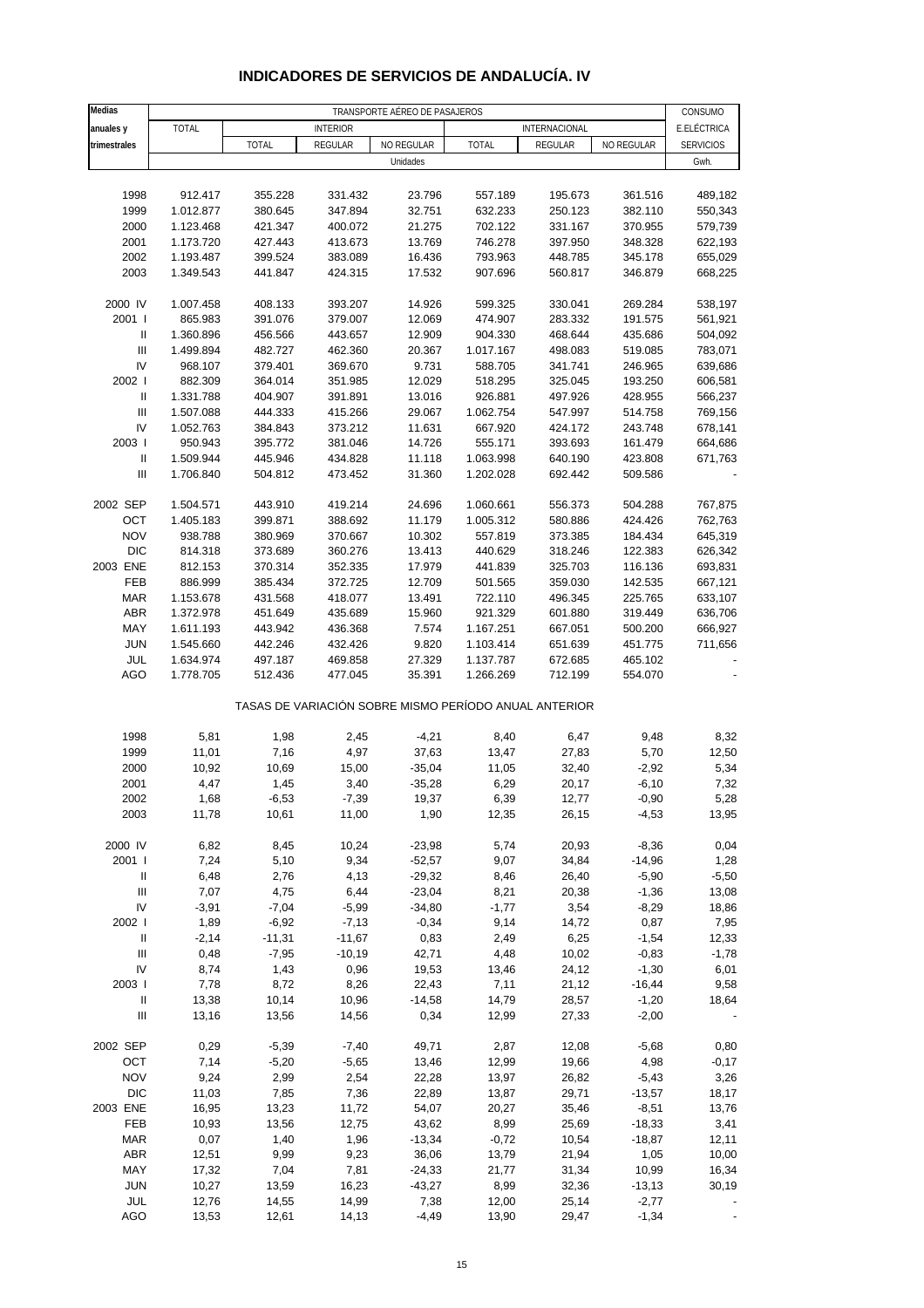| <b>Medias</b>                      | CONSUMO          |           |                                                       |              |                  |                  | <b>INVERSIÓN</b> |                    |
|------------------------------------|------------------|-----------|-------------------------------------------------------|--------------|------------------|------------------|------------------|--------------------|
| anuales y                          | IPI              | GASOLINA  | MATRICULACIÓN                                         | E.ELECT.     | I.VENTAS G.S.    | P                | MATRICULACIÓN    | <b>INSCRIPCIÓN</b> |
| trimestrales                       | <b>B.CONSUMO</b> | AUTO      | <b>TURISMOS</b>                                       | USOS DOMEST. | DEFLACTADA (1)   | <b>B.EQUIPO</b>  | VH. CARGA        | MAQ.AGRÍCOLA       |
|                                    | <b>Base 1994</b> | Toneladas | Unidades                                              | Gwh          | <b>Base 2001</b> | <b>Base 1994</b> | Unidades         |                    |
|                                    |                  |           |                                                       |              |                  |                  |                  |                    |
| 1998                               | 114,4            | 113.787   | 14.972                                                | 510,614      | 99,33            | 146,1            | 3.926            | 508                |
| 1999                               | 115,7            | 114.943   | 18.172                                                | 555,331      | 101,33           | 152,7            | 4.419            | 357                |
| 2000                               | 116,6            | 108.385   | 18.153                                                | 599,133      | 101,62           | 160,8            | 4.200            | 344                |
| 2001                               | 120,8            | 108.337   | 18.328                                                | 652,789      | 99,55            | 154,5            | 3.527            | 326                |
| 2002                               | 122,4            | 105.698   | 17.690                                                | 692,473      | 98,97            | 158,0            | 3.743            | 361                |
| 2003                               | 122,1            | 103.450   | 18.744                                                | 791,076      | 94,62            | 160,1            | 4.136            | 331                |
|                                    |                  |           |                                                       |              |                  |                  |                  |                    |
| 2000 IV                            | 124,2            | 101.295   | 15.487                                                | 524,165      | 115,54           | 169,6            | 3.874            | 523                |
| 2001 l                             | 124,2            | 103.192   | 18.721                                                | 818,783      | 93,81            | 159,1            | 2.191            | 295                |
| Ш                                  | 113,7            | 108.089   | 20.124                                                | 550,700      | 90,32            | 168,4            | 4.269            | 331                |
| $\ensuremath{\mathsf{III}}\xspace$ | 114,1            | 114.890   | 17.599                                                | 606,971      | 98,77            | 127,0            | 3.640            | 285                |
| IV                                 | 131,3            | 107.177   | 16.866                                                | 634,702      | 115,31           | 163,6            | 4.009            | 395                |
| 2002                               | 127,1            | 97.646    | 16.909                                                | 802,040      | 90,36            | 151,6            | 3.679            | 311                |
| Ш                                  | 114,3            | 105.519   | 18.759                                                | 654,554      | 88,36            | 171,0            | 3.838            | 357                |
| Ш                                  | 117,6            | 115.868   | 17.723                                                | 654,201      | 102,71           | 137,6            | 3.462            | 346                |
| IV                                 | 130,5            | 103.757   | 17.367                                                | 659,097      | 114,44           | 171,6            | 3.992            | 428                |
| 2003                               | 130,1            | 95.957    | 16.834                                                | 893,958      | 90,16            | 161,8            | 4.120            | 314                |
| $\ensuremath{\mathsf{II}}$         | 114,6            | 106.599   | 19.906                                                | 688,195      | 91,33            | 177,8            | 4.263            | 358                |
| Ш                                  | 121,2            | 116.480   | 19.491                                                |              | 106,25           | 131,1            | 4.026            | 316                |
|                                    |                  |           |                                                       |              |                  |                  |                  |                    |
| 2002 OCT                           | 128,4            | 105.617   | 18.581                                                | 651,423      | 93,97            | 179,3            | 4.532            | 527                |
| <b>NOV</b>                         | 124,4            | 99.190    | 16.269                                                | 610,998      | 100,22           | 183,2            | 3.845            | 317                |
| <b>DIC</b>                         | 138,6            | 106.465   | 17.252                                                | 714,869      | 149,13           | 152,2            | 3.599            | 441                |
| 2003 ENE                           | 149,0            | 97.580    | 14.966                                                | 920,838      | 111,52           | 145,3            | 3.825            | 313                |
| FEB                                | 126,0            | 90.233    | 15.433                                                | 888,294      | 75,27            | 161,0            | 3.788            | 263                |
| <b>MAR</b>                         | 115,4            | 100.059   | 20.102                                                | 872,741      | 83,68            | 179,0            | 4.748            | 367                |
| ABR                                | 107,0            | 107.283   | 20.335                                                | 737,379      | 89,75            | 162,9            | 4.216            | 345                |
| MAY                                | 114,5            | 109.125   | 18.072                                                | 686,735      | 94,36            | 186,7            | 4.203            | 326                |
| <b>JUN</b>                         | 122,2            | 103.391   | 21.311                                                | 640,471      | 89,88            | 183,9            | 4.370            | 404                |
| <b>JUL</b>                         | 137,0            | 116.480   | 25.686                                                |              | 111,09           | 183,6            | 4.867            | 430                |
| AGO                                | 105,3            |           | 16.313                                                |              | 101,40           | 78,5             | 3.441            | 202                |
| <b>SEP</b>                         |                  |           | 16.475                                                |              |                  |                  | 3.769            |                    |
|                                    |                  |           |                                                       |              |                  |                  |                  |                    |
|                                    |                  |           | TASAS DE VARIACIÓN SOBRE MISMO PERÍODO ANUAL ANTERIOR |              |                  |                  |                  |                    |
|                                    |                  |           |                                                       |              |                  |                  |                  |                    |
| 1998                               | 10,86            | 2,88      | 18,97                                                 | 7,26         | 3,12             | 2,41             | 12,79            | 5,16               |
| 1999                               | 1,11             | 1,02      | 21,37                                                 | 8,76         | 2,01             | 4,49             | 12,53            | $-29,60$           |
| 2000                               | 0,74             | $-5,70$   | $-0,10$                                               | 7,89         | 0,29             | 5,29             | $-4,94$          | $-3,89$            |
| 2001                               | 3,68             | $-0,04$   | 0,96                                                  | 8,96         | $-2,04$          | $-3,89$          | $-16,02$         | $-4,97$            |
| 2002                               | 1,26             | $-2,44$   | -3,48                                                 | 6,08         | -0,59            | 2,22             | 6,11             | 10,47              |
| 2003                               | 1,43             | $-0,31$   | 5,32                                                  | 8,62         | 1,01             | 5,48             | 13,02            | 1,42               |
|                                    |                  |           |                                                       |              |                  |                  |                  |                    |
| 2000 IV                            | $-2,26$          | $-10,62$  | $-16,18$                                              | 5,87         | $-3,02$          | 2,83             | $-14,96$         | 8,81               |
| 2001 l                             | 5,05             | $-0,84$   | $-0,76$                                               | 9,39         | $-0,39$          | $-4,04$          | $-52,35$         | 13,17              |
| $\ensuremath{\mathsf{II}}$         | 0,12             | $-2,06$   | $-0,44$                                               | 2,56         | $-2,24$          | $-3,97$          | $-4,99$          | 7,59               |
| $\ensuremath{\mathsf{III}}\xspace$ | 3,57             | $-2,49$   | $-2,48$                                               | 3,42         | $-5,39$          | $-4,03$          | $-5,10$          | 0,59               |
| IV                                 | 5,74             | 5,81      | 8,90                                                  | 21,09        | $-0,20$          | $-3,56$          | 3,47             | $-24,41$           |
| 2002                               | 2,31             | $-5,37$   | $-9,68$                                               | $-2,04$      | $-3,68$          | $-4,71$          | 67,94            | 5,42               |
| $\ensuremath{\mathsf{II}}$         | 0,50             | $-2,38$   | $-6,79$                                               | 18,86        | $-2,17$          | 1,56             | $-10,09$         | 7,96               |
| Ш                                  | 3,10             | 0,85      | 0,71                                                  | 7,78         | 3,99             | 8,37             | $-4,90$          | 21,55              |
| IV                                 | $-0,66$          | $-3,19$   | 2,97                                                  | 3,84         | $-0,75$          | 4,87             | $-0,42$          | 8,35               |
| 2003                               | 2,39             | $-1,73$   | $-0,45$                                               | 11,46        | $-0,23$          | 6,68             | 12,00            | 1,07               |
| $\ensuremath{\mathsf{II}}$         | 0,26             | 1,02      | 6,12                                                  | 5,14         | 3,36             | 3,98             | 11,06            | 0,37               |
| Ш                                  | 1,59             | $-0,34$   | 9,98                                                  |              | $-0,35$          | 6,37             | 16,28            | 3,78               |
|                                    |                  |           |                                                       |              |                  |                  |                  |                    |
| 2002 OCT                           | 1,10             | $-2,15$   | 6,26                                                  | $-3,23$      | $-2,44$          | 0,34             | 2,56             | $-19,66$           |
| <b>NOV</b>                         | $-1,58$          | $-2,91$   | $-4,74$                                               | 0,67         | 3,92             | 6,82             | $-5,20$          | 19,62              |
| <b>DIC</b>                         | $-1,42$          | $-4,45$   | 7,61                                                  | 14,56        | $-2,64$          | 8,25             | 1,35             | 66,42              |
| 2003 ENE                           | $-0,93$          | 2,40      | $-2,63$                                               | 18,27        | 3,72             | $-2,29$          | 6,96             | 3,30               |
| FEB                                | 2,27             | $-1,86$   | $-4,18$                                               | $-3,88$      | 1,02             | 6,48             | 5,46             | 4,78               |
| <b>MAR</b>                         | 7,15             | $-5,33$   | 4,42                                                  | 24,08        | $-6,03$          | 15,48            | 22,72            | $-3,17$            |
| ABR                                | $-6,79$          | 2,58      | 19,04                                                 | 8,71         | 3,95             | 0,00             | 4,00             | $-10,16$           |
| MAY                                | $-1,63$          | 0,58      | $-11,35$                                              | $-5,37$      | 2,55             | 6,38             | 7,80             | $-3,26$            |
| <b>JUN</b>                         | 9,50             | $-0,09$   | 13,31                                                 | 14,44        | 3,62             | 5,27             | 22,68            | 15,43              |
| JUL                                | 4,66             | $-0,34$   | 7,57                                                  |              | $-0,54$          | 3,61             | 12,48            | 7,77               |
| <b>AGO</b>                         | $-2,14$          |           | 7,43                                                  |              | $-0,14$          | 13,44            | 11,76            | $-3,81$            |
| <b>SEP</b>                         |                  |           | 16,79                                                 |              |                  |                  | 26,48            |                    |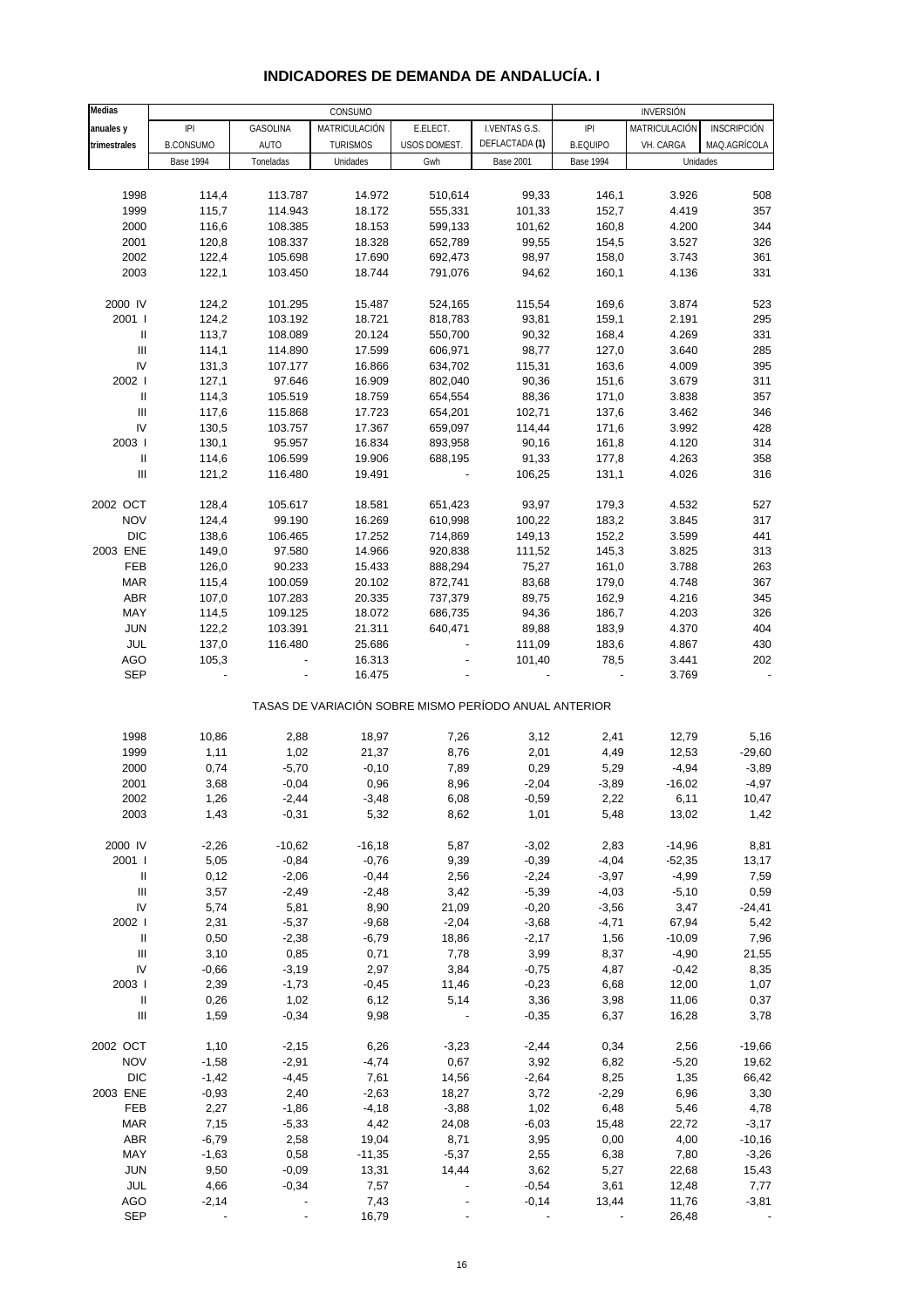| <b>Medias</b>                      | OPINIONES EMPRESARIALES   |                           |                                  |                                                       |                           |                             |                     |                                 |              |
|------------------------------------|---------------------------|---------------------------|----------------------------------|-------------------------------------------------------|---------------------------|-----------------------------|---------------------|---------------------------------|--------------|
| anuales y                          |                           | BIENES DE CONSUMO         |                                  |                                                       | <b>BIENES INTERMEDIOS</b> |                             |                     | BIENES DE INVERSIÓN             |              |
| trimestrales                       | N.CTRA.PED.               | N.STOCKS                  | UTIL. CAPAC.                     | N.CTRA.PED.                                           | N.STOCKS                  | N.CTRA.PED.<br>UTIL. CAPAC. |                     | N.STOCKS                        | UTIL. CAPAC. |
|                                    | Saldo de respuestas       |                           | %                                | Saldo de respuestas                                   |                           | $\%$                        | Saldo de respuestas |                                 | $\%$         |
|                                    |                           |                           |                                  |                                                       |                           |                             |                     |                                 |              |
| 1998                               | $-18$                     | 4                         | 73,4                             | $\pmb{0}$                                             | 5                         | 73,9                        | $-25$               | $-2$                            | 73,6         |
| 1999                               | $-29$                     | $\mathbf{1}$              | 72,3                             | 27                                                    | $-20$                     | 77,2                        | $-60$               | $-2$                            | 82,0         |
| 2000                               | $-11$                     | 5                         | 72,2                             | 15                                                    | $-4$                      | 73,2                        | $-32$               | $-2$                            | 79,5         |
| 2001                               | $-5$                      | 5                         | 75,0                             | $-17$                                                 | 15                        | 73,6                        | 22                  | $-3$                            | 81,1         |
| 2002                               | $-15$                     | $\ensuremath{\mathsf{3}}$ | 74,3                             | 0                                                     | $\overline{\mathbf{4}}$   | 74,3                        | $-63$               | $-3$                            | 68,0         |
| 2003                               | $-15$                     | $\overline{2}$            | 70,9                             | 5                                                     | $-2$                      | 74,9                        | $-61$               | $-1$                            | 61,8         |
|                                    |                           |                           |                                  |                                                       |                           |                             |                     |                                 |              |
| 2000 IV<br>2001 l                  | $-6$<br>$-18$             | 8<br>6                    | 71,9<br>72,4                     | 6<br>$-4$                                             | $-9$<br>19                | 67,9<br>78,2                | -8<br>53            | $\overline{\mathbf{4}}$<br>$-3$ | 77,9<br>81,0 |
| Ш                                  | $\ensuremath{\mathsf{3}}$ | 0                         | 73,4                             | $-34$                                                 | 23                        | 66,2                        | 22                  | $-2$                            | 81,4         |
| $\ensuremath{\mathsf{III}}\xspace$ | $-10$                     | 13                        | 75,9                             | $-11$                                                 | 14                        | 74,4                        | 12                  | $\pmb{0}$                       | 83,6         |
| IV                                 | 5                         | $\ensuremath{\mathsf{3}}$ | 78,1                             | $-19$                                                 | $\mathbf 2$               | 75,4                        | $\mathbf{1}$        | $-5$                            | 78,4         |
| 2002                               | $-14$                     | 15                        | 82,1                             | $-2$                                                  | 8                         | 78,6                        | $-58$               | $-15$                           | 77,8         |
| $\ensuremath{\mathsf{II}}$         | $-15$                     | $-5$                      | 68,6                             | $-2$                                                  | $-2$                      | 75,2                        | $-66$               | $\overline{2}$                  | 71,6         |
| $\mathbf{III}$                     | $-14$                     | $\mathbf{1}$              | 74,7                             | $\,6\,$                                               | $\overline{\mathbf{c}}$   | 73,0                        | $-72$               | $\mathbf{1}$                    | 63,0         |
| IV                                 | $-17$                     | $\mathbf{1}$              | 71,9                             | $-2$                                                  | $\,6$                     | 70,5                        | $-57$               | $-1$                            | 59,5         |
| 2003                               | $-24$                     | $\mathbf{1}$              | 68,9                             | $-7$                                                  | 19                        | 78,1                        | $-72$               | $-1$                            | 64,8         |
| Ш                                  | $-5$                      | 1                         | 69,1                             | $-3$                                                  | $-2$                      | 78,4                        | $-58$               | $\pmb{0}$                       | 57,1         |
| $\ensuremath{\mathsf{III}}\xspace$ | $-15$                     | 5                         | 74,6                             | 25                                                    | $-25$                     | 68,3                        | $-54$               | $-2$                            | 63,5         |
|                                    |                           |                           |                                  |                                                       |                           |                             |                     |                                 |              |
| 2002 OCT                           | $-16$                     | $\ensuremath{\mathsf{3}}$ | ٠                                | $-2$                                                  | 8                         |                             | $-76$               | $-2$                            |              |
| <b>NOV</b>                         | $-17$                     | 0                         | ÷,                               | $\overline{c}$                                        | 6                         |                             | $-65$               | $\pmb{0}$                       |              |
| <b>DIC</b>                         | $-18$                     | 0                         | $\overline{a}$                   | $-6$                                                  | $\overline{\mathbf{4}}$   | L.                          | $-29$               | $\pmb{0}$                       |              |
| 2003 ENE                           | $-9$                      | $\mathbf{1}$              | ٠                                | $-12$                                                 | 19                        | $\overline{\phantom{a}}$    | $-65$               | $\pmb{0}$                       |              |
| FEB                                | $-35$                     | $-2$                      | $\overline{a}$<br>$\overline{a}$ | $-11$                                                 | 14                        | L.                          | $-79$               | $\pmb{0}$                       |              |
| <b>MAR</b><br>ABR                  | $-29$<br>$-14$            | 4<br>$\mathbf 0$          | $\overline{a}$                   | $\mathbf{1}$<br>$-1$                                  | 24<br>$\mathbf{1}$        | $\overline{a}$              | $-72$<br>$-69$      | $-3$<br>$\pmb{0}$               |              |
| MAY                                | 4                         | $-1$                      |                                  | 3                                                     | $\overline{4}$            |                             | $-38$               | $\pmb{0}$                       |              |
| JUN                                | $-4$                      | 5                         | $\overline{a}$                   | $-12$                                                 | $-10$                     | L.                          | $-67$               | $\pmb{0}$                       |              |
| JUL                                | $\mathbf{1}$              | $\mathbf{1}$              |                                  | 57                                                    | $-34$                     |                             | $-57$               | $\pmb{0}$                       |              |
| <b>AGO</b>                         | $-18$                     | 11                        |                                  | 13                                                    | $-40$                     |                             | $-47$               | $\pmb{0}$                       |              |
| <b>SEP</b>                         | $-28$                     | $\overline{2}$            |                                  | 5                                                     | $\pmb{0}$                 |                             | $-58$               | -6                              |              |
|                                    |                           |                           |                                  |                                                       |                           |                             |                     |                                 |              |
|                                    |                           |                           |                                  | TASAS DE VARIACIÓN SOBRE MISMO PERÍODO ANUAL ANTERIOR |                           |                             |                     |                                 |              |
|                                    |                           |                           |                                  |                                                       |                           |                             |                     |                                 |              |
| 1998                               |                           |                           |                                  |                                                       |                           |                             |                     |                                 |              |
| 1999                               |                           |                           |                                  |                                                       |                           |                             |                     |                                 |              |
| 2000                               |                           |                           |                                  |                                                       |                           |                             |                     |                                 |              |
| 2001                               |                           |                           |                                  |                                                       |                           |                             |                     |                                 |              |
| 2002<br>2003                       |                           |                           |                                  |                                                       |                           |                             |                     |                                 |              |
|                                    |                           |                           |                                  |                                                       |                           |                             |                     |                                 |              |
| 2000 IV                            |                           |                           |                                  |                                                       |                           |                             |                     |                                 |              |
| 2001 l                             |                           |                           |                                  |                                                       |                           |                             |                     |                                 |              |
| $\ensuremath{\mathsf{II}}$         |                           |                           |                                  |                                                       |                           |                             |                     |                                 |              |
| III                                |                           |                           |                                  |                                                       |                           |                             |                     |                                 |              |
| IV                                 |                           |                           |                                  |                                                       |                           |                             |                     |                                 |              |
| 2002 l                             |                           |                           |                                  |                                                       |                           |                             |                     |                                 |              |
| Ш                                  |                           |                           |                                  |                                                       |                           |                             |                     |                                 |              |
| $\ensuremath{\mathsf{III}}\xspace$ |                           |                           |                                  |                                                       |                           |                             |                     |                                 |              |
| IV                                 |                           |                           |                                  |                                                       |                           |                             |                     |                                 |              |
| 2003                               |                           |                           |                                  |                                                       |                           |                             |                     |                                 |              |
| $\mathsf{II}$                      |                           |                           |                                  |                                                       |                           |                             |                     |                                 |              |
| $\ensuremath{\mathsf{III}}\xspace$ |                           |                           |                                  |                                                       |                           |                             |                     |                                 |              |
| 2002 OCT                           |                           |                           |                                  |                                                       |                           |                             |                     |                                 |              |
| <b>NOV</b>                         |                           |                           |                                  |                                                       |                           |                             |                     |                                 |              |
| <b>DIC</b>                         |                           |                           |                                  |                                                       |                           |                             |                     |                                 |              |
| 2003 ENE                           |                           |                           |                                  |                                                       |                           |                             |                     |                                 |              |
| FEB                                |                           |                           |                                  |                                                       |                           |                             |                     |                                 |              |
| <b>MAR</b>                         |                           |                           |                                  |                                                       |                           |                             |                     |                                 |              |
| ABR                                |                           |                           |                                  |                                                       |                           |                             |                     |                                 |              |
| MAY                                |                           |                           |                                  |                                                       |                           |                             |                     |                                 |              |
| <b>JUN</b>                         |                           |                           |                                  |                                                       |                           |                             |                     |                                 |              |
| JUL                                |                           |                           |                                  |                                                       |                           |                             |                     |                                 |              |
| <b>AGO</b>                         |                           |                           |                                  |                                                       |                           |                             |                     |                                 |              |

#### **INDICADORES DE DEMANDA DE ANDALUCÍA. II**

SEP - - - - - - - - -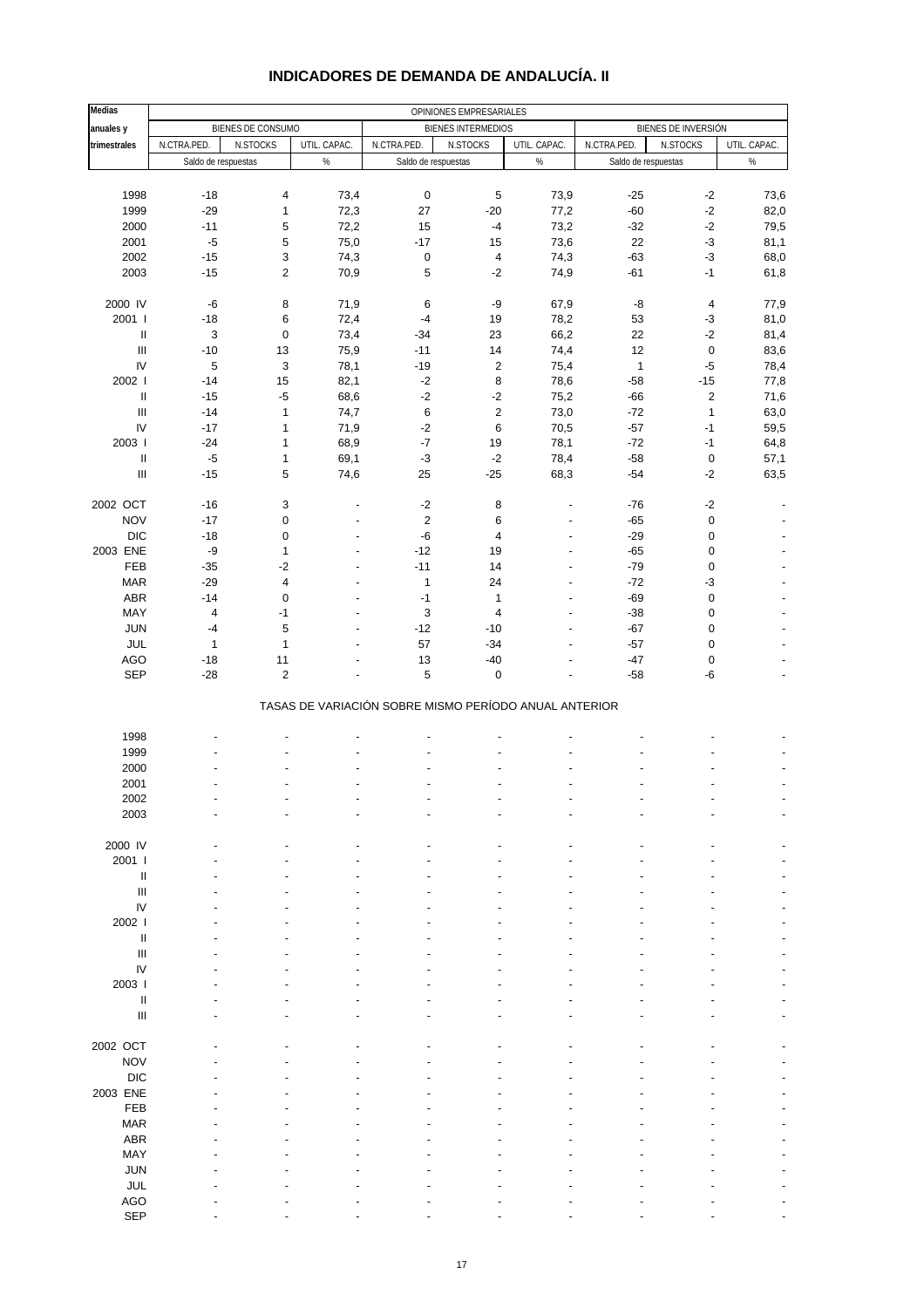## **INDICADORES DEL MERCADO DE TRABAJO DE ANDALUCÍA. I**

| <b>Medias</b>      |                 | POBLACIÓN ACTIVA (2) |                |                   |                    | POBLACIÓN OCUPADA (2)                                 |              |                  |
|--------------------|-----------------|----------------------|----------------|-------------------|--------------------|-------------------------------------------------------|--------------|------------------|
| anuales y          |                 |                      |                |                   |                    |                                                       |              |                  |
| trimestrales       | <b>TOTAL</b>    | VARONES              | <b>MUJERES</b> | <b>TOTAL</b>      | AGRICULT.          | <b>INDUSTRIA</b>                                      | CONSTRUC.    | <b>SERVICIOS</b> |
|                    |                 |                      |                | Miles de personas |                    |                                                       |              |                  |
|                    |                 |                      |                |                   |                    |                                                       |              |                  |
| 1998               | 2.885,377       | 1.814,200            | 1.071,177      | 2.037,690         | 258,464            | 265,919                                               | 211,466      | 1.301,841        |
| 1999               | 2.951,446       | 1.835,674            | 1.115,772      | 2.164,940         | 249,342            | 286,091                                               | 261,631      | 1.367,877        |
| 2000               | 3.021,346       | 1.870,169            | 1.151,177      | 2.287,185         | 249,803            | 290,583                                               | 284,820      | 1.461,980        |
| 2001               | 2.972,556       | 1.871,818            | 1.100,738      | 2.414,840         | 272,198            | 296,407                                               | 311,914      | 1.534,322        |
| 2002               | 3.110,360       | 1.930,491            | 1.179,869      | 2.499,158         | 261,188            | 292,533                                               | 339,280      | 1.606,158        |
| 2003               | 3.154,512       | 1.944,296            | 1.210,216      | 2.569,374         | 267,928            | 301,385                                               | 358,427      | 1.641,635        |
| 2000 III           | 3.029,393       | 1.879,836            | 1.149,557      | 2.281,752         | 215,127            | 286,104                                               | 285,826      | 1.494,695        |
| IV                 | 3.018,178       | 1.885,196            | 1.132,983      | 2.328,955         | 269,149            | 291,278                                               | 299,655      | 1.468,874        |
| 2001 l             | 2.980,778       | 1.865,183            | 1.115,595      | 2.418,931         | 334,172            | 303,544                                               | 307,139      | 1.474,077        |
| Ш                  | 2.931,525       | 1.849,860            | 1.081,665      | 2.395,024         | 266,483            | 297,050                                               | 319,064      | 1.512,428        |
| Ш                  | 2.939,549       | 1.870,565            | 1.068,984      | 2.392,200         | 214,596            | 296,621                                               | 307,659      | 1.573,324        |
| IV                 | 3.038,371       | 1.901,664            | 1.136,708      | 2.453,204         | 273,540            | 288,414                                               | 313,792      | 1.577,458        |
| 2002               | 3.079,688       | 1.910,099            | 1.169,589      | 2.498,169         | 311,465            | 292,543                                               | 325,725      | 1.568,437        |
| $\mathbf{II}$      | 3.117,032       | 1.927,789            | 1.189,243      | 2.526,444         | 262,362            | 295,522                                               | 354,728      | 1.613,832        |
| Ш                  | 3.112,227       | 1.942,499            | 1.169,728      | 2.472,106         | 214,933            | 290,618                                               | 341,702      | 1.624,853        |
| IV                 | 3.132,493       | 1.941,578            | 1.190,915      | 2.499,912         | 255,990            | 291,449                                               | 334,963      | 1.617,509        |
| 2003               | 3.145,974       | 1.936,804            | 1.209,171      | 2.550,497         | 291,774            | 298,394                                               | 342,976      | 1.617,353        |
| Ш                  | 3.163,049       | 1.951,788            | 1.211,261      | 2.588,250         | 244,081            | 304,375                                               | 373,878      | 1.665,916        |
|                    |                 |                      |                |                   |                    |                                                       |              |                  |
| 2002 JUL           |                 |                      |                |                   |                    |                                                       |              |                  |
| AGO<br><b>SEP</b>  |                 |                      |                |                   |                    |                                                       |              |                  |
| OCT                |                 |                      |                |                   |                    |                                                       |              |                  |
| <b>NOV</b>         |                 |                      |                |                   |                    |                                                       |              |                  |
| <b>DIC</b>         |                 |                      |                |                   |                    |                                                       |              |                  |
| 2003 ENE           |                 |                      |                |                   |                    |                                                       |              |                  |
| FEB                |                 |                      |                |                   |                    |                                                       |              |                  |
| MAR                |                 |                      |                |                   |                    |                                                       |              |                  |
| <b>ABR</b>         |                 |                      |                |                   |                    |                                                       |              |                  |
| MAY                |                 |                      |                |                   |                    |                                                       |              |                  |
| JUN                |                 |                      |                |                   |                    |                                                       |              |                  |
|                    |                 |                      |                |                   |                    | TASAS DE VARIACIÓN SOBRE MISMO PERÍODO ANUAL ANTERIOR |              |                  |
|                    |                 |                      |                |                   |                    |                                                       |              |                  |
| 1998               | 1,49            | 2,34                 | 0,09           | 5,10              | 5,10               | 11,91                                                 | 9,19         | 3,19             |
| 1999<br>2000       | 2,29            | 1,18<br>1,88         | 4,16           | 6,24              | $-3,53$<br>0, 19   | 7,59                                                  | 23,72        | 5,07             |
| 2001               | 2,37<br>$-1,61$ | 0,09                 | 3,17           | 5,65<br>5,58      | 8,96               | 1,57<br>2,00                                          | 8,86<br>9,51 | 6,88<br>4,95     |
| 2002               | 4,64            | 3,13                 | $-4,38$        | 3,49              | -4,04              | -1,31                                                 | 8,77         | 4,68             |
| 2003               | 1,81            | 1,32                 | 7,19<br>2,61   | 2,27              | $-6,62$            | 2,50                                                  | 5,35         | 3,17             |
|                    |                 |                      |                |                   |                    |                                                       |              |                  |
| 2000 III           | 2,12            | 1,84                 | 2,58           | 4,77              | $-0,41$            | $-2,58$                                               | 4,75         | 7,13             |
| IV                 | 0,57            | 2,30                 | $-2,20$        | 5,85              | 4,86               | 3,55                                                  | 11,04        | 5,49             |
| 2001 l             | $-1,14$         | 0,57                 | $-3,87$        | 7,41              | 24,77              | 4,00                                                  | 11,45        | 4,04             |
| $\, \parallel$     | $-3,02$         | $-0,60$              | $-6,89$        | 4,77              | 7,84               | 1,35                                                  | 14,68        | 3,06             |
| Ш                  | $-2,97$         | $-0,49$              | $-7,01$        | 4,84              | $-0,25$            | 3,68                                                  | 7,64         | 5,26             |
| IV                 | 0,67            | 0,87                 | 0,33           | 5,33              | 1,63               | $-0,98$                                               | 4,72         | 7,39             |
| 2002               | 3,32            | 2,41                 | 4,84           | 3,28              | $-6,80$            | $-3,62$                                               | 6,05         | 6,40             |
| $\, \parallel$     | 6,33            | 4,21                 | 9,95           | 5,49              | $-1,55$            | $-0,51$                                               | 11,18        | 6,70             |
| III                | 5,87            | 3,85                 | 9,42           | 3,34              | 0, 16              | $-2,02$                                               | 11,07        | 3,28             |
| IV                 | 3,10            | 2,10                 | 4,77           | 1,90              | $-6,42$            | 1,05                                                  | 6,75         | 2,54             |
| 2003  <br>$\sf II$ | 2,15<br>1,48    | 1,40<br>1,24         | 3,38<br>1,85   | 2,09<br>2,45      | $-6,32$<br>$-6,97$ | 2,00<br>3,00                                          | 5,30<br>5,40 | 3,12<br>3,23     |
|                    |                 |                      |                |                   |                    |                                                       |              |                  |
| 2002 JUL           |                 |                      |                |                   |                    |                                                       |              |                  |
| <b>AGO</b>         |                 |                      |                |                   |                    |                                                       |              |                  |
| <b>SEP</b>         |                 |                      |                |                   |                    |                                                       |              |                  |
| OCT                |                 |                      |                |                   |                    |                                                       |              |                  |
| <b>NOV</b>         |                 |                      |                |                   |                    |                                                       |              |                  |
| <b>DIC</b>         |                 |                      |                |                   |                    |                                                       |              |                  |
| 2003 ENE           |                 |                      |                |                   |                    |                                                       |              |                  |
| FEB                |                 |                      |                |                   |                    |                                                       |              |                  |
| <b>MAR</b>         |                 |                      |                |                   |                    |                                                       |              |                  |
| <b>ABR</b>         |                 |                      |                |                   |                    |                                                       |              |                  |
| MAY                |                 |                      |                |                   |                    |                                                       |              |                  |
| <b>JUN</b>         |                 |                      |                |                   |                    |                                                       |              |                  |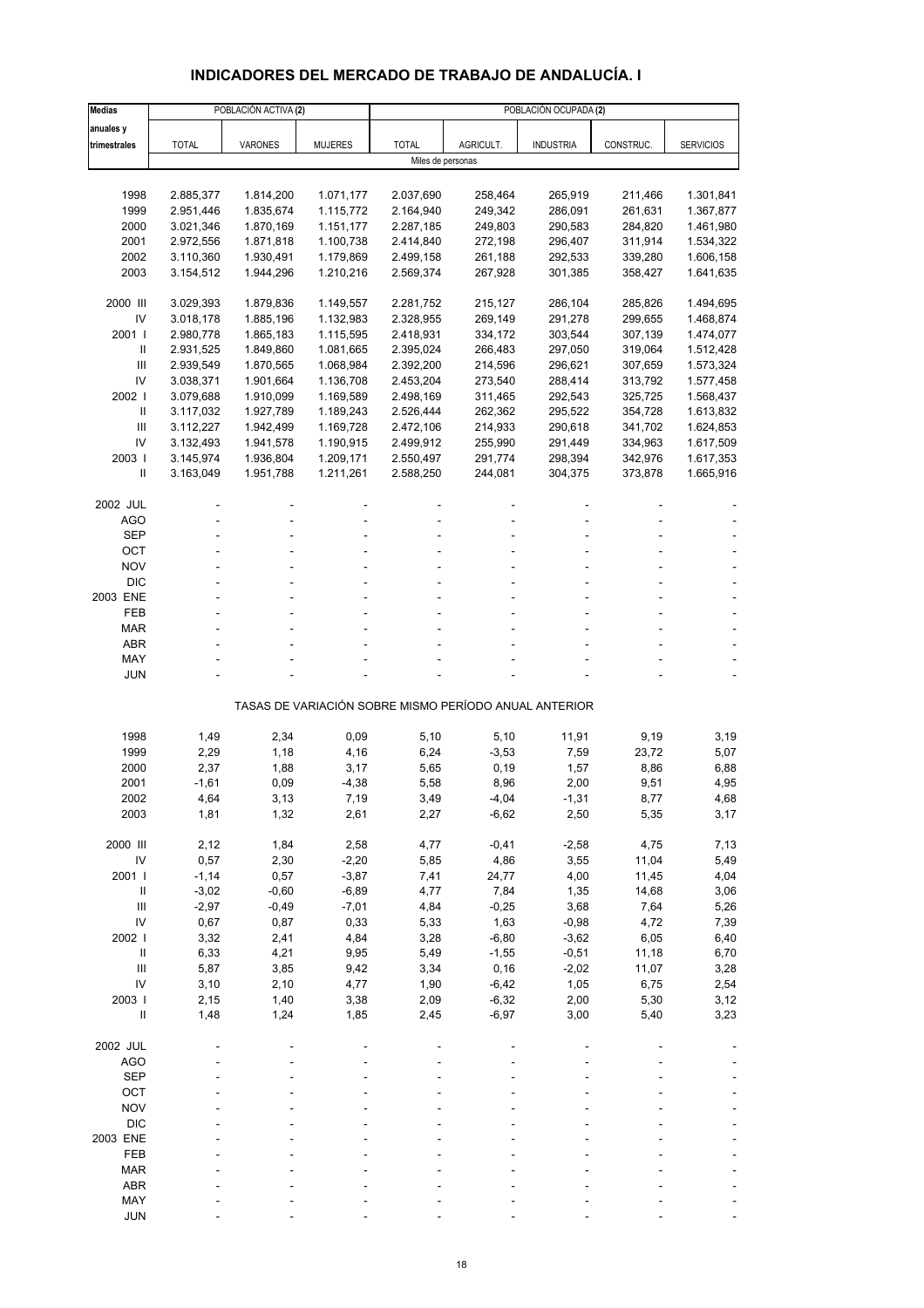### **INDICADORES DEL MERCADO DE TRABAJO DE ANDALUCÍA. II**

| Medias         | POBLACIÓN ASALARIADA (2) |           |                                                       |           |                  |  |  |  |
|----------------|--------------------------|-----------|-------------------------------------------------------|-----------|------------------|--|--|--|
| anuales y      |                          |           |                                                       |           |                  |  |  |  |
| trimestrales   | <b>TOTAL</b>             | AGRICULT. | <b>INDUSTRIA</b>                                      | CONSTRUC. | <b>SERVICIOS</b> |  |  |  |
|                |                          |           | Miles de personas                                     |           |                  |  |  |  |
|                |                          |           |                                                       |           |                  |  |  |  |
| 1998           | 1.582,564                | 167,159   | 225,554                                               | 179,824   | 1.010,027        |  |  |  |
| 1999           | 1.690,518                | 159,721   | 238,235                                               | 224,549   | 1.068,014        |  |  |  |
| 2000           | 1.822,869                | 168,005   | 246,796                                               | 243,730   | 1.164,338        |  |  |  |
| 2001           | 1.942,601                | 190,170   | 251,899                                               | 272,641   | 1.227,891        |  |  |  |
| 2002           | 2.037,136                | 172,758   | 251,027                                               | 294,682   | 1.318,669        |  |  |  |
| 2003           | 2.127,607                | 183,295   | 255,491                                               | 315,253   | 1.373,569        |  |  |  |
| 2000 III       | 1.829,521                | 136,158   | 246,601                                               | 244,189   | 1.202,573        |  |  |  |
| IV             | 1.868,973                | 187,129   | 249,222                                               | 257,059   | 1.175,563        |  |  |  |
| 2001 l         | 1.948,767                | 249,325   | 258,396                                               | 267,227   | 1.173,819        |  |  |  |
| Ш              | 1.917,214                | 186,562   | 247,870                                               | 281,849   | 1.200,933        |  |  |  |
| Ш              | 1.927,172                | 137,891   | 254,680                                               | 268,549   | 1.266,052        |  |  |  |
| IV             | 1.977,250                | 186,902   | 246,648                                               | 272,940   | 1.270,760        |  |  |  |
| 2002           | 2.018,727                | 214,835   | 251,410                                               | 280,020   | 1.272,462        |  |  |  |
| Ш              | 2.051,488                | 173,933   | 253,432                                               | 306,596   | 1.317,527        |  |  |  |
| Ш              | 2.021,962                | 131,096   | 249,423                                               | 298,650   | 1.342,793        |  |  |  |
| IV             | 2.056,365                | 171,169   | 249,842                                               | 293,460   | 1.341,894        |  |  |  |
| 2003           | 2.106,200                | 202,686   | 252,851                                               | 301,319   | 1.349,344        |  |  |  |
| Ш              | 2.149,014                | 163,903   | 258,131                                               | 329,187   | 1.397,793        |  |  |  |
|                |                          |           |                                                       |           |                  |  |  |  |
| 2002 JUL       |                          |           |                                                       |           |                  |  |  |  |
| AGO            |                          |           | -                                                     |           |                  |  |  |  |
| SEP            |                          |           | ٠                                                     |           |                  |  |  |  |
| ост            |                          |           |                                                       |           |                  |  |  |  |
| <b>NOV</b>     |                          |           |                                                       |           |                  |  |  |  |
| DIC            |                          |           |                                                       |           |                  |  |  |  |
| 2003 ENE       |                          |           |                                                       |           |                  |  |  |  |
| FEB            |                          |           |                                                       |           |                  |  |  |  |
| MAR            |                          |           |                                                       |           |                  |  |  |  |
| ABR            |                          |           |                                                       |           |                  |  |  |  |
| MAY            |                          |           |                                                       |           |                  |  |  |  |
| JUN            |                          |           |                                                       |           |                  |  |  |  |
|                |                          |           | TASAS DE VARIACIÓN SOBRE MISMO PERÍODO ANUAL ANTERIOR |           |                  |  |  |  |
|                |                          |           |                                                       |           |                  |  |  |  |
| 1998           | 6,49                     | 4,07      | 14,44                                                 | 14,61     | 3,96             |  |  |  |
| 1999           | 6,82                     | $-4,45$   | 5,62                                                  | 24,87     | 5,74             |  |  |  |
| 2000           | 7,83                     | 5,19      | 3,59                                                  | 8,54      | 9,02             |  |  |  |
| 2001           | 6,57                     | 13,19     | 2,07                                                  | 11,86     | 5,46             |  |  |  |
| 2002           | 4,87                     | -9,16     | -0,35                                                 | 8,08      | 7,39             |  |  |  |
| 2003           | 4,55                     | $-5,70$   | 1,22                                                  | 7,48      | 6,07             |  |  |  |
| 2000 III       | 8,09                     | 6,70      | 0,71                                                  | 4,45      | 10,71            |  |  |  |
| IV             | 7,70                     | 12,49     | 4,51                                                  | 10,13     | 7,16             |  |  |  |
| 2001           | 9,62                     | 39,17     | 5,07                                                  | 13,29     | 5,11             |  |  |  |
| Ш              | 5,62                     | 10,01     | 0,99                                                  | 18,53     | 3,31             |  |  |  |
| Ш              | 5,34                     | 1,27      | 3,28                                                  | 9,98      | 5,28             |  |  |  |
| IV             | 5,79                     | $-0,12$   | $-1,03$                                               | 6,18      | 8,10             |  |  |  |
| 2002           | 3,59                     | $-13,83$  | $-2,70$                                               | 4,79      | 8,40             |  |  |  |
| Ш              | 7,00                     | $-6,77$   | 2,24                                                  | 8,78      | 9,71             |  |  |  |
| $\mathbf{III}$ | 4,92                     | $-4,93$   | $-2,06$                                               | 11,21     | 6,06             |  |  |  |
| IV             | 4,00                     | $-8,42$   | 1,29                                                  | 7,52      | 5,60             |  |  |  |
| 2003           | 4,33                     | $-5,66$   | 0,57                                                  | 7,61      | 6,04             |  |  |  |
| $\mathsf{I}$   | 4,75                     | $-5,77$   | 1,85                                                  | 7,37      | 6,09             |  |  |  |
|                |                          |           |                                                       |           |                  |  |  |  |
| 2002 JUL       |                          |           |                                                       |           |                  |  |  |  |
| <b>AGO</b>     |                          |           |                                                       |           |                  |  |  |  |
| <b>SEP</b>     |                          |           |                                                       |           |                  |  |  |  |
| ост            |                          |           |                                                       |           |                  |  |  |  |
| <b>NOV</b>     |                          |           |                                                       |           |                  |  |  |  |
| <b>DIC</b>     |                          |           |                                                       |           |                  |  |  |  |
| 2003 ENE       |                          |           |                                                       |           |                  |  |  |  |
| FEB            |                          |           |                                                       |           |                  |  |  |  |
| <b>MAR</b>     |                          |           |                                                       |           |                  |  |  |  |
| ABR            |                          |           |                                                       |           |                  |  |  |  |
| MAY            |                          |           |                                                       |           |                  |  |  |  |
| <b>JUN</b>     |                          |           |                                                       |           |                  |  |  |  |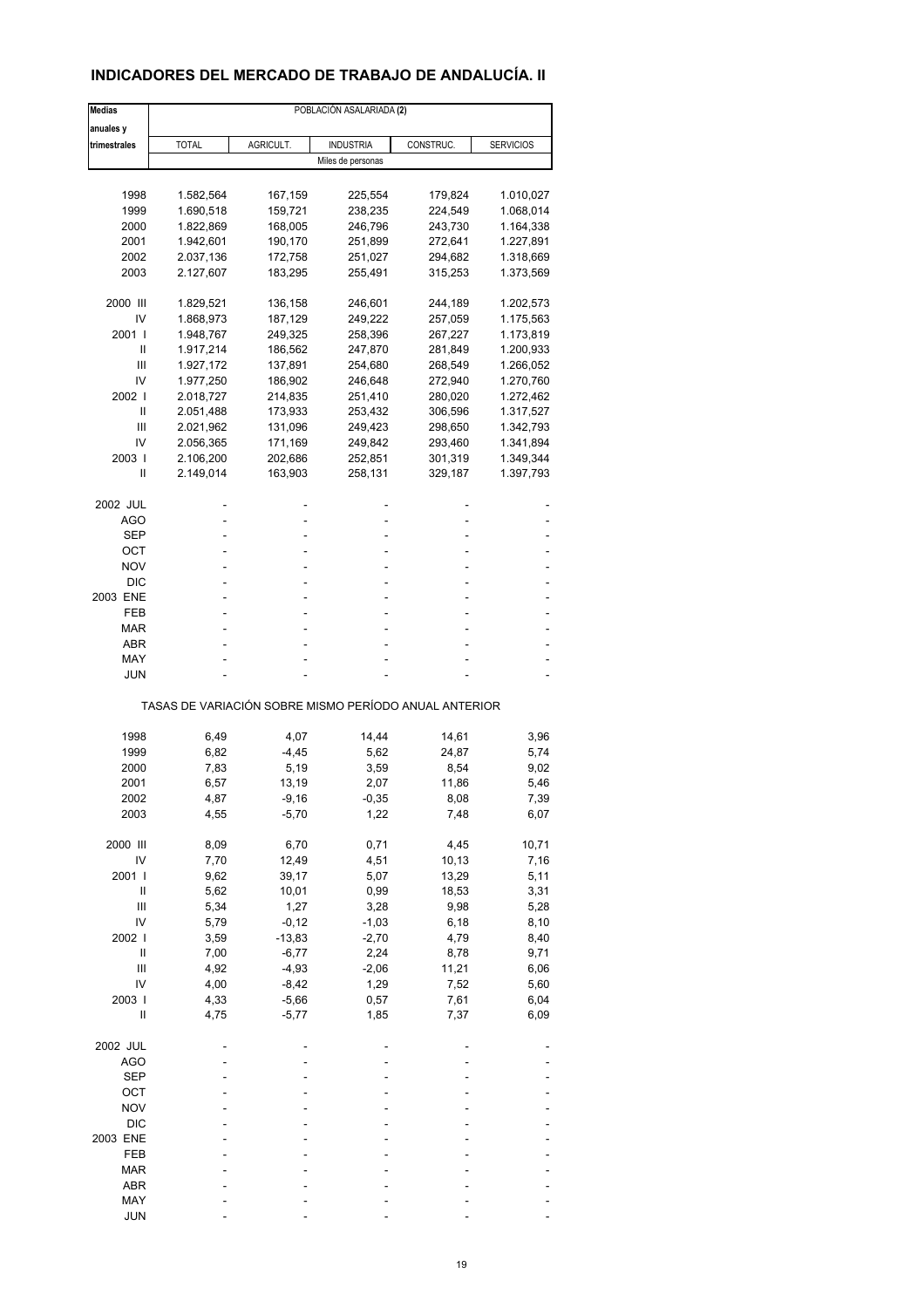# **INDICADORES DEL MERCADO DE TRABAJO DE ANDALUCÍA. III**

| <b>Medias</b>                        |               | PARADOS <sub>(2)</sub> |                  | TASA DE ACTIVIDAD (2) |                                                       | TASA DE PARO (2) |              |                |                |
|--------------------------------------|---------------|------------------------|------------------|-----------------------|-------------------------------------------------------|------------------|--------------|----------------|----------------|
| anuales y                            |               |                        |                  |                       | <b>MENORES</b>                                        |                  |              | <b>MENORES</b> |                |
| trimestrales                         | <b>TOTAL</b>  | VARONES                | <b>MUJERES</b>   | <b>TOTAL</b>          | 20 AÑOS                                               | <b>MUJERES</b>   | <b>TOTAL</b> | 20 AÑOS        | <b>MUJERES</b> |
|                                      |               | Miles de personas      |                  |                       |                                                       | Porcentaje       |              |                |                |
|                                      |               |                        |                  |                       |                                                       |                  |              |                |                |
| 1998                                 | 847,686       | 424,531                | 423,156          | 50,55                 | 26,83                                                 | 36,55            | 29,38        | 54,86          | 39,50          |
| 1999                                 | 786,506       | 366,630                | 419,877          | 51,19                 | 27,50                                                 | 37,68            | 26,65        | 49,91          | 37,62          |
| 2000                                 | 734,161       | 335,275                | 398,886          | 51,81                 | 28,36                                                 | 38,45            | 24,30        | 43,82          | 34,64          |
| 2001                                 | 557,716       | 260,712                | 297,004          | 50,41                 | 26,28                                                 | 36,36            | 18,76        | 34,48          | 26,98          |
| 2002                                 | 611,202       | 274,591                | 336,612          | 52,27                 | 27,54                                                 | 38,62            | 19,65        | 37,39          | 28,53          |
| 2003                                 | 585,139       | 266,678                | 318,460          | 52,70                 | 26,27                                                 | 39,37            | 18,55        | 37,70          | 26,32          |
|                                      |               |                        |                  |                       |                                                       |                  |              |                |                |
| 2000 III                             | 747,641       | 332,763                | 414,878          | 51,86                 | 28,66                                                 | 38,33            | 24,68        | 44,62          | 36,09          |
| IV                                   | 689,223       | 319,668                | 369,555          | 51,51                 | 28,77                                                 | 37,67            | 22,84        | 42,11          | 32,62          |
| 2001 l                               | 561,847       | 268,408                | 293,439          | 50,73                 | 26,08                                                 | 36,99            | 18,85        | 34,66          | 26,30          |
| $\sf II$                             | 536,500       | 249,558                | 286,943          | 49,77                 | 24,69                                                 | 35,78            | 18,30        | 35,00          | 26,53          |
| III                                  | 547,349       | 253,628                | 293,722          | 49,79                 | 27,18                                                 | 35,27            | 18,62        | 32,70          | 27,48          |
| IV                                   | 585,167       | 271,255                | 313,913          | 51,34                 | 27,18                                                 | 37,42            | 19,26        | 35,57          | 27,62          |
| 2002                                 | 581,519       | 268,294                | 313,225          | 51,92                 | 26,80                                                 | 38,41            | 18,88        | 32,66          | 26,78          |
| Ш                                    | 590,588       | 255,325                | 335,263          | 52,44                 | 27,20                                                 | 38,97            | 18,95        | 34,30          | 28,19          |
| III                                  | 640,121       | 290,553                | 349,568          | 52,25                 | 28,13                                                 | 38,25            | 20,57        | 41,43          | 29,89          |
| IV                                   | 632,581       | 284,191                | 348,391          | 52,48                 | 28,05                                                 | 38,86            | 20,19        | 41,16          | 29,25          |
| 2003                                 | 595,477       | 271,412                | 324,064          | 52,61                 | 25,05                                                 | 39,38            | 18,93        | 37,46          | 26,80          |
| Ш                                    | 574,800       | 261,944                | 312,855          | 52,79                 | 27,49                                                 | 39,37            | 18,17        | 37,94          | 25,83          |
|                                      |               |                        |                  |                       |                                                       |                  |              |                |                |
| 2002 JUL                             |               |                        |                  |                       |                                                       |                  |              |                |                |
| <b>AGO</b>                           |               |                        |                  |                       |                                                       |                  |              |                |                |
| <b>SEP</b>                           |               |                        |                  |                       |                                                       |                  |              |                |                |
| OCT                                  |               |                        |                  |                       |                                                       |                  |              |                |                |
| <b>NOV</b>                           |               |                        |                  |                       |                                                       |                  |              |                |                |
| <b>DIC</b>                           |               |                        |                  |                       |                                                       |                  |              |                |                |
| 2003 ENE                             |               |                        |                  |                       |                                                       |                  |              |                |                |
| <b>FEB</b>                           |               |                        |                  |                       |                                                       |                  |              |                |                |
| <b>MAR</b>                           |               |                        |                  |                       |                                                       |                  |              |                |                |
| <b>ABR</b>                           |               |                        |                  |                       |                                                       |                  |              |                |                |
| MAY                                  |               |                        |                  |                       |                                                       |                  |              |                |                |
| <b>JUN</b>                           |               |                        |                  |                       |                                                       |                  |              |                |                |
|                                      |               |                        |                  |                       |                                                       |                  |              |                |                |
|                                      |               |                        |                  |                       | TASAS DE VARIACIÓN SOBRE MISMO PERÍODO ANUAL ANTERIOR |                  |              |                |                |
|                                      |               |                        |                  |                       |                                                       |                  |              |                |                |
| 1998                                 | $-6,24$       | $-7,11$                | $-5,35$          |                       |                                                       |                  |              |                |                |
| 1999                                 | $-7,22$       | $-13,64$               | $-0,77$          |                       |                                                       |                  |              |                |                |
| 2000                                 | $-6,66$       | $-8,55$                | $-5,00$          |                       |                                                       |                  |              |                |                |
| 2001                                 | $-24,03$      | $-22,24$               | $-25,54$         |                       |                                                       |                  |              |                |                |
| 2002                                 | 9,59          | 5,32                   | 13,34            |                       |                                                       |                  |              |                |                |
| 2003                                 | $-0, 16$      | 1,86                   | $-1,78$          |                       |                                                       |                  |              |                |                |
|                                      |               |                        |                  |                       |                                                       |                  |              |                |                |
| 2000 III                             | $-5,22$       | $-6,22$                | $-4,40$          |                       |                                                       |                  |              |                |                |
| $\mathsf{IV}$                        | $-13,96$      | $-12,48$               | $-15,19$         |                       |                                                       |                  |              |                |                |
| 2001 l                               | $-26,36$      | $-24,28$               | $-28,16$         |                       |                                                       |                  |              |                |                |
| Ш<br>$\mathbf{III}$                  | $-27,19$      | $-25,32$               | $-28,74$         |                       |                                                       |                  |              |                |                |
| IV                                   | $-26,79$      | $-23,78$               | $-29,20$         |                       |                                                       |                  |              |                |                |
| 2002 l                               | $-15,10$      | $-15,14$<br>$-0,04$    | $-15,06$<br>6,74 |                       |                                                       |                  |              |                |                |
| $\ensuremath{\mathsf{II}}$           | 3,50          | 2,31                   | 16,84            |                       |                                                       |                  |              |                |                |
| $\mathbf{III}$                       | 10,08         |                        |                  |                       |                                                       |                  |              |                |                |
| IV                                   | 16,95<br>8,10 | 14,56<br>4,77          | 19,01<br>10,98   |                       |                                                       |                  |              |                |                |
|                                      |               |                        |                  |                       |                                                       |                  |              |                |                |
| 2003  <br>$\ensuremath{\mathsf{II}}$ | 2,40          | 1,16<br>2,59           | 3,46<br>$-6,68$  |                       |                                                       |                  |              |                |                |
|                                      | $-2,67$       |                        |                  |                       |                                                       |                  |              |                |                |
| 2002 JUL                             |               |                        |                  |                       |                                                       |                  |              |                |                |
| <b>AGO</b>                           |               |                        |                  |                       |                                                       |                  |              |                |                |
| <b>SEP</b>                           |               |                        |                  |                       |                                                       |                  |              |                |                |
| OCT                                  |               |                        |                  |                       |                                                       |                  |              |                |                |
| <b>NOV</b>                           |               |                        |                  |                       |                                                       |                  |              |                |                |
| <b>DIC</b>                           |               |                        |                  |                       |                                                       |                  |              |                |                |
| 2003 ENE                             |               |                        |                  |                       |                                                       |                  |              |                |                |
| FEB                                  |               |                        |                  |                       |                                                       |                  |              |                |                |
| <b>MAR</b>                           |               |                        |                  |                       |                                                       |                  |              |                |                |
| <b>ABR</b>                           |               |                        |                  |                       |                                                       |                  |              |                |                |
| MAY                                  |               |                        |                  |                       |                                                       |                  |              |                |                |
| <b>JUN</b>                           |               |                        |                  |                       |                                                       |                  |              |                |                |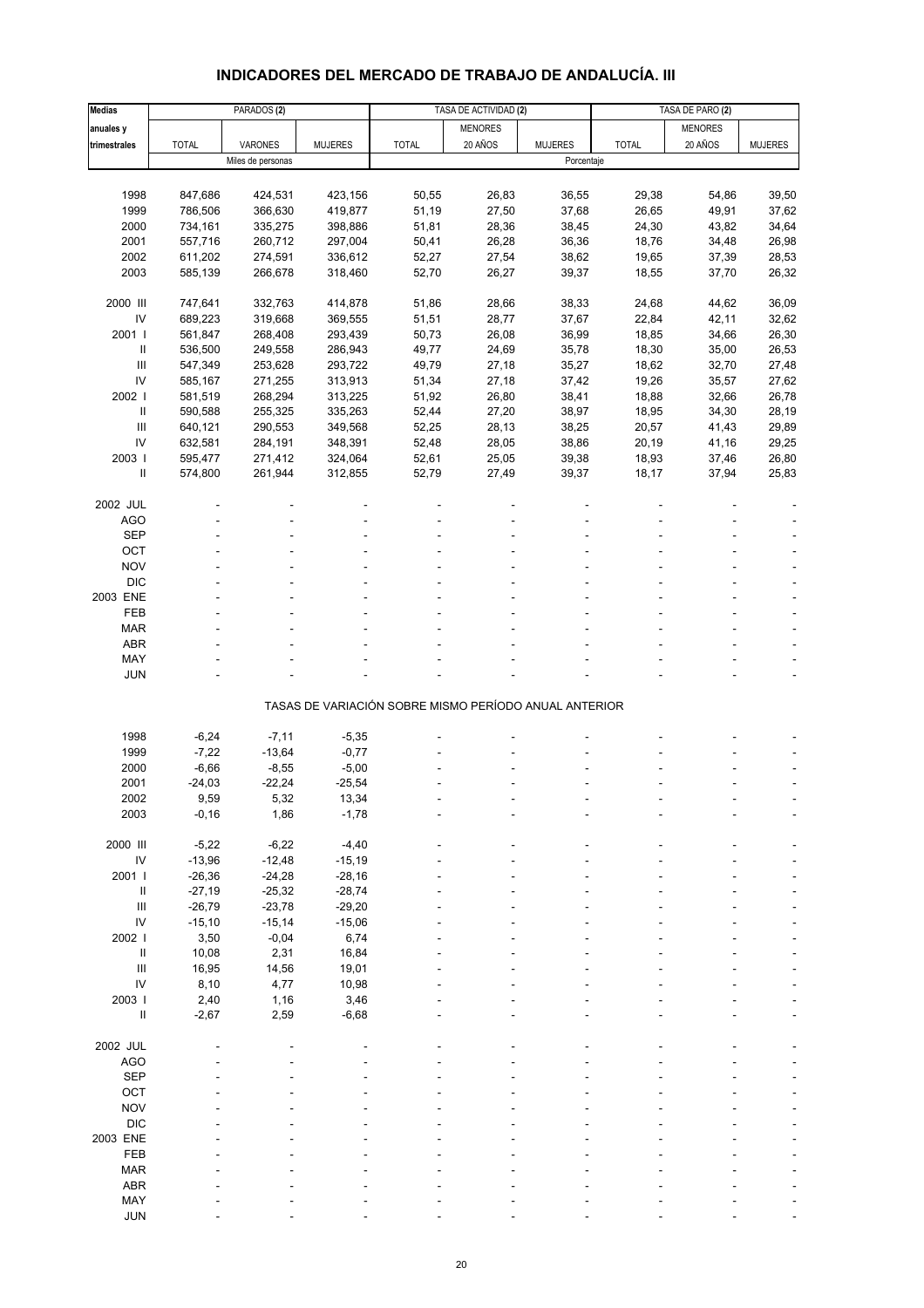| <b>Medias</b>                           | PARO REGISTRADO    |                                                       |                    |                 |                  |                     |  |
|-----------------------------------------|--------------------|-------------------------------------------------------|--------------------|-----------------|------------------|---------------------|--|
| anuales y                               |                    |                                                       |                    |                 |                  | SIN EMPLEO          |  |
| trimestrales                            | <b>TOTAL</b>       | <b>AGRICULTURA</b>                                    | <b>INDUSTRIA</b>   | CONSTRUCCIÓN    | <b>SERVICIOS</b> | <b>ANTERIOR</b>     |  |
|                                         |                    |                                                       | Personas           |                 |                  |                     |  |
|                                         |                    |                                                       |                    |                 |                  |                     |  |
| 1998                                    | 408.634            | 22.755                                                | 48.742             | 52.444          | 186.745          | 97.947              |  |
| 1999                                    | 366.395            | 20.583                                                | 43.084             | 44.210          | 172.839          | 85.678              |  |
| 2000                                    | 353.699            | 18.724                                                | 40.251             | 42.176          | 172.486          | 80.063              |  |
| 2001                                    | 345.456            | 17.341                                                | 38.882             | 43.176          | 173.629          | 72.428              |  |
| 2002                                    | 362.165            | 18.056                                                | 40.478             | 46.826          | 184.984          | 71.821              |  |
| 2003                                    | 360.113            | 16.183                                                | 39.893             | 46.966          | 185.526          | 71.546              |  |
| 2000 IV                                 | 356.317            | 17.586                                                | 39.567             | 42.922          | 177.872          | 78.370              |  |
| 2001 l                                  | 357.680            | 17.397                                                | 39.814             | 43.762          | 180.758          | 75.949              |  |
| Ш                                       | 338.149            | 18.319                                                | 38.436             | 41.085          | 167.293          | 73.017              |  |
| Ш                                       | 331.260            | 16.721                                                | 38.105             | 42.694          | 165.405          | 68.335              |  |
| IV                                      | 354.735            | 16.927                                                | 39.174             | 45.164          | 181.059          | 72.411              |  |
| 2002                                    | 361.705            | 18.277                                                | 40.186             | 46.388          | 186.333          | 70.521              |  |
| $\ensuremath{\mathsf{II}}$              | 357.666            | 18.682                                                | 40.209             | 45.124          | 180.979          | 72.672              |  |
| Ш                                       | 352.635            | 17.804                                                | 40.444             | 46.098          | 178.926          | 69.363              |  |
| IV                                      | 376.652            | 17.460                                                | 41.072             | 49.695          | 193.696          | 74.729              |  |
| 2003 l                                  | 375.270            | 17.223                                                | 41.176             | 49.023          | 194.532          | 73.317              |  |
| Ш                                       | 355.850            | 16.251                                                | 39.773             | 45.921          | 181.013          | 72.892              |  |
| III                                     | 349.220            | 15.075                                                | 38.730             | 45.954          | 181.033          | 68.429              |  |
|                                         |                    |                                                       |                    |                 |                  |                     |  |
| 2002 OCT                                | 373.883            | 18.550                                                | 40.681             | 46.580          | 192.980          | 75.092              |  |
| <b>NOV</b>                              | 380.814            | 18.116                                                | 40.714             | 47.762          | 197.601          | 76.621              |  |
| <b>DIC</b>                              | 375.259            | 15.714                                                | 41.822             | 54.744          | 190.506          | 72.473              |  |
| 2003 ENE                                | 377.380            | 16.680                                                | 41.359             | 50.942          | 196.461          | 71.938              |  |
| <b>FEB</b>                              | 374.326            | 17.643                                                | 40.950             | 48.471          | 194.281          | 72.981              |  |
| <b>MAR</b>                              | 374.105            | 17.345                                                | 41.218             | 47.655          | 192.855          | 75.032              |  |
| <b>ABR</b>                              | 361.573            | 15.835                                                | 40.874             | 47.123          | 183.967          | 73.774              |  |
| MAY                                     | 351.796            | 15.783                                                | 39.495             | 45.321          | 179.140          | 72.057              |  |
| <b>JUN</b>                              | 354.180            | 17.134                                                | 38.949             | 45.320          | 179.932          | 72.845              |  |
| JUL                                     | 346.246            | 15.251                                                | 38.347             | 45.115          | 178.765          | 68.768              |  |
| <b>AGO</b>                              | 344.329            | 14.730                                                | 39.058             | 46.691          | 177.313          | 66.537              |  |
| <b>SEP</b>                              | 357.086            | 15.243                                                | 38.784             | 46.055          | 187.022          | 69.982              |  |
|                                         |                    | TASAS DE VARIACIÓN SOBRE MISMO PERÍODO ANUAL ANTERIOR |                    |                 |                  |                     |  |
| 1998                                    | $-7,85$            | $-3,68$                                               | $-12,95$           | $-14,08$        | $-5,30$          | $-7,25$             |  |
| 1999                                    | $-10,34$           | $-9,55$                                               | $-11,61$           | $-15,70$        | $-7,45$          | $-12,53$            |  |
| 2000                                    | $-3,47$            | $-9,03$                                               | $-6,58$            | $-4,60$         | $-0,20$          | $-6,55$             |  |
| 2001                                    | $-2,33$            | $-7,39$                                               | $-3,40$            | 2,37            | 0,66             | $-9,54$             |  |
| 2002                                    | 4,84               | 4,12                                                  | 4,10               | 8,45            | 6,54             | -0,84               |  |
| 2003                                    | 0,78               | $-11,35$                                              | $-0,96$            | 2,39            | 1,89             | 0,98                |  |
|                                         |                    |                                                       |                    |                 |                  |                     |  |
| 2000 IV                                 | $-0,94$            | $-7,77$                                               | $-3,40$            | $-1,30$         | 2,36             | $-4,91$             |  |
| 2001 l                                  | $-2,51$            | $-13,92$                                              | $-3,93$            | 1,39            | 1,04             | $-8,68$             |  |
| $\ensuremath{\mathsf{II}}$              | $-3,20$            | $-3,98$                                               | $-4,37$            | $-1,47$         | 0, 10            | $-10, 13$           |  |
| Ш<br>IV                                 | $-3,21$<br>$-0,44$ | $-7,22$<br>$-3,75$                                    | $-4,26$<br>$-0,99$ | 4,33<br>5,22    | $-0,39$<br>1,79  | $-11,78$<br>$-7,60$ |  |
| 2002                                    |                    |                                                       |                    |                 |                  |                     |  |
|                                         | 1,13               | 5,05                                                  | 0,94               | 6,00            | 3,08             | $-7,15$             |  |
| $\sf II$                                | 5,77               | 1,99                                                  | 4,61               | 9,83            | 8,18             | $-0,47$             |  |
| Ш                                       | 6,45               | 6,48                                                  | 6,14               | 7,97            | 8,17             | 1,50                |  |
| IV                                      | 6,18               | 3,15                                                  | 4,85               | 10,03           | 6,98             | 3,20                |  |
| 2003                                    | 3,75               | $-5,77$                                               | 2,46               | 5,68            | 4,40             | 3,96                |  |
| Ш<br>$\ensuremath{\mathsf{III}}\xspace$ | $-0,51$<br>$-0,97$ | $-13,02$<br>$-15,33$                                  | $-1,09$<br>$-4,24$ | 1,77<br>$-0,31$ | 0,02<br>1,18     | 0,30<br>$-1,35$     |  |
|                                         |                    |                                                       |                    |                 |                  |                     |  |
| 2002 OCT                                | 6,03               | 6,99                                                  | 5,20               | 7,85            | 7,06             | 2,64                |  |
| <b>NOV</b>                              | 6,11               | 3,28                                                  | 4,50               | 8,12            | 7,17             | 3,78                |  |
| <b>DIC</b>                              | 6,39               | $-1,18$                                               | 4,84               | 13,75           | 6,70             | 3,18                |  |
| 2003 ENE                                | 4,30               | $-5,01$                                               | 3,46               | 9,08            | 4,76             | 2,71                |  |
| FEB                                     | 3,09               | $-7,16$                                               | 2,22               | 5,85            | 3,52             | 3,40                |  |
| <b>MAR</b>                              | 3,86               | $-5,05$                                               | 1,72               | 2,11            | 4,94             | 5,76                |  |
| ABR                                     | $-0,29$            | $-16,45$                                              | 0,52               | 2,45            | $-0,14$          | 1,33                |  |
| MAY                                     | $-1,02$            | $-13,58$                                              | $-1,53$            | 0,63            | $-0,26$          | $-0,48$             |  |
| JUN                                     | $-0,21$            | $-9,01$                                               | $-2,28$            | 2,21            | 0,46             | 0,05                |  |
| <b>JUL</b>                              | $-1,01$            | $-15,16$                                              | $-3,92$            | 0,17            | 0,87             | $-1,24$             |  |
| AGO                                     | $-0,94$            | $-15, 13$                                             | $-4,59$            | $-0, 11$        | 1,19             | $-1,16$             |  |
| <b>SEP</b>                              | $-0,96$            | $-15,69$                                              | $-4,20$            | $-0,98$         | 1,46             | $-1,63$             |  |

#### **INDICADORES DEL MERCADO DE TRABAJO DE ANDALUCÍA. IV**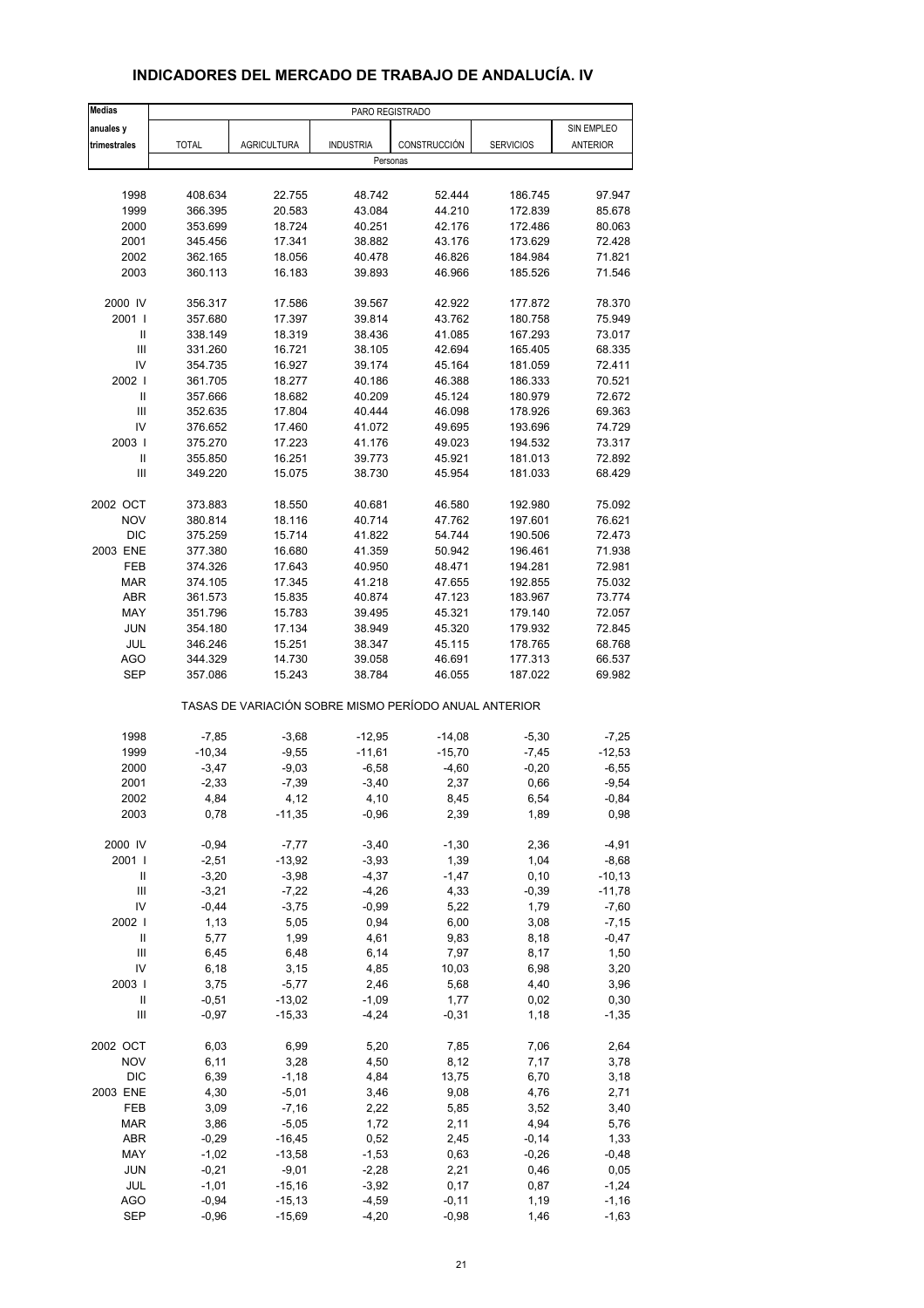### **INDICADORES DEL MERCADO DE TRABAJO DE ANDALUCÍA. V**

| <b>Medias</b>                      | AFILIADOS A LA SEGURIDAD SOCIAL EN ALTA LABORAL       |                    |                    |                    |                        |  |  |  |  |
|------------------------------------|-------------------------------------------------------|--------------------|--------------------|--------------------|------------------------|--|--|--|--|
| anuales y                          | <b>TOTAL</b>                                          |                    |                    |                    |                        |  |  |  |  |
| trimestrales                       | <b>AGRICULTURA</b><br><b>TOTAL</b>                    |                    | <b>INDUSTRIA</b>   | CONSTRUCCIÓN       | <b>SERVICIOS</b>       |  |  |  |  |
|                                    |                                                       |                    | Personas           |                    |                        |  |  |  |  |
|                                    |                                                       |                    |                    |                    |                        |  |  |  |  |
| 1998                               | 2.135.336                                             | 562.407            | 228.225            | 183.181            | 1.155.761              |  |  |  |  |
| 1999                               | 2.265.058                                             | 573.165            | 236.282            | 219.573            | 1.231.818              |  |  |  |  |
| 2000                               | 2.379.549                                             | 577.313            | 246.110            | 250.250            | 1.302.011              |  |  |  |  |
| 2001                               | 2.483.482                                             | 583.758            | 249.524            | 271.430            | 1.375.792              |  |  |  |  |
| 2002                               | 2.578.455                                             | 586.520            | 251.928            | 292.092            | 1.445.540              |  |  |  |  |
| 2003                               | 2.689.150                                             | 600.523            | 255.082            | 314.385            | 1.516.839              |  |  |  |  |
|                                    |                                                       |                    |                    |                    |                        |  |  |  |  |
| 2000 IV                            | 2.410.501                                             | 576.074            | 249.289            | 256.151            | 1.325.141              |  |  |  |  |
| 2001 l<br>$\mathsf{I}$             | 2.432.435                                             | 581.130            | 248.007            | 262.682<br>275.919 | 1.336.814              |  |  |  |  |
| $\mathsf{III}$                     | 2.492.984<br>2.499.759                                | 586.093<br>581.826 | 250.963<br>248.696 | 274.543            | 1.376.817<br>1.392.208 |  |  |  |  |
| IV                                 | 2.508.748                                             | 585.982            | 250.428            | 272.576            | 1.397.327              |  |  |  |  |
| 2002                               | 2.526.885                                             | 589.537            | 249.470            | 280.804            | 1.404.699              |  |  |  |  |
| Ш                                  | 2.592.604                                             | 594.363            | 253.394            | 297.450            | 1.445.112              |  |  |  |  |
| Ш                                  | 2.596.034                                             | 577.825            | 251.258            | 299.944            | 1.464.611              |  |  |  |  |
| IV                                 | 2.598.298                                             | 584.356            | 253.590            | 290.168            | 1.467.739              |  |  |  |  |
| 2003                               | 2.649.495                                             | 606.356            | 253.941            | 305.099            | 1.481.713              |  |  |  |  |
| Ш                                  | 2.713.374                                             | 605.496            | 256.461            | 320.070            | 1.529.054              |  |  |  |  |
| Ш                                  | 2.712.298                                             | 584.314            | 254.726            | 319.788            | 1.551.206              |  |  |  |  |
|                                    |                                                       |                    |                    |                    |                        |  |  |  |  |
| 2002 SEP                           | 2.584.036                                             | 574.840            | 252.691            | 302.530            | 1.451.568              |  |  |  |  |
| OCT                                | 2.596.081                                             | 573.536            | 256.012            | 306.566            | 1.457.533              |  |  |  |  |
| <b>NOV</b>                         | 2.619.725                                             | 582.305            | 256.684            | 306.613            | 1.471.651              |  |  |  |  |
| <b>DIC</b>                         | 2.579.087                                             | 597.226            | 248.075            | 257.324            | 1.474.033              |  |  |  |  |
| 2003 ENE                           | 2.619.144                                             | 605.288            | 252.740            | 296.760            | 1.461.956              |  |  |  |  |
| FEB<br><b>MAR</b>                  | 2.646.053<br>2.683.287                                | 603.400<br>610.380 | 254.090<br>254.994 | 304.123<br>314.414 | 1.482.033<br>1.501.150 |  |  |  |  |
| <b>ABR</b>                         | 2.703.883                                             | 611.957            | 254.462            | 313.978            | 1.521.216              |  |  |  |  |
| MAY                                | 2.723.488                                             | 607.967            | 256.725            | 321.444            | 1.535.048              |  |  |  |  |
| <b>JUN</b>                         | 2.712.751                                             | 596.564            | 258.195            | 324.789            | 1.530.899              |  |  |  |  |
| JUL                                | 2.722.624                                             | 586.510            | 257.340            | 324.877            | 1.551.572              |  |  |  |  |
| AGO                                | 2.701.972                                             | 582.117            | 252.112            | 314.698            | 1.550.839              |  |  |  |  |
|                                    | TASAS DE VARIACIÓN SOBRE MISMO PERÍODO ANUAL ANTERIOR |                    |                    |                    |                        |  |  |  |  |
|                                    |                                                       |                    |                    |                    |                        |  |  |  |  |
| 1998                               | 5,45                                                  | 2,99               | 3,21               | 18,23              | 5,18                   |  |  |  |  |
| 1999                               | 6,08                                                  | 1,91               | 3,53               | 19,87<br>13,97     | 6,58<br>5,70           |  |  |  |  |
| 2000<br>2001                       | 5,05<br>4,37                                          | 0,72<br>1,12       | 4,16<br>1,39       | 8,46               | 5,67                   |  |  |  |  |
| 2002                               | 3,82                                                  | 0,47               | 0,96               | 7,61               | 5,07                   |  |  |  |  |
| 2003                               | 4,62                                                  | 1,99               | 1,54               | 7,85               | 5,60                   |  |  |  |  |
|                                    |                                                       |                    |                    |                    |                        |  |  |  |  |
| 2000 IV                            | 4,46                                                  | 0,37               | 3,08               | 11,61              | 5,32                   |  |  |  |  |
| 2001 l                             | 4,58                                                  | 0,71               | 2,52               | 9,91               | 5,76                   |  |  |  |  |
| Ш                                  | 4,86                                                  | 0,98               | 1,80               | 10,39              | 6, 16                  |  |  |  |  |
| Ш                                  | 3,97                                                  | 1,05               | 0,80               | 7,29               | 5,31                   |  |  |  |  |
| IV                                 | 4,08                                                  | 1,72               | 0,46               | 6,41               | 5,45                   |  |  |  |  |
| 2002                               | 3,88                                                  | 1,45               | 0,59               | 6,90               | 5,08                   |  |  |  |  |
| $\mathsf{II}$                      | 4,00                                                  | 1,41               | 0,97               | 7,80               | 4,96                   |  |  |  |  |
| Ш                                  | 3,85                                                  | $-0,69$            | 1,03               | 9,25               | 5,20                   |  |  |  |  |
| IV                                 | 3,57                                                  | $-0,28$            | 1,26               | 6,45               | 5,04                   |  |  |  |  |
| 2003  <br>Ш                        | 4,85<br>4,66                                          | 2,85<br>1,87       | 1,79<br>1,21       | 8,65<br>7,60       | 5,48                   |  |  |  |  |
| $\ensuremath{\mathsf{III}}\xspace$ | 4,24                                                  | 0,86               | 1,67               | 7,08               | 5,81<br>5,44           |  |  |  |  |
|                                    |                                                       |                    |                    |                    |                        |  |  |  |  |
| 2002 SEP                           | 3,33                                                  | $-1,25$            | 0,79               | 8,94               | 4,59                   |  |  |  |  |
| OCT                                | 3,66                                                  | $-1,94$            | 1,51               | 9,27               | 5,29                   |  |  |  |  |
| <b>NOV</b>                         | 3,65                                                  | $-0,66$            | 1,40               | 7,85               | 5,02                   |  |  |  |  |
| DIC                                | 3,39                                                  | 1,76               | 0,87               | 1,76               | 4,81                   |  |  |  |  |
| 2003 ENE                           | 4,34                                                  | 2,89               | 1,39               | 6,09               | 5,13                   |  |  |  |  |
| FEB                                | 4,55                                                  | 2,44               | 1,47               | 6,74               | 5,54                   |  |  |  |  |
| <b>MAR</b>                         | 5,67                                                  | 3,23               | 2,52               | 13,20              | 5,77                   |  |  |  |  |
| ABR                                | 4,87                                                  | 2,52               | 1,09               | 7,03               | 6,08                   |  |  |  |  |
| MAY                                | 4,90                                                  | 1,49               | 1,50               | 8,17               | 6,23                   |  |  |  |  |
| <b>JUN</b><br>JUL                  | 4,21<br>4,57                                          | 1,60<br>0,91       | 1,04               | 7,60<br>7,63       | 5,12<br>5,91           |  |  |  |  |
| <b>AGO</b>                         | 3,90                                                  | 0,82               | 1,66<br>1,68       | 6,52               | 4,98                   |  |  |  |  |
|                                    |                                                       |                    |                    |                    |                        |  |  |  |  |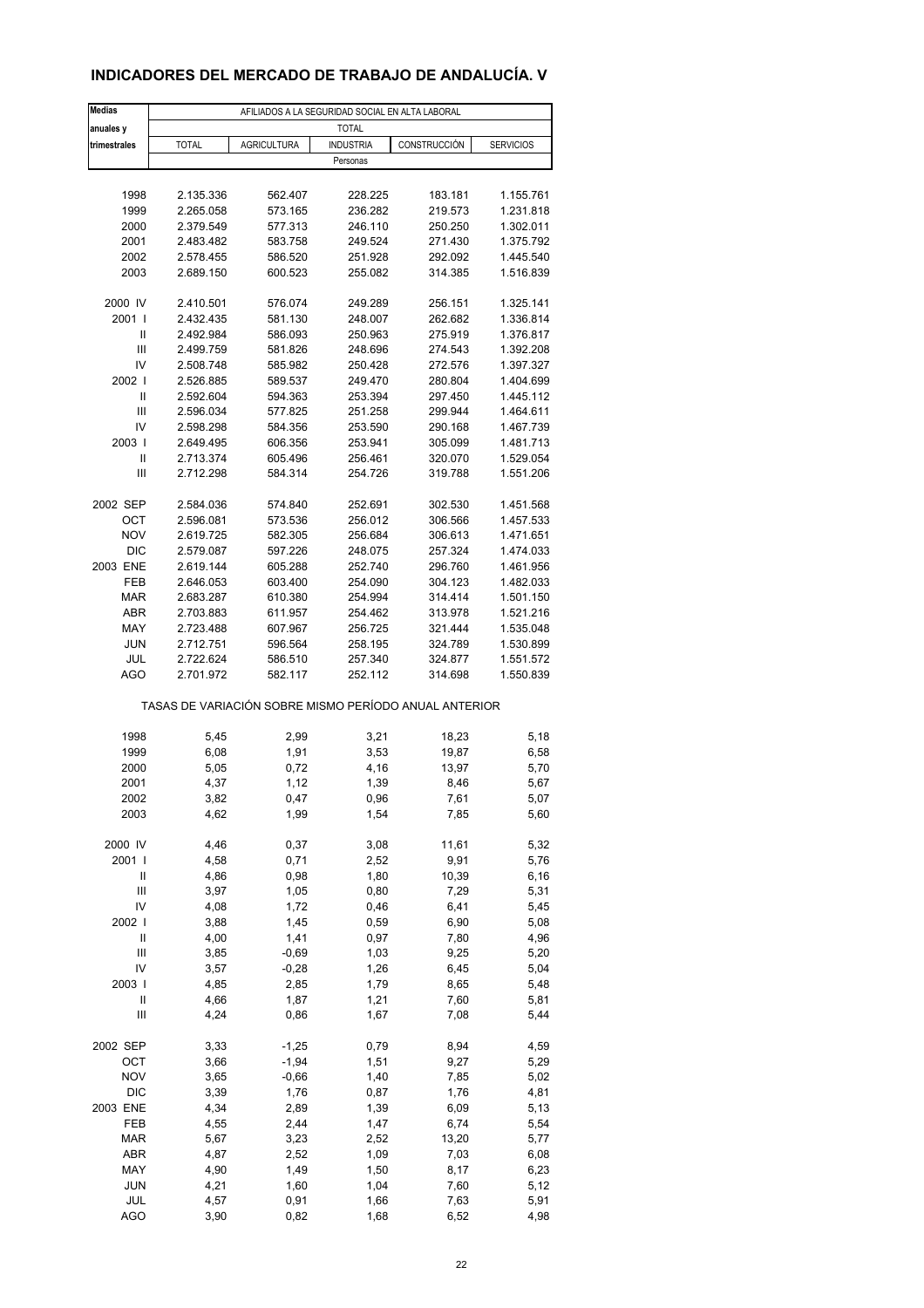### **INDICADORES DEL MERCADO DE TRABAJO DE ANDALUCÍA. VI**

| <b>Medias</b>            | AFILIADOS A LA SEGURIDAD SOCIAL EN ALTA LABORAL       |                    |                     |                    |                        |  |  |  |  |
|--------------------------|-------------------------------------------------------|--------------------|---------------------|--------------------|------------------------|--|--|--|--|
| anuales y                |                                                       |                    | <b>CUENTA AJENA</b> |                    |                        |  |  |  |  |
| trimestrales             | <b>TOTAL</b>                                          | <b>AGRICULTURA</b> | <b>INDUSTRIA</b>    | CONSTRUCCIÓN       | <b>SERVICIOS</b>       |  |  |  |  |
|                          |                                                       |                    | Personas            |                    |                        |  |  |  |  |
|                          |                                                       |                    |                     |                    |                        |  |  |  |  |
| 1998                     | 1.766.466                                             | 514.404            | 196.780             | 154.386            | 897.295                |  |  |  |  |
| 1999<br>2000             | 1.883.507<br>1.987.171                                | 524.633            | 204.465             | 188.111            | 964.099<br>1.026.858   |  |  |  |  |
| 2001                     | 2.082.460                                             | 528.889<br>535.295 | 213.629<br>216.768  | 215.768<br>233.943 | 1.094.519              |  |  |  |  |
| 2002                     | 2.167.747                                             | 538.112            | 219.108             | 251.555            | 1.157.082              |  |  |  |  |
| 2003                     | 2.262.350                                             | 551.109            | 221.882             | 270.220            | 1.217.266              |  |  |  |  |
|                          |                                                       |                    |                     |                    |                        |  |  |  |  |
| 2000 IV                  | 2.014.191                                             | 527.842            | 216.516             | 220.416            | 1.047.360              |  |  |  |  |
| 2001 l                   | 2.036.067                                             | 532.747            | 215.368             | 226.824            | 1.059.113              |  |  |  |  |
| Ш                        | 2.091.942                                             | 537.371            | 218.152             | 238.828            | 1.095.738              |  |  |  |  |
| Ш                        | 2.096.497                                             | 533.353            | 215.912             | 236.322            | 1.108.958              |  |  |  |  |
| IV<br>2002               | 2.105.334<br>2.123.507                                | 537.710<br>541.262 | 217.641             | 233.797<br>241.952 | 1.114.266              |  |  |  |  |
| Ш                        | 2.182.411                                             | 545.916            | 216.793<br>220.513  | 257.297            | 1.121.629<br>1.156.889 |  |  |  |  |
| Ш                        | 2.182.544                                             | 529.444            | 218.479             | 258.734            | 1.173.968              |  |  |  |  |
| IV                       | 2.182.525                                             | 535.825            | 220.648             | 248.236            | 1.175.842              |  |  |  |  |
| 2003                     | 2.230.871                                             | 557.258            | 221.007             | 262.604            | 1.188.070              |  |  |  |  |
| Ш                        | 2.283.498                                             | 555.939            | 223.123             | 275.399            | 1.227.190              |  |  |  |  |
| Ш                        | 2.277.847                                             | 534.638            | 221.332             | 273.877            | 1.246.174              |  |  |  |  |
|                          |                                                       |                    |                     |                    |                        |  |  |  |  |
| 2002 SEP                 | 2.170.485                                             | 526.580            | 219.855             | 261.092            | 1.161.025              |  |  |  |  |
| OCT                      | 2.181.351                                             | 525.196<br>533.748 | 223.060             | 264.774<br>264.542 | 1.166.359              |  |  |  |  |
| <b>NOV</b><br><b>DIC</b> | 2.203.398<br>2.162.826                                | 548.530            | 223.693<br>215.191  | 215.391            | 1.179.414<br>1.181.752 |  |  |  |  |
| 2003 ENE                 | 2.203.410                                             | 556.413            | 219.856             | 254.907            | 1.170.291              |  |  |  |  |
| FEB                      | 2.228.314                                             | 554.300            | 221.228             | 261.712            | 1.189.122              |  |  |  |  |
| <b>MAR</b>               | 2.260.888                                             | 561.062            | 221.938             | 271.192            | 1.204.798              |  |  |  |  |
| ABR                      | 2.276.800                                             | 562.503            | 221.264             | 269.948            | 1.221.263              |  |  |  |  |
| MAY                      | 2.293.490                                             | 558.456            | 223.354             | 276.797            | 1.233.025              |  |  |  |  |
| <b>JUN</b>               | 2.280.204                                             | 546.859            | 224.751             | 279.452            | 1.227.282              |  |  |  |  |
| JUL                      | 2.288.372                                             | 536.807            | 223.864             | 279.106            | 1.246.710              |  |  |  |  |
| AGO                      | 2.267.322                                             | 532.469            | 218.799             | 268.648            | 1.245.637              |  |  |  |  |
|                          | TASAS DE VARIACIÓN SOBRE MISMO PERÍODO ANUAL ANTERIOR |                    |                     |                    |                        |  |  |  |  |
| 1998                     | 6,22                                                  | 3,28               | 3,60                | 20,50              | 6,20                   |  |  |  |  |
| 1999                     | 6,63                                                  | 1,99               | 3,90                | 21,84              | 7,45                   |  |  |  |  |
| 2000                     | 5,50                                                  | 0,81               | 4,48                | 14,70              | 6,51                   |  |  |  |  |
| 2001                     | 4,80                                                  | 1,21               | 1,47                | 8,42               | 6,59                   |  |  |  |  |
| 2002                     | 4,10                                                  | 0,53               | 1,08                | 7,53               | 5,72                   |  |  |  |  |
| 2003                     | 4,65                                                  | 1,98               | 1,58                | 7,40               | 5,89                   |  |  |  |  |
| 2000 IV                  | 4,78                                                  | 0,47               | 3,19                | 11,91              | 6,03                   |  |  |  |  |
| 2001 l                   | 4,94                                                  | 0,80               | 2,65                | 9,99               | 6,59                   |  |  |  |  |
| Ш                        | 5,38                                                  | 1,05               | 1,90                | 10,70              | 7,25                   |  |  |  |  |
| Ш                        | 4,35                                                  | 1,13               | 0,84                | 7,08               | 6,14                   |  |  |  |  |
| IV                       | 4,53                                                  | 1,87               | 0,52                | 6,07               | 6,39                   |  |  |  |  |
| 2002                     | 4,29                                                  | 1,60               | 0,66                | 6,67               | 5,90                   |  |  |  |  |
| $\mathsf{I}$             | 4,32                                                  | 1,59               | 1,08                | 7,73               | 5,58                   |  |  |  |  |
| Ш                        | 4,10                                                  | $-0,73$            | 1,19                | 9,48               | 5,86                   |  |  |  |  |
| IV                       | 3,67                                                  | $-0,35$            | 1,38                | 6,18               | 5,53                   |  |  |  |  |
| 2003  <br>Ш              | 5,06<br>4,63                                          | 2,96<br>1,84       | 1,94<br>1,18        | 8,54<br>7,04       | 5,92<br>6,08           |  |  |  |  |
| $\mathbf{III}$           | 4,08                                                  | 0,71               | 1,63                | 6,34               | 5,57                   |  |  |  |  |
|                          |                                                       |                    |                     |                    |                        |  |  |  |  |
| 2002 SEP                 | 3,48                                                  | $-1,35$            | 0,88                | 9,13               | 5,11                   |  |  |  |  |
| OCT                      | 3,81                                                  | $-2,13$            | 1,65                | 9,46               | 5,90                   |  |  |  |  |
| <b>NOV</b>               | 3,75                                                  | $-0,77$            | 1,52                | 7,77               | 5,47                   |  |  |  |  |
| DIC                      | 3,44                                                  | 1,83               | 0,96                | 0,64               | 5,21                   |  |  |  |  |
| 2003 ENE                 | 4,46                                                  | 3,03               | 1,46                | 5,64               | 5,49                   |  |  |  |  |
| FEB                      | 4,72                                                  | 2,51               | 1,61                | 6,35               | 6,05                   |  |  |  |  |
| <b>MAR</b><br>ABR        | 5,97<br>4,94                                          | 3,33<br>2,55       | 2,76<br>1,11        | 13,72<br>6,43      | 6,22<br>6,49           |  |  |  |  |
| MAY                      | 4,92                                                  | 1,43               | 1,50                | 7,71               | 6,60                   |  |  |  |  |
| <b>JUN</b>               | 4,04                                                  | 1,52               | 0,94                | 6,96               | 5,15                   |  |  |  |  |
| JUL                      | 4,48                                                  | 0,76               | 1,62                | 6,99               | 6,14                   |  |  |  |  |
| <b>AGO</b>               | 3,68                                                  | 0,66               | 1,63                | 5,66               | 5,00                   |  |  |  |  |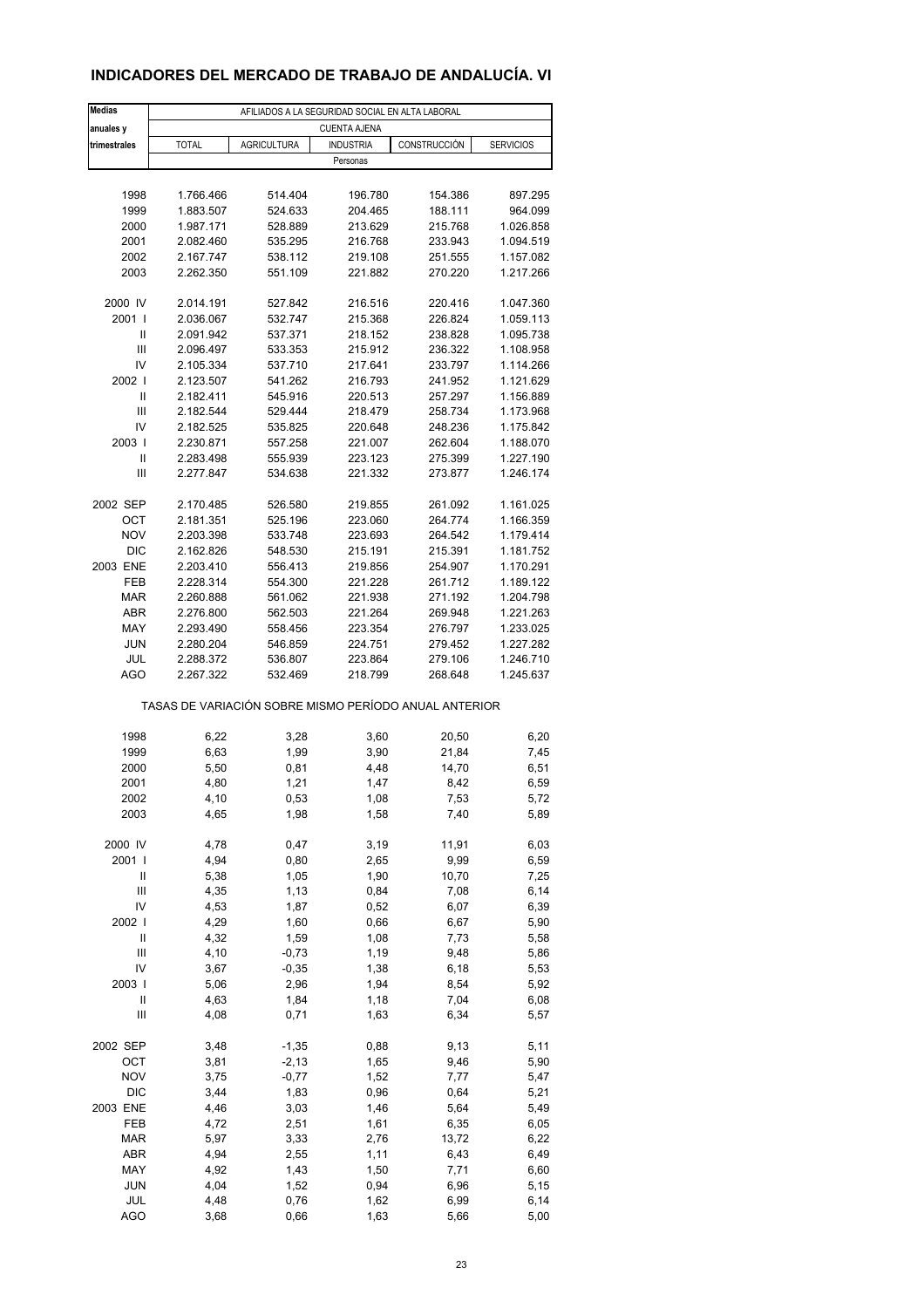### **INDICADORES DEL MERCADO DE TRABAJO DE ANDALUCÍA. VII**

| <b>Medias</b>  | AFILIADOS A LA SEGURIDAD SOCIAL EN ALTA LABORAL       |                    |                      |                  |                    |  |  |  |  |
|----------------|-------------------------------------------------------|--------------------|----------------------|------------------|--------------------|--|--|--|--|
| anuales y      |                                                       |                    | <b>CUENTA PROPIA</b> |                  |                    |  |  |  |  |
| trimestrales   | <b>TOTAL</b>                                          | <b>AGRICULTURA</b> | <b>INDUSTRIA</b>     | CONSTRUCCIÓN     | <b>SERVICIOS</b>   |  |  |  |  |
|                |                                                       |                    | Personas             |                  |                    |  |  |  |  |
|                |                                                       |                    |                      |                  |                    |  |  |  |  |
| 1998           | 368.870                                               | 48.003             | 31.445               | 28.796           | 258.466            |  |  |  |  |
| 1999<br>2000   | 381.551<br>392.378                                    | 48.532<br>48.423   | 31.817<br>32.481     | 31.462<br>34.482 | 267.718<br>275.153 |  |  |  |  |
| 2001           | 401.022                                               | 48.463             | 32.755               | 37.487           | 281.273            |  |  |  |  |
| 2002           | 410.709                                               | 48.409             | 32.820               | 40.537           | 288.458            |  |  |  |  |
| 2003           | 426.800                                               | 49.414             | 33.201               | 44.165           | 299.573            |  |  |  |  |
|                |                                                       |                    |                      |                  |                    |  |  |  |  |
| 2000 IV        | 396.310                                               | 48.232             | 32.772               | 35.735           | 277.781            |  |  |  |  |
| 2001 l         | 396.368                                               | 48.383             | 32.640               | 35.858           | 277.702            |  |  |  |  |
| Ш              | 401.042                                               | 48.722             | 32.811               | 37.091           | 281.079            |  |  |  |  |
| Ш              | 403.262                                               | 48.474             | 32.784               | 38.221           | 283.250            |  |  |  |  |
| IV             | 403.414                                               | 48.272             | 32.787               | 38.778           | 283.061            |  |  |  |  |
| 2002           | 403.378                                               | 48.275             | 32.677               | 38.852           | 283.070            |  |  |  |  |
| Ш              | 410.193                                               | 48.448             | 32.881               | 40.153           | 288.223            |  |  |  |  |
| Ш              | 413.490                                               | 48.381             | 32.780               | 41.210           | 290.643            |  |  |  |  |
| IV<br>2003     | 415.773<br>418.624                                    | 48.531<br>49.098   | 32.942<br>32.934     | 41.932<br>42.495 | 291.897<br>293.643 |  |  |  |  |
| Ш              | 429.876                                               | 49.557             | 33.338               | 44.671           | 301.864            |  |  |  |  |
| Ш              | 434.451                                               | 49.676             | 33.395               | 45.911           | 305.032            |  |  |  |  |
|                |                                                       |                    |                      |                  |                    |  |  |  |  |
| 2002 SEP       | 413.551                                               | 48.260             | 32.836               | 41.438           | 290.543            |  |  |  |  |
| OCT            | 414.730                                               | 48.340             | 32.952               | 41.792           | 291.174            |  |  |  |  |
| <b>NOV</b>     | 416.327                                               | 48.557             | 32.991               | 42.071           | 292.237            |  |  |  |  |
| <b>DIC</b>     | 416.261                                               | 48.696             | 32.884               | 41.933           | 292.281            |  |  |  |  |
| 2003 ENE       | 415.734                                               | 48.875             | 32.884               | 41.853           | 291.665            |  |  |  |  |
| FEB            | 417.739                                               | 49.100             | 32.862               | 42.411           | 292.911            |  |  |  |  |
| <b>MAR</b>     | 422.399                                               | 49.318             | 33.056               | 43.222           | 296.352            |  |  |  |  |
| <b>ABR</b>     | 427.083                                               | 49.454             | 33.198               | 44.030           | 299.953            |  |  |  |  |
| MAY            | 429.998                                               | 49.511             | 33.371               | 44.647           | 302.023            |  |  |  |  |
| <b>JUN</b>     | 432.547                                               | 49.705             | 33.444               | 45.337           | 303.617            |  |  |  |  |
| JUL<br>AGO     | 434.252<br>434.650                                    | 49.703<br>49.648   | 33.476<br>33.313     | 45.771<br>46.050 | 304.862<br>305.202 |  |  |  |  |
|                |                                                       |                    |                      |                  |                    |  |  |  |  |
|                | TASAS DE VARIACIÓN SOBRE MISMO PERÍODO ANUAL ANTERIOR |                    |                      |                  |                    |  |  |  |  |
|                |                                                       |                    |                      |                  |                    |  |  |  |  |
| 1998           | 1,93                                                  | 0,02               | 0,80                 | 7,40             | 1,79               |  |  |  |  |
| 1999           | 3,44                                                  | 1,10               | 1,18                 | 9,26             | 3,58               |  |  |  |  |
| 2000           | 2,84                                                  | $-0,22$            | 2,09                 | 9,60             | 2,78               |  |  |  |  |
| 2001           | 2,20                                                  | 0,08               | 0,84                 | 8,72             | 2,22               |  |  |  |  |
| 2002           | 2,42                                                  | -0,11              | 0,20                 | 8,14             | 2,55               |  |  |  |  |
| 2003           | 4,49                                                  | 2,14               | 1,31                 | 10,69            | 4,41               |  |  |  |  |
| 2000 IV        | 2,82                                                  | $-0,70$            | 2,32                 | 9,75             | 2,76               |  |  |  |  |
| 2001 l         | 2,76                                                  | $-0,22$            | 1,71                 | 9,36             | 2,69               |  |  |  |  |
| Ш              | 2,22                                                  | 0,22               | 1,14                 | 8,41             | 2,13               |  |  |  |  |
| Ш              | 2,05                                                  | 0,25               | 0,51                 | 8,62             | 2,19               |  |  |  |  |
| IV             | 1,79                                                  | 0,08               | 0,04                 | 8,52             | 1,90               |  |  |  |  |
| 2002           | 1,77                                                  | $-0,22$            | 0,12                 | 8,35             | 1,93               |  |  |  |  |
| Ш              | 2,28                                                  | $-0,56$            | 0,22                 | 8,26             | 2,54               |  |  |  |  |
| Ш              | 2,54                                                  | $-0,19$            | $-0,01$              | 7,82             | 2,61               |  |  |  |  |
| IV             | 3,06                                                  | 0,54               | 0,47                 | 8,13             | 3,12               |  |  |  |  |
| 2003           | 3,78                                                  | 1,70               | 0,79                 | 9,38             | 3,73               |  |  |  |  |
| Ш              | 4,80                                                  | 2,29               | 1,39                 | 11,25            | 4,73               |  |  |  |  |
| $\mathbf{III}$ | 5,08                                                  | 2,55               | 1,96                 | 11,71            | 4,93               |  |  |  |  |
| 2002 SEP       |                                                       |                    |                      |                  |                    |  |  |  |  |
| OCT            | 2,54<br>2,87                                          | $-0,12$<br>0, 10   | 0, 16<br>0,55        | 7,77<br>8,12     | 2,58<br>2,92       |  |  |  |  |
| <b>NOV</b>     | 3,17                                                  | 0,58               | 0,60                 | 8,32             | 3,22               |  |  |  |  |
| <b>DIC</b>     | 3,15                                                  | 0,93               | 0,27                 | 7,96             | 3,23               |  |  |  |  |
| 2003 ENE       | 3,68                                                  | 1,37               | 0,89                 | 8,88             | 3,71               |  |  |  |  |
| FEB            | 3,61                                                  | 1,74               | 0,58                 | 9,22             | 3,53               |  |  |  |  |
| $\sf{MAR}$     | 4,05                                                  | 2,00               | 0,89                 | 10,02            | 3,97               |  |  |  |  |
| ABR            | 4,50                                                  | 2,18               | 0,94                 | 10,83            | 4,44               |  |  |  |  |
| MAY            | 4,80                                                  | 2,19               | 1,52                 | 11,17            | 4,75               |  |  |  |  |
| <b>JUN</b>     | 5,10                                                  | 2,49               | 1,70                 | 11,75            | 5,01               |  |  |  |  |
| JUL            | 5,08                                                  | 2,53               | 1,87                 | 11,66            | 4,95               |  |  |  |  |
| <b>AGO</b>     | 5,08                                                  | 2,56               | 2,06                 | 11,77            | 4,91               |  |  |  |  |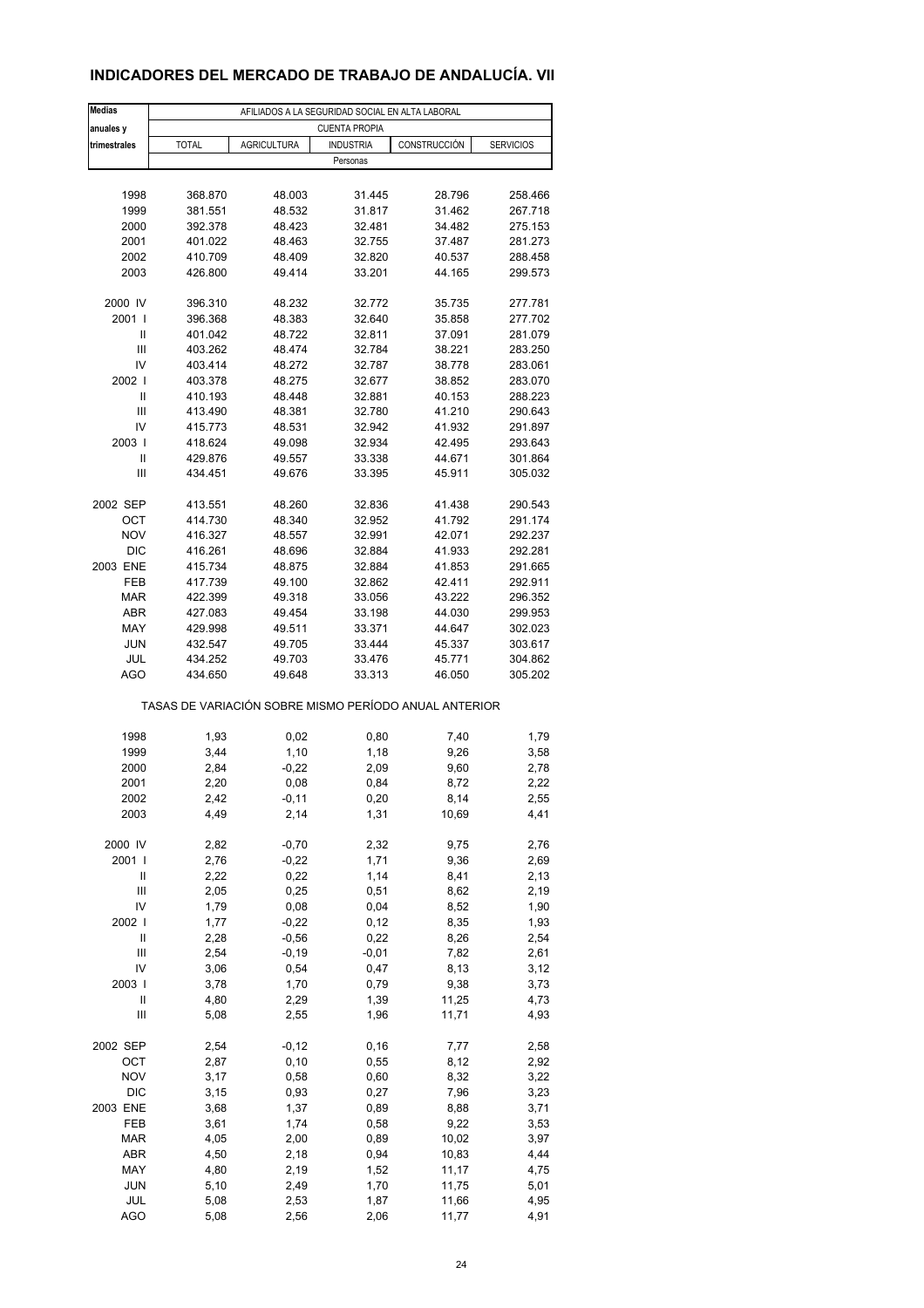| <b>Medias</b>                      |              |                  |                                        | JORNADA MEDIA POR TRABAJADOR Y TRIM.                  |                   |                 |               |                 |              |
|------------------------------------|--------------|------------------|----------------------------------------|-------------------------------------------------------|-------------------|-----------------|---------------|-----------------|--------------|
| anuales y                          | <b>TOTAL</b> |                  | EFECTIVOS LABORALES<br><b>SECTORES</b> |                                                       | CONTRATO          | CONTRATO        | <b>TOTAL</b>  | A TIEMPO        | A TIEMPO     |
| trimestrales                       |              | <b>INDUSTRIA</b> | CONSTRUC.                              | <b>SERVICIOS</b>                                      | <b>INDEFINIDO</b> | <b>TEMPORAL</b> |               | COMPLETO        | PARCIAL      |
|                                    |              |                  | Miles de personas                      |                                                       |                   |                 |               | Horas           |              |
|                                    |              |                  |                                        |                                                       |                   |                 |               |                 |              |
| 1998                               | 1.097,6      | 198,3            | 154,6                                  | 744,6                                                 | 601,2             | 496,3           | 419,0         | 445,7           | 248,3        |
| 1999                               | 1.194,2      | 206,6            | 186,8                                  | 800,9                                                 | 653,0             | 541,2           | 416,7         | 446,1           | 250,1        |
| 2000                               | 1.292,7      | 217,5            | 217,2                                  | 858,0                                                 | 676,4             | 616,3           | 416,5         | 445,9           | 241,8        |
| 2001                               | 1.375,1      | 221,4            | 232,0                                  | 921,7                                                 | 734,0             | 641,1           | 418,7         | 445,8           | 261,7        |
| 2002                               | 1.441,6      | 221,7            | 243,1                                  | 976,9                                                 | 764,8             | 676,8           | 417,0         | 447,4           | 262,7        |
| 2003                               | 1.524,2      | 225,7            | 275,4                                  | 1.023,1                                               | 806,1             | 718,1           | 434,1         | 464,5           | 270,3        |
| 2000 III                           | 1.319,4      | 223,4            | 226,1                                  | 869,9                                                 | 694,1             | 625,3           | 373,0         | 397,1           | 217,7        |
| IV                                 | 1.298,6      | 215,1            | 206,3                                  | 877,2                                                 | 688,2             | 610,4           | 426,8         | 459,3           | 251,2        |
| 2001 l                             | 1.352,9      | 221,5            | 232,1                                  | 899,4                                                 | 728,1             | 624,9           | 434,8         | 462,7           | 266,5        |
| $\ensuremath{\mathsf{II}}$         | 1.392,7      | 223,4            | 242,5                                  | 926,8                                                 | 728,3             | 664,4           | 434,1         | 462,7           | 270,0        |
| Ш                                  | 1.389,0      | 221,2            | 239,4                                  | 928,4                                                 | 738,0             | 651,0           | 376,8         | 399,3           | 244,5        |
| IV                                 | 1.365,7      | 219,6            | 214,1                                  | 932,0                                                 | 741,7             | 624,0           | 429,2         | 458,3           | 265,7        |
| 2002                               | 1.413,2      | 219,5            | 237,8                                  | 956,0                                                 | 749,0             | 664,2           | 434,5         | 467,1           | 267,2        |
| Ш                                  | 1.466,3      | 224,6            | 259,5                                  | 982,2                                                 | 755,4             | 710,9           | 432,1         | 464,0           | 272,5        |
| Ш                                  | 1.461,7      | 225,1            | 260,1                                  | 976,5                                                 | 775,4             | 686,3           | 374,1         | 398,5           | 243,7        |
| IV                                 | 1.425,1      | 217,4            | 214,8                                  | 992,9                                                 | 779,5             | 645,6           | 427,3         | 459,8           | 267,5        |
| 2003                               | 1.506,1      | 224,7            | 271,7                                  | 1.009,6                                               | 801,7             | 704,3           | 435,6         | 465,6           | 270,2        |
| Ш                                  | 1.542,2      | 226,6            | 279,0                                  | 1.036,6                                               | 810,4             | 731,9           | 432,6         | 463,4           | 270,4        |
|                                    |              |                  |                                        |                                                       |                   |                 |               |                 |              |
| 2002 JUL                           |              |                  |                                        |                                                       |                   |                 |               |                 |              |
| <b>AGO</b><br><b>SEP</b>           |              |                  |                                        |                                                       |                   |                 |               |                 |              |
| OCT                                |              |                  |                                        |                                                       |                   |                 |               |                 |              |
| <b>NOV</b>                         |              |                  |                                        |                                                       |                   |                 |               |                 |              |
| <b>DIC</b>                         |              |                  |                                        |                                                       |                   |                 |               |                 |              |
| 2003 ENE                           |              |                  |                                        |                                                       |                   |                 |               |                 |              |
| FEB                                |              |                  |                                        |                                                       |                   |                 |               |                 |              |
| <b>MAR</b>                         |              |                  |                                        |                                                       |                   |                 |               |                 |              |
| <b>ABR</b>                         |              |                  |                                        |                                                       |                   |                 |               |                 |              |
| <b>MAY</b>                         |              |                  |                                        |                                                       |                   |                 |               |                 |              |
| <b>JUN</b>                         |              |                  |                                        |                                                       |                   |                 |               |                 |              |
|                                    |              |                  |                                        | TASAS DE VARIACIÓN SOBRE MISMO PERÍODO ANUAL ANTERIOR |                   |                 |               |                 |              |
|                                    |              |                  |                                        |                                                       |                   |                 |               |                 |              |
| 1998                               | 9,56         | $-0,78$          | 19,10                                  | 10,79                                                 | 10,30             | 8,68            | 0,93          | 1,04            | 5,83         |
| 1999                               | 8,80         | 4,16             | 20,78                                  | 7,55                                                  | 8,62              | 9,04            | $-0,55$       | 0, 10           | 0,70         |
| 2000                               | 8,25         | 5,31             | 16,28                                  | 7,13                                                  | 3,58              | 13,88           | $-0,04$       | $-0,04$         | $-3,29$      |
| 2001                               | 6,38         | 1,79             | 6,85                                   | 7,42                                                  | 8,53              | 4,02            | 0,53          | $-0,04$         | 8,21         |
| 2002<br>2003                       | 4,84<br>5,86 | 0,10<br>1,62     | 4,75<br>10,74                          | 5,99<br>5,57                                          | 4,20<br>7,16      | 5,56<br>4,44    | -0,41<br>0,18 | 0,36<br>$-0,23$ | 0,40<br>0,17 |
|                                    |              |                  |                                        |                                                       |                   |                 |               |                 |              |
| 2000 III                           | 8,85         | 6, 13            | 15,24                                  | 8,01                                                  | 3,33              | 15,71           | $-1,79$       | $-1,95$         | $-5,14$      |
| ${\sf IV}$                         | 6,55         | 3,96             | 10,68                                  | 6,26                                                  | 2,26              | 11,82           | $-0,37$       | $-0, 13$        | 2,03         |
| 2001                               | 7,36         | 4,78             | 8,15                                   | 7,83                                                  | 11,69             | 2,75            | 0,69          | $-0,32$         | 9,22         |
| $\ensuremath{\mathsf{II}}$         | 7,75         | 1,45             | 9,43                                   | 8,95                                                  | 8,51              | 6,94            | $-0,09$       | $-0,09$         | 6, 13        |
| Ш                                  | 5,28         | $-0,98$          | 5,88                                   | 6,72                                                  | 6,32              | 4,11            | 1,02          | 0,55            | 12,31        |
| IV                                 | 5,17         | 2,09             | 3,78                                   | 6,25                                                  | 7,77              | 2,23            | 0,56          | $-0,22$         | 5,77         |
| 2002                               | 4,46         | $-0,90$          | 2,46                                   | 6,29                                                  | 2,87              | 6,29            | $-0,07$       | 0,95            | 0,26         |
| $\ensuremath{\mathsf{II}}$         | 5,28         | 0,54             | 7,01                                   | 5,98                                                  | 3,72              | 7,00            | $-0,46$       | 0,28            | 0,93         |
| $\ensuremath{\mathsf{III}}\xspace$ | 5,23         | 1,76             | 8,65                                   | 5,18                                                  | 5,07              | 5,42            | $-0,72$       | $-0,20$         | $-0,33$      |
| ${\sf IV}$                         | 4,35         | $-1,00$          | 0,33                                   | 6,53                                                  | 5,10              | 3,46            | $-0,44$       | 0,33            | 0,68         |
| 2003                               | 6,57         | 2,37             | 14,26                                  | 5,61                                                  | 7,04              | 6,04            | 0,25          | $-0,32$         | 1,12         |
| $\ensuremath{\mathsf{II}}$         | 5,18         | 0,89             | 7,51                                   | 5,54                                                  | 7,28              | 2,95            | 0,12          | $-0,13$         | $-0,77$      |
| 2002 JUL                           |              |                  |                                        |                                                       |                   |                 |               |                 |              |
| AGO                                |              |                  |                                        |                                                       |                   |                 |               |                 |              |
| SEP                                |              |                  |                                        |                                                       |                   |                 |               |                 |              |
| OCT                                |              |                  |                                        |                                                       |                   |                 |               |                 |              |
| <b>NOV</b>                         |              |                  |                                        |                                                       |                   |                 |               |                 |              |
| <b>DIC</b>                         |              |                  |                                        |                                                       |                   |                 |               |                 |              |
| 2003 ENE                           |              |                  |                                        |                                                       |                   |                 |               |                 |              |
| FEB                                |              |                  |                                        |                                                       |                   |                 |               |                 |              |
| <b>MAR</b>                         |              |                  |                                        |                                                       |                   |                 |               |                 |              |
| <b>ABR</b>                         |              |                  |                                        |                                                       |                   |                 |               |                 |              |
| MAY                                |              |                  |                                        |                                                       |                   |                 |               |                 |              |
| <b>JUN</b>                         |              |                  |                                        |                                                       |                   |                 |               |                 |              |

#### **INDICADORES DEL MERCADO DE TRABAJO DE ANDALUCÍA. VIII**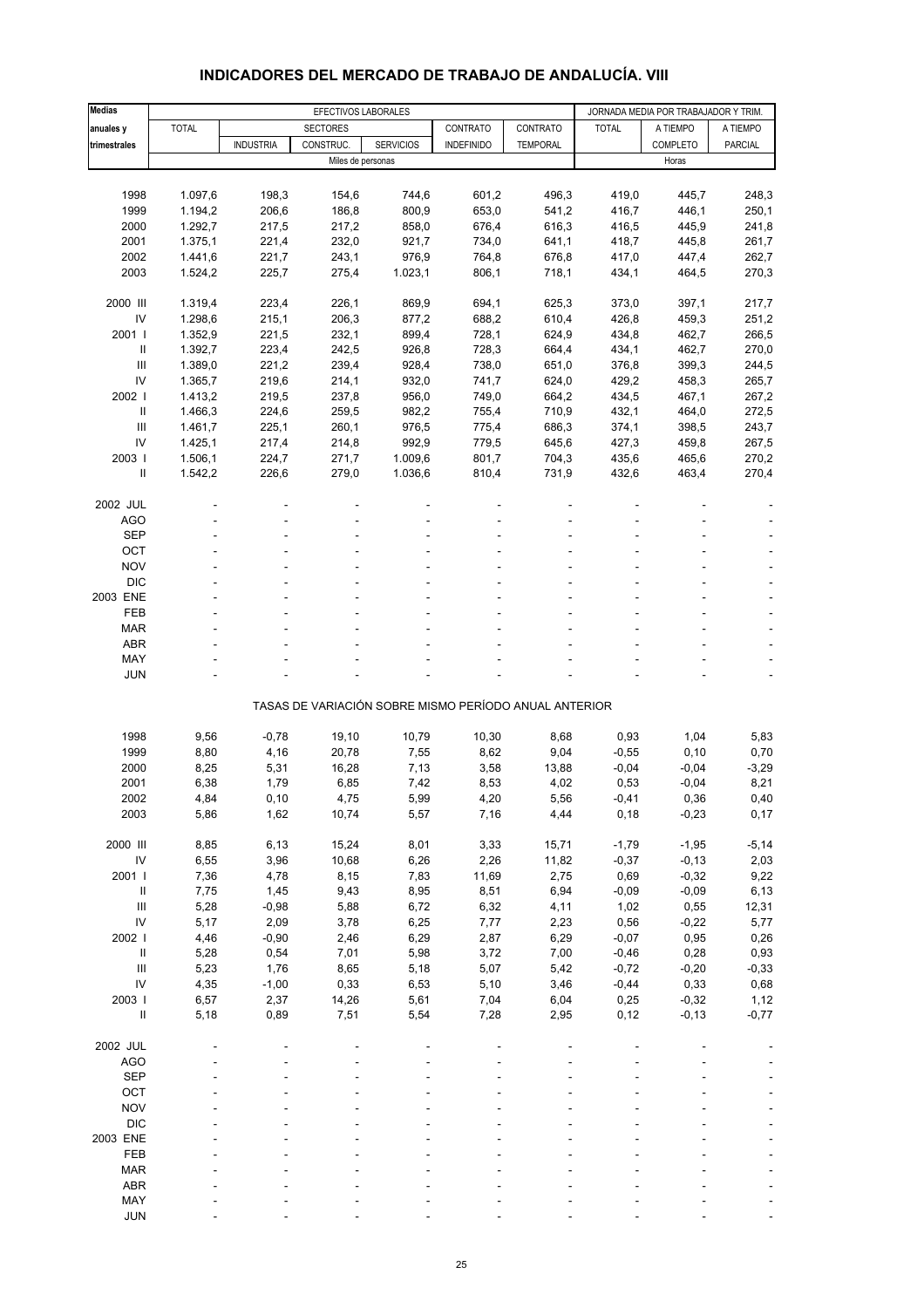### **INDICADORES DE PRECIOS DE ANDALUCÍA. I**

| <b>Medias</b> |                                                       | INDICES DE PRECIOS DE CONSUMO (3) |              | DIFERENCIAL DE |
|---------------|-------------------------------------------------------|-----------------------------------|--------------|----------------|
| anuales y     | <b>GENERAL</b>                                        | <b>ALIMENTACIÓN</b>               | SIN          | INFLACIÓN      |
| trimestrales  |                                                       | <b>AGREGADO</b>                   | ALIMENTACIÓN | RTO. ESPAÑA    |
|               |                                                       | <b>Base 2001</b>                  |              | P.Porcentuales |
|               |                                                       |                                   |              |                |
|               |                                                       |                                   |              |                |
| 1998          | 92,196                                                | 91,241                            | 92,491       | $-0,46$        |
| 1999          | 93,969                                                | 92,372                            | 94,554       | $-0,39$        |
| 2000          | 96,903                                                | 94,302                            | 97,943       | $-0,31$        |
| 2001          | 100,397                                               | 99,709                            | 100,663      | 0,01           |
| 2002          | 103,392                                               | 104,697                           | 102,891      | $-0, 15$       |
| 2003          | 106,054                                               | 108,218                           | 105,228      | $-0,22$        |
| 2000 IV       | 98,235                                                | 95,852                            | 99,179       | $-0,15$        |
| 2001 l        | 98,976                                                | 97,594                            | 99,510       | $-0,15$        |
| Ш             | 100,395                                               | 99,291                            | 100,822      | $-0,01$        |
| Ш             | 101,089                                               | 100,717                           | 101,232      | 0,07           |
| IV            | 101,126                                               | 101,233                           | 101,086      | 0,14           |
| 2002 l        | 101,454                                               | 102,289                           | 101,134      | $-0,03$        |
| Ш             | 103,826                                               | 104,530                           | 103,557      | $-0,15$        |
| Ш             | 103,255                                               | 105,631                           | 102,344      | $-0,31$        |
| IV            | 105,031                                               | 106,339                           | 104,529      | $-0,09$        |
| 2003          | 105,160                                               | 107,265                           | 104,356      | $-0,14$        |
| Ш             | 106,735                                               | 107,807                           | 106,322      | $-0,22$        |
| Ш             | 106,267                                               | 109,580                           | 105,005      | $-0,31$        |
|               |                                                       |                                   |              |                |
| 2002 OCT      | 104,852                                               | 106,201                           | 104,335      | $-0, 10$       |
| <b>NOV</b>    | 104,973                                               | 106,201                           | 104,501      | $-0,09$        |
| <b>DIC</b>    | 105,268                                               | 106,614                           | 104,751      | $-0,07$        |
| 2003 ENE      | 104,737                                               | 107,081                           | 103,842      | $-0, 13$       |
| FEB           | 105,027                                               | 107,214                           | 104,192      | $-0,03$        |
| MAR           | 105,716                                               | 107,500                           | 105,033      | $-0,25$        |
| <b>ABR</b>    | 106,731                                               | 107,542                           | 106,417      | $-0,22$        |
| MAY           | 106,701                                               | 107,801                           | 106,278      | $-0,23$        |
| <b>JUN</b>    | 106,773                                               | 108,079                           | 106,272      | $-0,21$        |
| JUL           | 105,803                                               | 108,735                           | 104,686      | $-0,31$        |
| AGO           | 106,313                                               | 109,656                           | 105,040      | $-0,33$        |
| SEP           | 106,686                                               | 110,350                           | 105,290      | $-0,30$        |
|               | TASAS DE VARIACIÓN SOBRE MISMO PERÍODO ANUAL ANTERIOR |                                   |              |                |
| 1998          | 1,37                                                  | 1,00                              | 1,54         |                |
| 1999          | 1,92                                                  | 1,24                              | 2,23         |                |
|               |                                                       |                                   |              |                |
| 2000<br>2001  | 3,12                                                  | 2,09                              | 3,58         |                |
|               | 3,61                                                  | 5,73                              | 2,78         |                |
| 2002<br>2003  | 3,39<br>3,12                                          | 4,70<br>3,91                      | 2,89<br>2,82 |                |
|               |                                                       |                                   |              |                |
| 2000 IV       | 3,85                                                  | 3,78                              | 3,89         |                |
| 2001          | 3,64                                                  | 4,76                              | 3,20         |                |
| II            | 4,13                                                  | 6,23                              | 3,29         |                |
| Ш             | 3,72                                                  | 6,31                              | 2,71         |                |
| IV            | 2,94                                                  | 5,61                              | 1,92         |                |
| 2002 l        | 3,07                                                  | 4,06                              | 2,69         |                |
| II            | 3,39                                                  | 4,93                              | 2,81         |                |
| Ш             | 3,21                                                  | 4,71                              | 2,62         |                |
| IV            | 3,88                                                  | 5,07                              | 3,43         |                |
| 2003          | 3,65                                                  | 4,86                              | 3,19         |                |
| II            | 2,80                                                  | 3,14                              | 2,67         |                |
| Ш             | 2,92                                                  | 3,74                              | 2,60         |                |
| 2002 OCT      | 3,89                                                  | 5,05                              | 3,44         |                |
| <b>NOV</b>    | 3,83                                                  | 5,24                              | 3,29         |                |
| <b>DIC</b>    | 3,93                                                  | 4,93                              | 3,55         |                |
| 2003 ENE      | 3,63                                                  | 5,06                              | 3,08         |                |
| FEB           |                                                       |                                   |              |                |
|               | 3,78                                                  | 5,03                              | 3,30         |                |
| <b>MAR</b>    | 3,55                                                  | 4,52                              | 3,17         |                |
| <b>ABR</b>    | 3,02                                                  | 3,22                              | 2,94         |                |
| MAY           | 2,63                                                  | 3,07                              | 2,45         |                |
| JUN           | 2,76                                                  | 3,11                              | 2,62         |                |
| JUL           | 2,78                                                  | 3,33                              | 2,57         |                |
| <b>AGO</b>    | 2,99                                                  | 3,80                              | 2,68         |                |
| <b>SEP</b>    | 2,98                                                  | 4,09                              | 2,55         |                |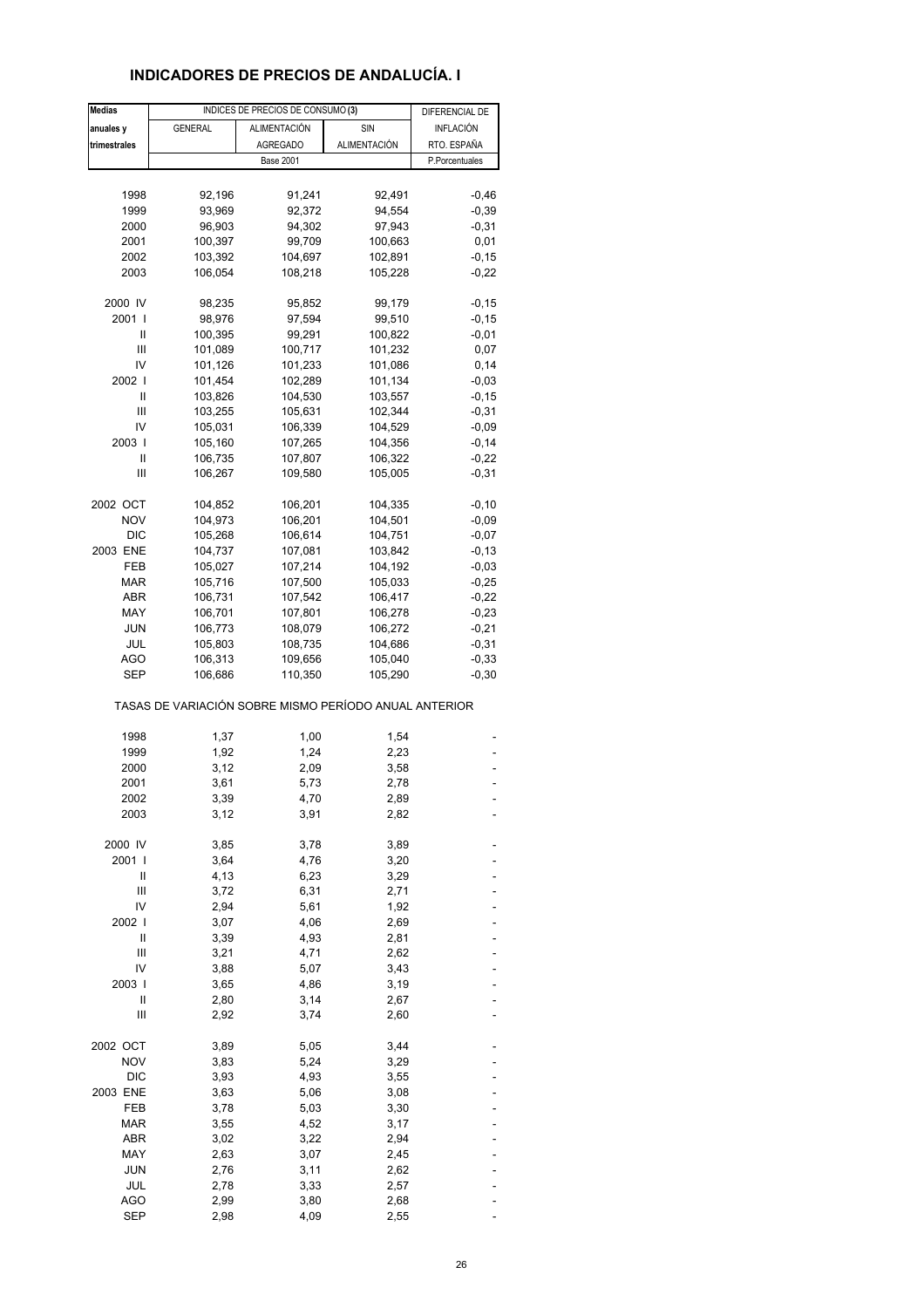# **INDICADORES DE PRECIOS DE ANDALUCÍA. II**

| <b>Medias</b>  | INDICES DE PRECIOS DE CONSUMO (3) |              |                                                       |                 |         |                 |  |  |
|----------------|-----------------------------------|--------------|-------------------------------------------------------|-----------------|---------|-----------------|--|--|
| anuales y      | <b>ALIMENTOS Y</b>                | BEBIDAS ALC. | <b>VESTIDO Y</b>                                      | <b>VIVIENDA</b> | MENAJE  | <b>MEDICINA</b> |  |  |
| trimestrales   | BEB.NO ALCOH.                     | Y TABACO     | CALZADO                                               |                 |         |                 |  |  |
|                |                                   |              | <b>Base 2001</b>                                      |                 |         |                 |  |  |
|                |                                   |              |                                                       |                 |         |                 |  |  |
| 1998           | 91,362                            | 89,992       | 100,356                                               | 90,665          | 93,412  | 95,427          |  |  |
| 1999           | 92,035                            | 93,908       | 102,489                                               | 92,472          | 95,476  | 97,043          |  |  |
| 2000           | 93,890                            | 96,292       | 104,039                                               | 95,685          | 97,600  | 98,545          |  |  |
|                |                                   |              |                                                       |                 |         |                 |  |  |
| 2001           | 99,810                            | 99,619       | 106,320                                               | 99,646          | 100,026 | 99,929          |  |  |
| 2002           | 104,480                           | 106,011      | 104,472                                               | 102,096         | 101,464 | 102,134         |  |  |
| 2003           | 108,043                           | 109,289      | 106,686                                               | 104,823         | 103,045 | 104,004         |  |  |
|                |                                   |              |                                                       |                 |         |                 |  |  |
| 2000 IV        | 95,456                            | 97,730       | 104,826                                               | 96,843          | 98,411  | 99,145          |  |  |
| 2001 l         | 97,566                            | 97,977       | 105,167                                               | 98,036          | 99,046  | 99,295          |  |  |
| Ш              | 99,557                            | 98,587       | 106,070                                               | 99,708          | 99,964  | 99,757          |  |  |
| III            | 101,090                           | 99,625       | 106,386                                               | 100,314         | 100,482 | 100,101         |  |  |
| IV             | 101,027                           | 102,289      | 107,655                                               | 100,526         | 100,612 | 100,562         |  |  |
| 2002           | 102,276                           | 102,365      | 99,288                                                | 101,777         | 100,411 | 101,381         |  |  |
| Ш              | 104,095                           | 107,160      | 108,327                                               | 101,916         | 101,816 | 101,972         |  |  |
| Ш              | 105,358                           | 107,284      | 97,952                                                | 102,351         | 101,230 | 102,330         |  |  |
| IV             | 106,191                           | 107,236      | 112,321                                               | 102,339         | 102,401 | 102,852         |  |  |
| 2003           | 107,056                           | 108,548      | 102,633                                               | 103,849         | 102,332 | 103,220         |  |  |
| Ш              | 107,562                           | 109,312      | 115,339                                               | 105,112         | 103,728 | 104,252         |  |  |
| Ш              | 109,509                           | 110,007      | 102,086                                               | 105,508         | 103,075 | 104,539         |  |  |
|                |                                   |              |                                                       |                 |         |                 |  |  |
| 2002 OCT       | 106,019                           | 107,302      | 109,862                                               | 102,266         | 101,989 | 102,677         |  |  |
| <b>NOV</b>     | 106,029                           | 107,241      | 113,939                                               | 102,315         | 102,457 | 102,851         |  |  |
| <b>DIC</b>     | 106,524                           | 107,164      | 113,161                                               | 102,435         | 102,756 | 103,027         |  |  |
| 2003 ENE       | 107,045                           | 107,291      | 102,082                                               | 103,275         | 102,003 | 103,143         |  |  |
| FEB            | 106,906                           | 109,109      | 101,336                                               | 103,937         | 102,268 | 103,088         |  |  |
| <b>MAR</b>     | 107,217                           | 109,244      | 104,480                                               | 104,334         | 102,724 | 103,429         |  |  |
| ABR            | 107,266                           | 109,237      | 114,682                                               | 105,048         | 103,412 | 104,180         |  |  |
| MAY            | 107,552                           | 109,329      | 115,872                                               | 105,083         | 103,803 | 104,244         |  |  |
| JUN            | 107,869                           | 109,369      | 115,462                                               | 105,206         | 103,970 | 104,332         |  |  |
| JUL            |                                   | 110,008      |                                                       |                 | 102,974 |                 |  |  |
|                | 108,527                           |              | 101,572                                               | 105,420         |         | 104,455         |  |  |
| AGO            | 109,590                           | 110,051      | 100,909                                               | 105,530         | 103,000 | 104,552         |  |  |
| SEP            | 110,411                           | 109,961      | 103,778                                               | 105,575         | 103,251 | 104,611         |  |  |
|                |                                   |              | TASAS DE VARIACIÓN SOBRE MISMO PERÍODO ANUAL ANTERIOR |                 |         |                 |  |  |
| 1998           | 0,29                              | 5,63         | 1,74                                                  | 0,82            | 1,19    | 1,61            |  |  |
| 1999           | 0,74                              | 4,35         | 2,13                                                  | 1,99            | 2,21    |                 |  |  |
| 2000           | 2,02                              | 2,54         | 1,51                                                  | 3,47            | 2,22    | 1,69<br>1,55    |  |  |
|                |                                   |              |                                                       |                 |         |                 |  |  |
| 2001           | 6,31                              | 3,46         | 2,19                                                  | 4,14            | 2,49    | 1,40            |  |  |
| 2002           | 4,48                              | წ,01         | 4,47                                                  | 2,10            | 1,46    | 2,13            |  |  |
| 2003           | 3,98                              | 3,49         | 4,74                                                  | 2,75            | 1,87    | 2,07            |  |  |
| 2000 IV        | 3,81                              | 3,59         | 1,52                                                  | 3,59            | 2,56    | 1,74            |  |  |
| 2001 l         | 5,21                              | 2,90         | 1,65                                                  | 3,83            | 2,40    | 1,48            |  |  |
| Ш              | 7,02                              | 3,12         | 2,14                                                  | 4,47            | 2,62    | 1,53            |  |  |
| $\mathsf{III}$ | 7,15                              | 3,12         | 2,27                                                  | 4,46            | 2,69    | 1,18            |  |  |
| IV             | 5,84                              | 4,66         | 2,70                                                  | 3,80            | 2,24    | 1,43            |  |  |
| 2002           | 4,08                              | 3,95         | 4,49                                                  | 3,32            | 1,34    | 2,00            |  |  |
| $\sf II$       | 4,40                              |              | 5,09                                                  | 1,67            |         | 2,17            |  |  |
| $\mathsf{III}$ |                                   | 8,13         |                                                       |                 | 1,41    |                 |  |  |
|                | 4,30                              | 7,21         | 3,05                                                  | 1,71            | 1,26    | 2,13            |  |  |
| IV             | 5,12                              | 4,77         | 5,12                                                  | 1,71            | 1,85    | 2,23            |  |  |
| 2003           | 4,67                              | 6,04         | 3,37                                                  | 2,04            | 1,91    | 1,81            |  |  |
| $\sf II$       | 3,33                              | 2,01         | 6,47                                                  | 3,14            | 1,88    | 2,24            |  |  |
| Ш              | 3,94                              | 2,54         | 4,22                                                  | 3,08            | 1,82    | 2,16            |  |  |
| 2002 OCT       | 5,09                              | 4,85         | 5,23                                                  | 1,64            | 1,74    | 2,19            |  |  |
| <b>NOV</b>     | 5,32                              | 4,78         | 5,20                                                  | 1,67            | 1,76    | 2,19            |  |  |
| <b>DIC</b>     | 4,97                              | 4,68         | 4,94                                                  | 1,80            | 2,04    | 2,31            |  |  |
| 2003 ENE       | 5,09                              | 4,86         | 3,03                                                  | 1,62            | 1,96    | 2,08            |  |  |
| FEB            | 4,77                              | 6,63         | 3,04                                                  | 2,14            | 2,05    | 1,68            |  |  |
| <b>MAR</b>     | 4,17                              | 6,64         | 4,03                                                  | 2,35            | 1,73    | 1,68            |  |  |
| ABR            | 3,41                              | 2,11         | 6,53                                                  | 3,23            | 1,85    | 1,89            |  |  |
|                |                                   |              |                                                       |                 |         |                 |  |  |
| MAY            | 3,27                              | 1,93         | 6,29                                                  | 3,11            | 1,89    | 2,59            |  |  |
| JUN            | 3,31                              | 1,99         | 6,59                                                  | 3,07            | 1,90    | 2,23            |  |  |
| JUL            | 3,46                              | 2,58         | 4,35                                                  | 3,11            | 1,93    | 2,16            |  |  |
| AGO            | 4,00                              | 2,57         | 4,03                                                  | 3,11            | 1,86    | 2,22            |  |  |
| <b>SEP</b>     | 4,36                              | 2,46         | 4,28                                                  | 3,03            | 1,68    | 2,09            |  |  |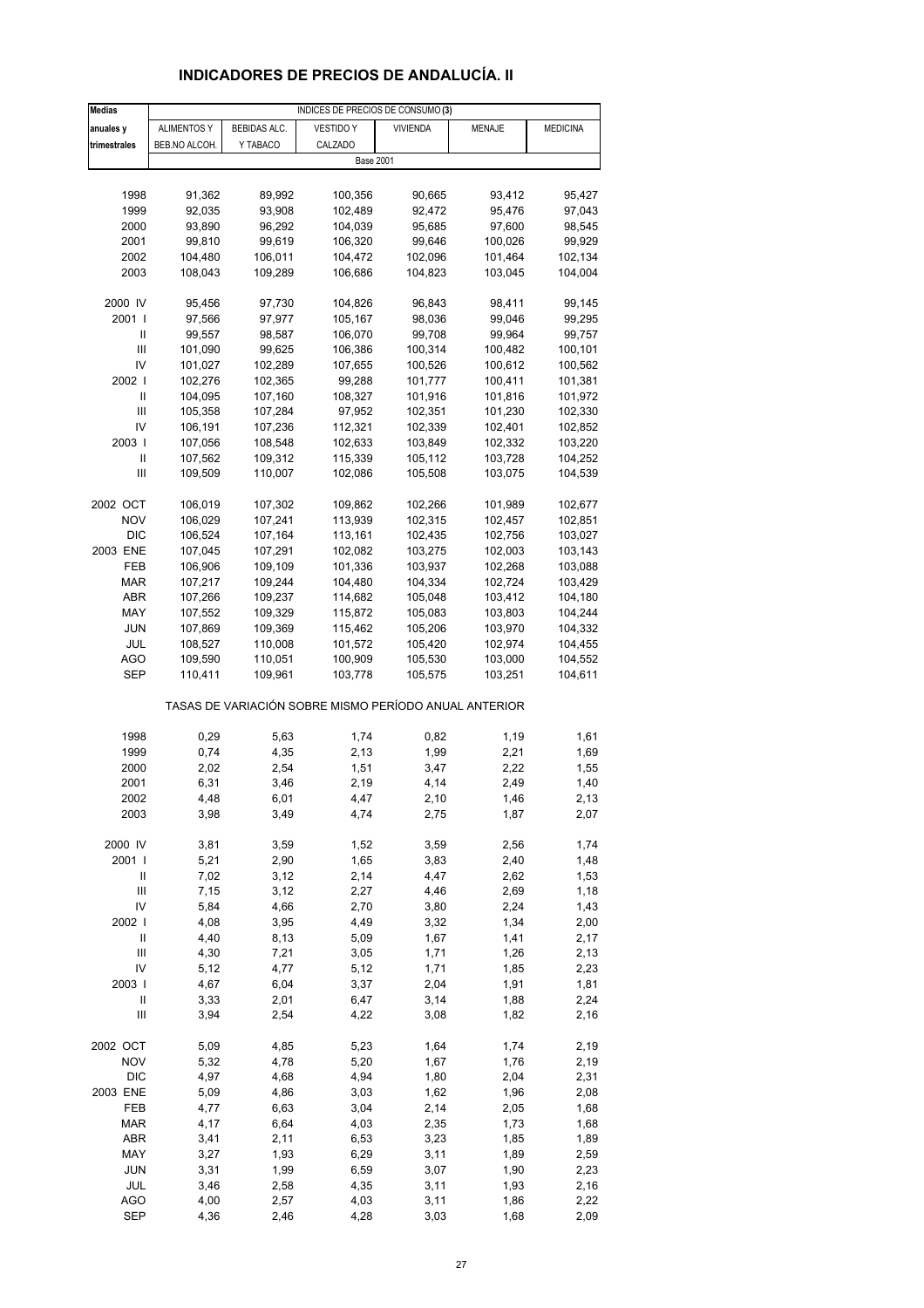# **INDICADORES DE PRECIOS DE ANDALUCÍA. III**

| <b>Medias</b>              | INDICES DE PRECIOS DE CONSUMO (3) |                  |                                                       |                    |                    |                    |  |  |
|----------------------------|-----------------------------------|------------------|-------------------------------------------------------|--------------------|--------------------|--------------------|--|--|
| anuales y                  | <b>TRANSPORTE</b>                 | COMUNICA -       | OCIO <sub>Y</sub>                                     | ENSEÑANZA          | HOTELES,           | <b>OTROS</b>       |  |  |
| trimestrales               |                                   | <b>CIONES</b>    | <b>CULTURA</b>                                        |                    | CAFÉS Y REST.      |                    |  |  |
|                            |                                   |                  | <b>Base 2001</b>                                      |                    |                    |                    |  |  |
|                            |                                   |                  |                                                       |                    |                    |                    |  |  |
| 1998                       | 90,992                            | 104,986          | 93,936                                                | 87,175             | 87,914             | 89,131             |  |  |
| 1999                       | 92,874                            | 106,996          | 94,400                                                | 90,236             | 90,868             | 91,660             |  |  |
| 2000                       | 98,691                            | 101,506          | 96,312                                                | 94,267             | 94,957             | 96,225             |  |  |
| 2001                       | 99,725                            | 100,700          | 99,210                                                | 99,348             | 99,520             | 99,739             |  |  |
| 2002                       | 101,875                           | 97,060           | 102,040                                               | 104,119            | 105,950            | 103,484            |  |  |
| 2003                       | 103,891                           | 94,800           | 102,367                                               | 108,464            | 110,291            | 106,184            |  |  |
|                            |                                   |                  |                                                       |                    |                    |                    |  |  |
| 2000 IV                    | 100,610                           | 101,783          | 97,104                                                | 97,322             | 96,378             | 97,255             |  |  |
| 2001 l                     | 99,194                            | 101,800          | 97,388                                                | 98,024             | 97,586             | 98,770             |  |  |
| Ш                          | 101,171                           | 101,163          | 98,619                                                | 98,172             | 99,114             | 99,412             |  |  |
| Ш                          | 100,234                           | 100,464          | 100,758                                               | 98,867             | 100,438            | 100,225            |  |  |
| IV                         | 98,302                            | 99,372           | 100,076                                               | 102,329            | 100,944            | 100,549            |  |  |
| 2002                       | 100,094                           | 98,731           | 101,504                                               | 102,668            | 103,469            | 102,695            |  |  |
| Ш                          | 102,623                           | 97,361           | 101,844                                               | 102,968            | 105,751            | 103,473            |  |  |
| Ш                          | 102,366                           | 97,107           | 102,812                                               | 103,468            | 107,153            | 103,686            |  |  |
| IV                         | 102,418                           | 95,041           | 102,000                                               | 107,373            | 107,428            | 104,083            |  |  |
| 2003                       | 104,713                           | 95,148           | 101,913                                               | 108,061            | 108,727            | 105,850            |  |  |
| Ш                          |                                   | 94,736           | 102,317                                               | 108,349            | 110,194            | 106,351            |  |  |
| Ш                          | 103,195                           | 94,515           |                                                       |                    |                    |                    |  |  |
|                            | 103,764                           |                  | 102,870                                               | 108,981            | 111,953            | 106,350            |  |  |
|                            |                                   |                  |                                                       |                    |                    |                    |  |  |
| 2002 OCT<br><b>NOV</b>     | 103,212<br>101,684                | 97,276<br>93,994 | 101,972<br>101,516                                    | 107,025<br>107,312 | 107,266<br>107,331 | 103,979<br>103,992 |  |  |
| <b>DIC</b>                 |                                   | 93,852           |                                                       |                    |                    |                    |  |  |
|                            | 102,358                           |                  | 102,511                                               | 107,781            | 107,686            | 104,278            |  |  |
| 2003 ENE                   | 103,841                           | 95,133           | 101,514                                               | 107,986            | 108,270            | 105,523            |  |  |
| FEB                        | 104,730                           | 95,231           | 102,005                                               | 108,017            | 108,712            | 105,789            |  |  |
| <b>MAR</b>                 | 105,568                           | 95,081           | 102,219                                               | 108,179            | 109,198            | 106,239            |  |  |
| ABR                        | 104,011                           | 94,871           | 103,110                                               | 108,249            | 110,050            | 106,241            |  |  |
| MAY                        | 102,887                           | 94,705           | 101,888                                               | 108,385            | 110,055            | 106,449            |  |  |
| JUN                        | 102,688                           | 94,631           | 101,954                                               | 108,413            | 110,476            | 106,363            |  |  |
| JUL                        | 103,393                           | 94,551           | 102,336                                               | 108,528            | 111,352            | 106,280            |  |  |
| AGO                        | 103,984                           | 94,492           | 103,632                                               | 108,582            | 112,612            | 106,240            |  |  |
| SEP                        | 103,914                           | 94,502           | 102,643                                               | 109,834            | 111,894            | 106,529            |  |  |
|                            |                                   |                  | TASAS DE VARIACIÓN SOBRE MISMO PERÍODO ANUAL ANTERIOR |                    |                    |                    |  |  |
| 1998                       | $-0,14$                           | 3,36             | 1,97                                                  | 4,04               | 3,30               | 2,41               |  |  |
| 1999                       | 2,07                              | 1,91             | 0,49                                                  | 3,51               | 3,36               | 2,84               |  |  |
| 2000                       | 6,26                              | $-5, 13$         | 2,03                                                  | 4,47               | 4,50               | 4,98               |  |  |
| 2001                       | 1,05                              | $-0,79$          | 3,01                                                  | 5,39               | 4,81               | 3,65               |  |  |
| 2002                       | 1,88                              |                  | 2,04                                                  | 4,12               | 5,95               | 3,48               |  |  |
| 2003                       | 2,16                              | -2,94<br>$-3,00$ | 0,31                                                  | 5,27               | 4,58               | 2,81               |  |  |
|                            |                                   |                  |                                                       |                    |                    |                    |  |  |
| 2000 IV                    | 6,43                              | $-3,32$          | 3,23                                                  | 5,24               | 4,85               | 4,97               |  |  |
| 2001 l                     | 3,21                              | $-0,23$          | 3,48                                                  | 5,63               | 4,70               | 3,96               |  |  |
| Ш                          | 2,69                              | 0,39             | 3,63                                                  | 5,53               | 4,71               | 3,75               |  |  |
| $\mathsf{III}$             | 0,71                              | $-0,97$          | 1,92                                                  | 5,26               | 5,07               | 3,52               |  |  |
| IV                         | $-2,29$                           | $-2,37$          | 3,06                                                  | 5,14               | 4,74               | 3,39               |  |  |
| 2002                       | 0,49                              | $-1,94$          | 2,61                                                  | 3,76               | 5,26               | 3,47               |  |  |
| $\sf II$                   | 1,03                              | $-2,58$          | 2,12                                                  | 3,82               | 6,35               | 3,56               |  |  |
| $\mathsf{III}$             | 1,92                              | $-2,91$          | 1,90                                                  | 3,86               | 6,06               | 3,45               |  |  |
| IV                         | 4,11                              | $-4,34$          | 1,54                                                  | 5,01               | 6,11               | 3,46               |  |  |
| 2003                       | 4,61                              | $-3,63$          | 0,40                                                  | 5,25               | 5,08               | 3,07               |  |  |
| $\ensuremath{\mathsf{II}}$ | 0,56                              | $-2,70$          | 0,47                                                  | 5,23               | 4,20               | 2,78               |  |  |
| Ш                          | 1,37                              | $-2,67$          | 0,06                                                  | 5,33               | 4,48               | 2,57               |  |  |
|                            |                                   |                  |                                                       |                    |                    |                    |  |  |
| 2002 OCT                   | 3,90                              | $-2,91$          | 1,84                                                  | 4,90               | 6,07               | 3,53               |  |  |
| <b>NOV</b>                 | 3,66                              | $-4,99$          | 1,48                                                  | 4,91               | 6,09               | 3,32               |  |  |
| <b>DIC</b>                 | 4,76                              | $-5,14$          | 1,31                                                  | 5,22               | 6,17               | 3,53               |  |  |
| 2003 ENE                   | 4,52                              | $-5,00$          | 0,36                                                  | 5,23               | 5,56               | 2,96               |  |  |
| FEB                        | 5,00                              | $-3,45$          | 0,74                                                  | 5,23               | 5,12               | 3,10               |  |  |
| <b>MAR</b>                 | 4,33                              | $-2,39$          | 0,12                                                  | 5,30               | 4,57               | 3,16               |  |  |
| ABR                        | 1,19                              | $-2,61$          | 1,52                                                  | 5,16               | 4,38               | 2,87               |  |  |
| MAY                        | $-0,16$                           | $-2,78$          | 0, 15                                                 | 5,29               | 4,12               | 2,80               |  |  |
| JUN                        | 0,65                              | $-2,70$          | $-0,27$                                               | 5,23               | 4,11               | 2,68               |  |  |
| JUL                        | 1,28                              | $-2,50$          | $-0,28$                                               | 5,25               | 4,25               | 2,71               |  |  |
| AGO                        | 1,62                              | $-2,57$          | 0,13                                                  | 5,23               | 4,70               | 2,46               |  |  |
| <b>SEP</b>                 | 1,20                              | $-2,94$          | 0,32                                                  | 5,50               | 4,49               | 2,54               |  |  |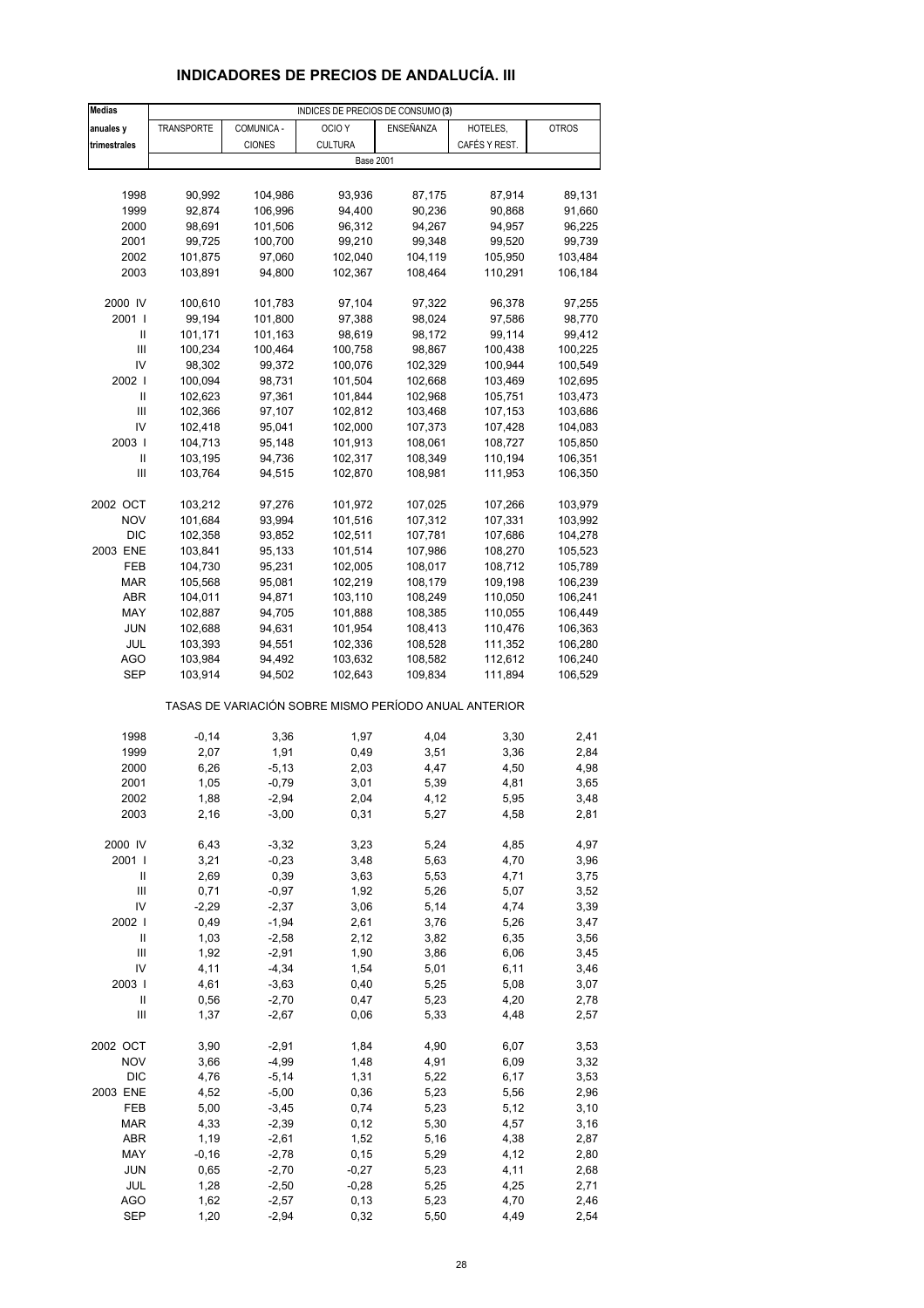| <b>Medias</b>                      |                                                          | <b>COSTE SALARIAL</b> |                                              | SALARIOS                                    |      |                        |      |                   |       |  |  |  |
|------------------------------------|----------------------------------------------------------|-----------------------|----------------------------------------------|---------------------------------------------|------|------------------------|------|-------------------|-------|--|--|--|
|                                    |                                                          |                       |                                              | INCREMENTO SALARIAL PACTADO EN CONVENIO (4) |      |                        |      |                   |       |  |  |  |
| anuales y                          | POR TRABAJADOR Y MES<br><b>TOTAL</b><br><b>ORDINARIO</b> |                       | POR HORA EFECTIVA DE TRABAJO<br><b>TOTAL</b> |                                             |      | <b>TOTAL</b><br>AGRIC. |      | CONST.<br>INDUST. |       |  |  |  |
| trimestrales                       |                                                          | €                     |                                              | <b>ORDINARIO</b>                            |      |                        | $\%$ |                   | SERV. |  |  |  |
|                                    |                                                          |                       |                                              |                                             |      |                        |      |                   |       |  |  |  |
|                                    |                                                          | 1.037,91              |                                              |                                             |      |                        |      |                   |       |  |  |  |
| 1998                               | 1.171,56                                                 |                       | 8,29                                         | 7,35                                        | 2,76 | 3,18                   | 2,31 | 2,37              | 2,50  |  |  |  |
| 1999                               | 1.193,25                                                 | 1.050,99              | 8,44                                         | 7,43                                        | 3,06 | 3,91                   | 2,26 | 2,91              | 2,59  |  |  |  |
| 2000                               | 1.208,61                                                 | 1.069,02              | 8,55                                         | 7,57                                        | 3,85 | 3,69                   | 3,64 | 3,65              | 4,19  |  |  |  |
| 2001<br>2002                       | 1.245,26                                                 | 1.105,63<br>1.165,30  | 8,85                                         | 7,85                                        | 4,14 | 4,72                   | 4,34 | 3,59              | 3,62  |  |  |  |
| 2003                               | 1.303,66                                                 |                       | 9,30                                         | 8,32                                        | 3,90 | 4,05                   | 3,63 | 3,92              | 3,82  |  |  |  |
|                                    | 1.311,55                                                 | 1.184,07              | 9,21                                         | 8,31                                        | 3,61 | 3,64                   | 4,86 | 3,08              | 3,51  |  |  |  |
| 2000 IV                            | 1.315,93                                                 | 1.081,17              | 9,29                                         | 7,64                                        | 3,46 | 3,55                   | 3,55 | 2,84              | 3,66  |  |  |  |
| 2001 l                             | 1.158,26                                                 | 1.084,52              | 7,90                                         | 7,39                                        | 3,61 | 3,29                   | 4,40 | 2,94              | 3,61  |  |  |  |
| Ш                                  | 1.229,55                                                 | 1.091,31              | 8,60                                         | 7,63                                        | 3,68 | 3,63                   | 4,40 | 3,19              | 3,51  |  |  |  |
| Ш                                  | 1.231,55                                                 | 1.117,95              | 9,18                                         | 8,33                                        | 3,66 | 3,73                   | 4,28 | 3,17              | 3,49  |  |  |  |
| IV                                 | 1.361,66                                                 | 1.128,74              | 9,72                                         | 8,06                                        | 3,79 | 4,08                   | 4,28 | 3,51              | 3,42  |  |  |  |
| 2002                               | 1.209,52                                                 | 1.137,52              | 8,55                                         | 8,04                                        | 3,01 | 3,22                   | 0,00 | 2,52              | 2,77  |  |  |  |
| Ш                                  | 1.287,61                                                 | 1.152,93              | 8,81                                         | 7,89                                        | 3,17 | 3,45                   | 0,00 | 2,61              | 2,71  |  |  |  |
| Ш                                  | 1.282,44                                                 | 1.176,89              | 9,58                                         | 8,80                                        | 3,17 | 3,45                   | 3,50 | 2,64              | 2,90  |  |  |  |
| IV                                 | 1.435,06                                                 | 1.193,85              | 10,26                                        | 8,53                                        | 3,25 | 3,45                   | 3,58 | 2,88              | 3,04  |  |  |  |
| 2003                               | 1.289,89                                                 | 1.189,07              | 8,96                                         | 8,26                                        | 3,73 | 4,06                   | 2,50 | 2,83              | 3,76  |  |  |  |
| $\ensuremath{\mathsf{II}}$         | 1.333,21                                                 | 1.179,06              | 9,45                                         | 8,36                                        | 3,51 | 3,64                   | 2,50 | 2,96              | 3,55  |  |  |  |
| Ш                                  |                                                          |                       | ä,                                           | ÷,                                          | 3,61 | 3,64                   | 4,86 | 3,08              | 3,51  |  |  |  |
|                                    |                                                          |                       |                                              |                                             |      |                        |      |                   |       |  |  |  |
| 2002 SEP                           |                                                          |                       |                                              |                                             | 3,17 | 3,45                   | 3,50 | 2,64              | 2,90  |  |  |  |
| OCT                                |                                                          |                       |                                              | ÷,                                          | 3,21 | 3,45                   | 3,60 | 2,74              | 2,94  |  |  |  |
| <b>NOV</b>                         |                                                          |                       |                                              | ÷                                           | 3,25 | 3,45                   | 3,57 | 2,85              | 3,05  |  |  |  |
| <b>DIC</b>                         |                                                          |                       |                                              | ÷,                                          | 3,25 | 3,45                   | 3,58 | 2,88              | 3,04  |  |  |  |
| 2003 ENE                           |                                                          |                       |                                              | ÷,                                          | 3,77 | 4,06                   | 0,00 | 2,83              | 3,82  |  |  |  |
| FEB                                |                                                          |                       |                                              | ÷                                           | 3,69 | 4,06                   | 2,50 | 2,82              | 3,67  |  |  |  |
| <b>MAR</b>                         |                                                          |                       |                                              | ÷,                                          | 3,73 | 4,06                   | 2,50 | 2,83              | 3,76  |  |  |  |
| ABR                                |                                                          |                       |                                              | ÷,                                          | 3,64 | 4,06                   | 2,50 | 2,82              | 3,59  |  |  |  |
| MAY                                |                                                          |                       |                                              | ÷                                           | 3,52 | 3,64                   | 2,50 | 2,82              | 3,59  |  |  |  |
| <b>JUN</b>                         |                                                          |                       |                                              |                                             | 3,51 | 3,64                   | 2,50 | 2,96              | 3,55  |  |  |  |
| JUL                                |                                                          |                       |                                              | ä,                                          | 3,50 | 3,64                   | 2,79 | 2,97              | 3,54  |  |  |  |
| <b>AGO</b>                         |                                                          |                       |                                              |                                             | 3,61 | 3,64                   | 4,86 | 3,08              | 3,51  |  |  |  |
|                                    | TASAS DE VARIACIÓN SOBRE MISMO PERÍODO ANUAL ANTERIOR    |                       |                                              |                                             |      |                        |      |                   |       |  |  |  |
|                                    |                                                          |                       |                                              |                                             |      |                        |      |                   |       |  |  |  |
| 1998                               | 1,99                                                     | 1,98                  | 2,82                                         | 2,80                                        |      |                        |      |                   |       |  |  |  |
| 1999                               | 1,85                                                     | 1,26                  | 1,75                                         | 1,16                                        |      |                        |      |                   |       |  |  |  |
| 2000                               | 1,29                                                     | 1,72                  | 1,39                                         | 1,82                                        |      |                        |      |                   |       |  |  |  |
| 2001                               | 3,03                                                     | 3,42                  | 3,48                                         | 3,80                                        |      |                        |      |                   | ä,    |  |  |  |
| 2002                               | 4,69                                                     | 5,40                  | 5,08                                         | 5,89                                        |      |                        |      |                   |       |  |  |  |
| 2003                               | 5,04                                                     | 3,39                  | 6,05                                         | 4,33                                        |      |                        |      |                   |       |  |  |  |
|                                    |                                                          |                       |                                              |                                             |      |                        |      |                   |       |  |  |  |
| 2000 IV                            | 1,12                                                     | 1,09                  | 1,31                                         | 1,33                                        |      |                        |      |                   |       |  |  |  |
| 2001 l                             | 2,05                                                     | 1,71                  | 1,94                                         | 1,51                                        |      |                        |      |                   |       |  |  |  |
| $\ensuremath{\mathsf{II}}$         | 3,69                                                     | 4,01                  | 3,24                                         | 3,53                                        |      |                        |      |                   |       |  |  |  |
| $\ensuremath{\mathsf{III}}\xspace$ | 2,82                                                     | 3,57                  | 3,85                                         | 4,52                                        |      |                        |      |                   |       |  |  |  |
| IV                                 | 3,48                                                     | 4,40                  | 4,63                                         | 5,50                                        |      |                        |      |                   |       |  |  |  |
| 2002                               | 4,43                                                     | 4,89                  | 8,23                                         | 8,80                                        |      |                        |      |                   |       |  |  |  |
| Ш                                  | 4,72                                                     | 5,65                  | 2,44                                         | 3,41                                        |      |                        |      |                   | ÷.    |  |  |  |
| $\ensuremath{\mathsf{III}}\xspace$ | 4,13                                                     | 5,27                  | 4,36                                         | 5,64                                        |      |                        |      |                   |       |  |  |  |
| IV                                 | 5,39                                                     | 5,77                  | 5,56                                         | 5,83                                        |      |                        |      |                   |       |  |  |  |
| 2003                               | 6,64                                                     | 4,53                  | 4,80                                         | 2,74                                        |      |                        |      |                   | ÷.    |  |  |  |
| $\ensuremath{\mathsf{II}}$         | 3,54                                                     | 2,27                  | 7,26                                         | 5,96                                        |      |                        |      |                   |       |  |  |  |
| $\ensuremath{\mathsf{III}}\xspace$ |                                                          |                       |                                              |                                             |      |                        |      |                   |       |  |  |  |
| 2002 SEP                           |                                                          |                       |                                              |                                             |      |                        |      |                   |       |  |  |  |
| OCT                                |                                                          |                       |                                              |                                             |      |                        |      |                   |       |  |  |  |
| <b>NOV</b>                         |                                                          |                       |                                              |                                             |      |                        |      |                   |       |  |  |  |
| <b>DIC</b>                         |                                                          |                       |                                              |                                             |      |                        |      |                   |       |  |  |  |
| 2003 ENE                           |                                                          |                       |                                              |                                             |      |                        |      |                   |       |  |  |  |
| FEB                                |                                                          |                       |                                              |                                             |      |                        |      |                   |       |  |  |  |
| <b>MAR</b>                         |                                                          |                       |                                              |                                             |      |                        |      |                   |       |  |  |  |
| ABR                                |                                                          |                       |                                              |                                             |      |                        |      |                   |       |  |  |  |
| MAY                                |                                                          |                       |                                              |                                             |      |                        |      |                   |       |  |  |  |
| <b>JUN</b>                         |                                                          |                       |                                              |                                             |      |                        |      |                   |       |  |  |  |
| JUL                                |                                                          |                       |                                              |                                             |      |                        |      |                   |       |  |  |  |

#### **INDICADORES DE SALARIOS DE ANDALUCÍA**

AGO - - - - - - ---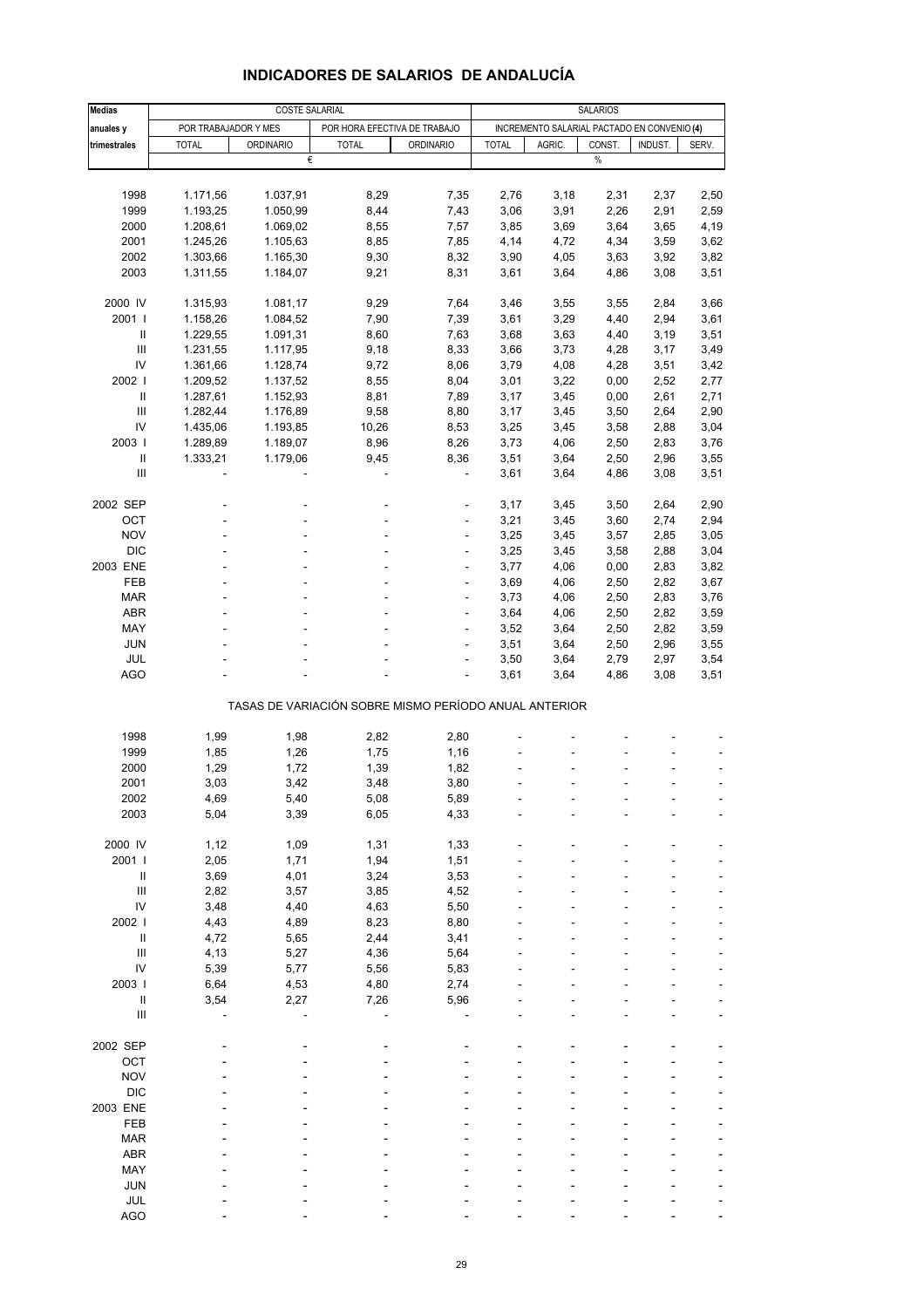## **INDICADORES MONETARIOS DE ANDALUCÍA**

| <b>Medias</b>  |                                                       | CRÉDITOS Y DEPÓSITOS DEL SISTEMA BANCARIO | HIPOTECAS INMOBILIARIAS |                      |                           |                    |  |  |  |  |
|----------------|-------------------------------------------------------|-------------------------------------------|-------------------------|----------------------|---------------------------|--------------------|--|--|--|--|
| anuales y      | <b>CRÉDITOS</b>                                       |                                           | <b>DEPÓSITOS</b>        |                      | FINCAS RÚSTICAS Y URBANAS |                    |  |  |  |  |
| trimestrales   | S.PRIVADO<br>S.PÚBLICO                                |                                           | S.PRIVADO               | S.PÚBLICO            | NÚMERO                    | <b>IMPORTE</b>     |  |  |  |  |
|                |                                                       |                                           | Millones de €           |                      | Unidades                  | Miles de €         |  |  |  |  |
|                |                                                       |                                           |                         |                      |                           |                    |  |  |  |  |
| 1998           | 41.419,25                                             | 4.290,99                                  | 37.085,92               | 1.689,48             | 7.313                     | 359.345            |  |  |  |  |
| 1999           | 48.963,11                                             | 4.631,22                                  | 41.592,96               | 1.909,84             | 9.602                     | 524.680            |  |  |  |  |
| 2000           | 58.678,96                                             | 4.582,87                                  | 48.466,71               | 2.079,99             | 10.543                    | 676.970            |  |  |  |  |
| 2001           | 67.538,61                                             | 4.761,13                                  | 54.565,07               | 2.125,04             | 10.855                    | 776.180            |  |  |  |  |
| 2002           | 77.879,75                                             | 5.069,54                                  | 60.743,95               | 2.558,26             | 11.669                    | 962.031            |  |  |  |  |
| 2003           | 87.833,23                                             | 5.293,93                                  | 65.254,74               | 2.582,88             | 13.677                    | 1.270.080          |  |  |  |  |
|                |                                                       |                                           |                         |                      |                           |                    |  |  |  |  |
| 2000 III       | 59.461,01                                             | 4.626,91                                  | 49.031,45               | 2.081,68             | 9.461                     | 623.661            |  |  |  |  |
| IV             | 62.622,36                                             | 4.627,79                                  | 50.705,09               | 2.171,47             | 9.913                     | 690.482            |  |  |  |  |
| 2001 l         | 63.852,65                                             | 4.662,83                                  | 51.111,99               | 2.115,54             | 11.261                    | 779.881            |  |  |  |  |
| Ш              | 67.594,30                                             | 4.784,80                                  | 54.615,18               | 2.177,78             | 10.969                    | 779.262            |  |  |  |  |
| Ш              | 67.349,32                                             | 4.797,58                                  | 55.026,81               | 2.139,59             | 9.807                     | 730.355            |  |  |  |  |
| IV             | 71.358,17                                             | 4.799,32                                  | 57.506,31               | 2.067,27             | 11.385                    | 815.223            |  |  |  |  |
| 2002  <br>Ш    | 73.361,68<br>76.883,90                                | 5.065,49                                  | 57.961,46               | 2.216,19             | 11.329<br>12.001          | 886.900<br>972.611 |  |  |  |  |
| Ш              | 78.964,03                                             | 5.059,85<br>5.031,06                      | 61.026,12<br>60.899,04  | 2.895,92<br>2.635,54 | 11.530                    | 976.701            |  |  |  |  |
| IV             | 82.309,37                                             | 5.121,76                                  | 63.089,18               | 2.485,38             | 11.814                    | 1.011.912          |  |  |  |  |
| 2003           | 85.493,84                                             | 5.239,31                                  | 63.877,81               | 2.312,24             | 14.474                    | 1.336.693          |  |  |  |  |
| Ш              | 90.172,63                                             | 5.348,54                                  | 66.631,68               | 2.853,53             | 12.881                    | 1.203.466          |  |  |  |  |
|                |                                                       |                                           |                         |                      |                           |                    |  |  |  |  |
| 2002 JUL       |                                                       |                                           |                         |                      | 11.783                    | 997.850            |  |  |  |  |
| AGO            |                                                       | L,                                        |                         |                      | 10.776                    | 880.234            |  |  |  |  |
| SEP            |                                                       |                                           |                         |                      | 12.030                    | 1.052.019          |  |  |  |  |
| OCT            | ÷.                                                    | ä,                                        | $\overline{a}$          | ٠                    | 13.337                    | 1.184.478          |  |  |  |  |
| <b>NOV</b>     |                                                       | L,                                        |                         | ä,                   | 11.566                    | 952.754            |  |  |  |  |
| <b>DIC</b>     |                                                       |                                           |                         |                      | 10.538                    | 898.504            |  |  |  |  |
| 2003 ENE       | ÷.                                                    | ä,                                        | $\overline{a}$          | ٠                    | 14.977                    | 1.366.351          |  |  |  |  |
| FEB            |                                                       | L,                                        |                         | L,                   | 14.637                    | 1.420.225          |  |  |  |  |
| <b>MAR</b>     |                                                       |                                           |                         |                      | 13.808                    | 1.223.502          |  |  |  |  |
| ABR            |                                                       | ÷.                                        | ÷.                      | ÷,                   | 11.699                    | 1.057.223          |  |  |  |  |
| MAY            |                                                       |                                           |                         |                      | 13.887                    | 1.328.963          |  |  |  |  |
| <b>JUN</b>     |                                                       |                                           |                         |                      | 13.056                    | 1.224.213          |  |  |  |  |
|                | TASAS DE VARIACIÓN SOBRE MISMO PERÍODO ANUAL ANTERIOR |                                           |                         |                      |                           |                    |  |  |  |  |
|                |                                                       | $-11,47$                                  |                         |                      |                           |                    |  |  |  |  |
| 1998           | 14,83<br>18,21                                        | 7,93                                      | 5,41<br>12,15           | 19,98<br>13,04       | 12,44                     | 22,34<br>46,01     |  |  |  |  |
| 1999<br>2000   | 19,84                                                 | $-1,04$                                   | 16,53                   | 8,91                 | 31,31<br>9,79             | 29,03              |  |  |  |  |
| 2001           | 15,10                                                 | 3,89                                      | 12,58                   | 2,17                 | 2,97                      | 14,66              |  |  |  |  |
| 2002           | 15,31                                                 | 6,48                                      | 11,32                   | 20,39                | 7,49                      | 23,94              |  |  |  |  |
| 2003           | 16,92                                                 | 4,57                                      | 9,68                    | 1,05                 | 17,25                     | 36,60              |  |  |  |  |
|                |                                                       |                                           |                         |                      |                           |                    |  |  |  |  |
| 2000 III       | 20,29                                                 | $-0,02$                                   | 17,95                   | 13,00                | 11,31                     | 32,39              |  |  |  |  |
| IV             | 18,95                                                 | 3,43                                      | 12,82                   | $-1,09$              | 12,90                     | 31,41              |  |  |  |  |
| 2001 l         | 17,00                                                 | 1,86                                      | 10,81                   | 11,43                | $-1,00$                   | 10,65              |  |  |  |  |
| Ш              | 16,42                                                 | 6,36                                      | 13,77                   | 0,44                 | $-3,97$                   | 13,11              |  |  |  |  |
| Ш              | 13,27                                                 | 3,69                                      | 12,23                   | 2,78                 | 3,66                      | 17,11              |  |  |  |  |
| IV             | 13,95                                                 | 3,71                                      | 13,41                   | $-4,80$              | 14,85                     | 18,07              |  |  |  |  |
| 2002           | 14,89                                                 | 8,64                                      | 13,40                   | 4,76                 | 0,60                      | 13,72              |  |  |  |  |
| $\sf II$       | 13,74                                                 | 5,75                                      | 11,74                   | 32,98                | 9,41                      | 24,81              |  |  |  |  |
| $\mathsf{III}$ | 17,25                                                 | 4,87                                      | 10,67                   | 23,18                | 17,57                     | 33,73              |  |  |  |  |
| IV             | 15,35                                                 | 6,72                                      | 9,71                    | 20,23                | 3,77                      | 24,13              |  |  |  |  |
| 2003           | 16,54                                                 | 3,43                                      | 10,21                   | 4,33                 | 27,76                     | 50,72              |  |  |  |  |
| Ш              | 17,28                                                 | 5,71                                      | 9,19                    | $-1,46$              | 7,33                      | 23,74              |  |  |  |  |
| 2002 JUL       |                                                       |                                           |                         |                      | 13,57                     | 29,92              |  |  |  |  |
| <b>AGO</b>     |                                                       |                                           |                         |                      | 21,24                     | 29,75              |  |  |  |  |
| <b>SEP</b>     |                                                       |                                           |                         |                      | 18,43                     | 41,29              |  |  |  |  |
| ост            |                                                       |                                           |                         |                      | 11,40                     | 31,28              |  |  |  |  |
| <b>NOV</b>     |                                                       |                                           |                         |                      | 4,28                      | 19,84              |  |  |  |  |
| <b>DIC</b>     |                                                       |                                           |                         |                      | $-4,99$                   | 20,06              |  |  |  |  |
| 2003 ENE       |                                                       |                                           |                         |                      | 28,44                     | 50,94              |  |  |  |  |
| FEB            |                                                       |                                           |                         |                      | 28,46                     | 62,39              |  |  |  |  |
| <b>MAR</b>     |                                                       |                                           |                         |                      | 26,30                     | 38,90              |  |  |  |  |
| ABR            |                                                       |                                           |                         |                      | $-9,55$                   | 4,71               |  |  |  |  |
| MAY            |                                                       |                                           |                         |                      | 14,58                     | 35,36              |  |  |  |  |
| <b>JUN</b>     |                                                       |                                           |                         |                      | 19,23                     | 32,16              |  |  |  |  |